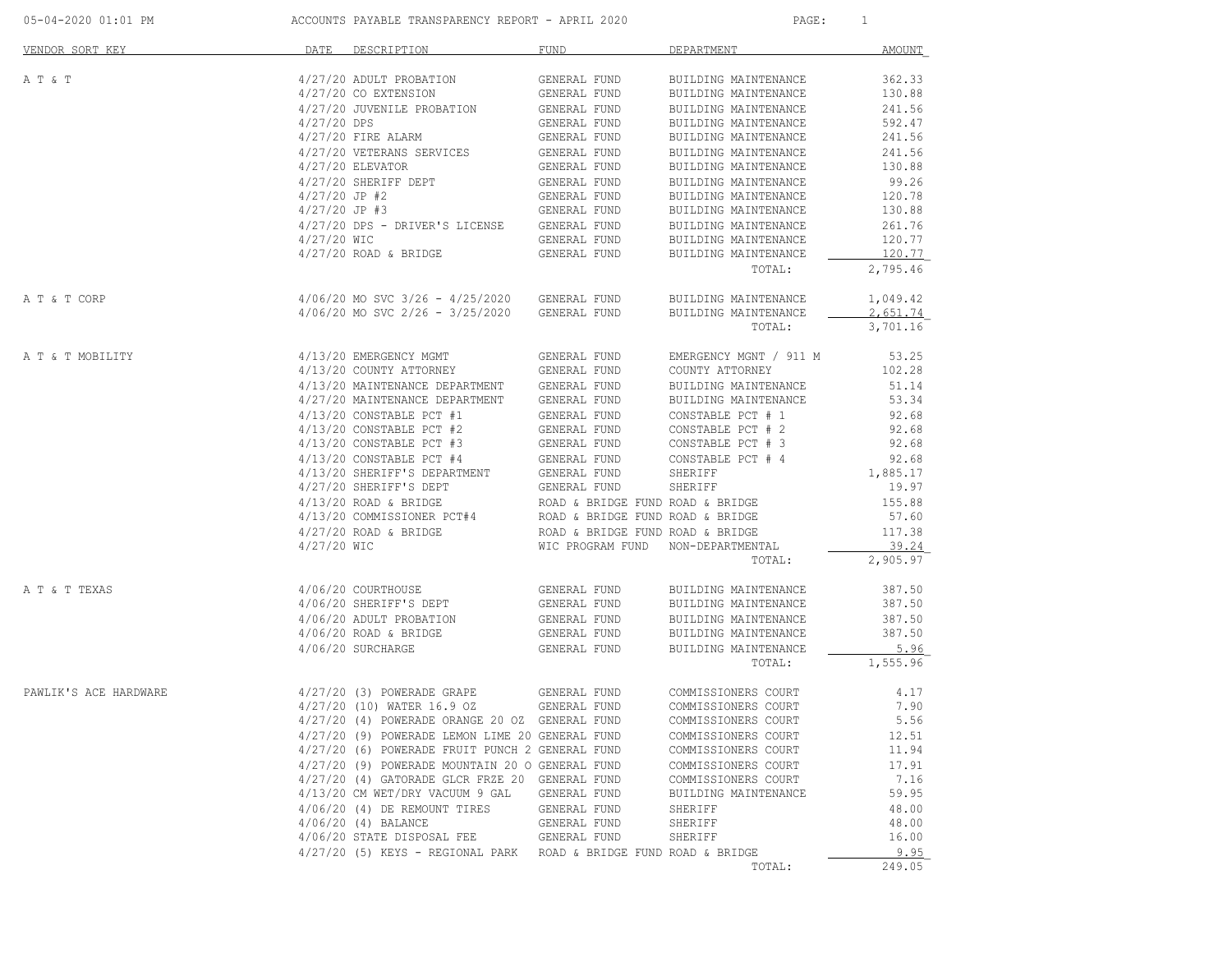| 05-04-2020 01:01 PM                                                 | ACCOUNTS PAYABLE TRANSPARENCY REPORT - APRIL 2020                   |                                     |                      | 2<br>PAGE:             |
|---------------------------------------------------------------------|---------------------------------------------------------------------|-------------------------------------|----------------------|------------------------|
| VENDOR SORT KEY                                                     | DATE DESCRIPTION                                                    | FUND                                | DEPARTMENT           | AMOUNT                 |
| ACOSTA LAW & MEDIATION, PLLC                                        | 4/27/20 CAUSE# 19-05-00148-CVF C.V GENERAL FUND                     |                                     | DISTRICT COURT       | 362.50                 |
|                                                                     |                                                                     |                                     | TOTAL:               | 362.50                 |
| EDWARD ADAMS                                                        | 4/27/20 CAUSE# 20-01-00001-CRF L.A GENERAL FUND                     |                                     | DISTRICT COURT       | 500.00                 |
|                                                                     |                                                                     |                                     | TOTAL:               | 500.00                 |
| AFLAC                                                               | 4/15/20 ADJUST APR PAYMENT AFLAC GENERAL FUND                       |                                     | SHERIFF              | $29.90 -$              |
|                                                                     | 4/15/20 U5888 AFLAC PREMIUMS                                        | FRIO COUNTY PAYROL NON-DEPARTMENTAL |                      | 5,421.15               |
|                                                                     | 4/15/20 U5888 AFLAC PREMIUMS                                        | FRIO COUNTY PAYROL NON-DEPARTMENTAL | TOTAL:               | 5, 421.15<br>10,812.40 |
| AG-PRO TEXAS, LLC                                                   | 4/27/20 3/4 X 5 CAPSCREW                                            | ROAD & BRIDGE FUND ROAD & BRIDGE    |                      | 2.63                   |
|                                                                     | 4/27/20 HARDWARE                                                    | ROAD & BRIDGE FUND ROAD & BRIDGE    |                      | 0.51                   |
|                                                                     | 4/27/20 (2) 3/4X5 CAPSCREW                                          | ROAD & BRIDGE FUND ROAD & BRIDGE    |                      | 5.26                   |
|                                                                     | 4/27/20 (2) HARDWARE                                                | ROAD & BRIDGE FUND ROAD & BRIDGE    |                      | 1.02                   |
|                                                                     |                                                                     |                                     | TOTAL:               | 9.42                   |
| ALEXANDER INSURANCE AGENCY                                          | 4/06/20 NEW BOND HALEY A. BERMEA GENERAL FUND                       |                                     | SHERIFF              | 50.00                  |
|                                                                     | 4/06/20 BOND RENEWAL VANESSA MYERS GENERAL FUND                     |                                     | SHERIFF              | 50.00                  |
|                                                                     | 4/06/20 NEW BOND BRIAN K ORTIZ                                      | GENERAL FUND                        | SHERIFF              | 50.00                  |
|                                                                     | 4/06/20 NEW BOND JOE G. MORALES JR GENERAL FUND                     |                                     | SHERIFF              | 50.00                  |
|                                                                     | 4/06/20 BOND RENEWAL DANNY DELGADO GENERAL FUND                     |                                     | SHERIFF              | 50.00                  |
|                                                                     | 4/27/20 NEW BOND MATIAS A. RAMIREZ GENERAL FUND                     |                                     | SHERIFF              | 50.00                  |
|                                                                     |                                                                     |                                     | TOTAL:               | 300.00                 |
| AMAZON CAPTIAL SERVICES, INC                                        | 4/06/20 IPHONEXR PHONE CASE BLACK GENERAL FUND                      |                                     | CONSTABLE PCT # 1    | 12.99                  |
|                                                                     | $4/06/20$ SHIPPING                                                  | GENERAL FUND                        | CONSTABLE PCT # 1    | 5.99                   |
|                                                                     | 4/27/20 (2) KETURI INFRARED DIGITA GENERAL FUND                     |                                     | SHERIFF              | 119.16                 |
|                                                                     | 4/27/20 DIGITAL FOREHEAD THERMOMET GENERAL FUND                     |                                     | SHERIFF              | 89.99                  |
|                                                                     | 4/27/20 FOREHEAD THERMOMETER W/EAR GENERAL FUND                     |                                     | SHERIFF              | 89.98                  |
|                                                                     |                                                                     |                                     | TOTAL:               | 318.11                 |
| AMERICAN PUBLIC LIFE                                                | 4/15/20 LIFE PREMIUMS                                               | FRIO COUNTY PAYROL NON-DEPARTMENTAL |                      | 375.42                 |
|                                                                     | 4/15/20 LIFE PREMIUMS                                               | FRIO COUNTY PAYROL NON-DEPARTMENTAL |                      | 375.42                 |
|                                                                     |                                                                     |                                     | TOTAL:               | 750.84                 |
| AMERICAN UNITED LIFE                                                | 4/14/20 UNITED LIFE PREMIUMS                                        | FRIO COUNTY PAYROL NON-DEPARTMENTAL |                      | 125.00                 |
|                                                                     | 4/27/20 UNITED LIFE PREMIUMS                                        | FRIO COUNTY PAYROL NON-DEPARTMENTAL |                      | 125.00                 |
|                                                                     |                                                                     |                                     | TOTAL:               | 250.00                 |
| AMG TEAM INCORPORATED                                               | $4/27/20$ 6888 LETTER, ENVELOPE & PO GENERAL FUND                   |                                     | COMMISSIONERS COURT  | 3,510.86               |
|                                                                     |                                                                     |                                     | TOTAL:               | 3,510.86               |
| APPLE, INC.                                                         | 4/27/20 AC+ MACBOOK PRO                                             | ROAD & BRIDGE FUND ROAD & BRIDGE    |                      | 259.00                 |
|                                                                     | 4/27/20 MACBOOK PRO LEATHER SLEEVE ROAD & BRIDGE FUND ROAD & BRIDGE |                                     |                      | 178.00                 |
|                                                                     | 4/27/20 MAGIC MOUSE 2                                               | ROAD & BRIDGE FUND ROAD & BRIDGE    |                      | 71.00                  |
|                                                                     | 4/27/20 USB C DIGITAL AV MULTIPORT ROAD & BRIDGE FUND ROAD & BRIDGE |                                     |                      | 62.00                  |
|                                                                     | 4/27/20 MAGIC KEYBOARD                                              | ROAD & BRIDGE FUND ROAD & BRIDGE    |                      | 89.00                  |
|                                                                     | $4/27/20$ SHIPPING                                                  | ROAD & BRIDGE FUND ROAD & BRIDGE    |                      | 15.00                  |
|                                                                     | 4/27/20 MACBOOK PRO 16.0                                            | ROAD & BRIDGE FUND ROAD & BRIDGE    |                      | 3,362.00               |
|                                                                     |                                                                     |                                     | TOTAL:               | 4,036.00               |
| APPLIED CONCEPTS INC                                                | 4/27/20 APR 2020 RADAR RENTAL 16 U GENERAL FUND                     |                                     | SHERIFF              | 1,444.44               |
|                                                                     |                                                                     |                                     | TOTAL:               | 1,444.44               |
| ARCHITEXAS-ARCHITECTURE, PLANNING & HI 4/27/20 TASK II 60% COMPLETE |                                                                     | GENERAL FUND                        | BUILDING MAINTENANCE | 1,650.00               |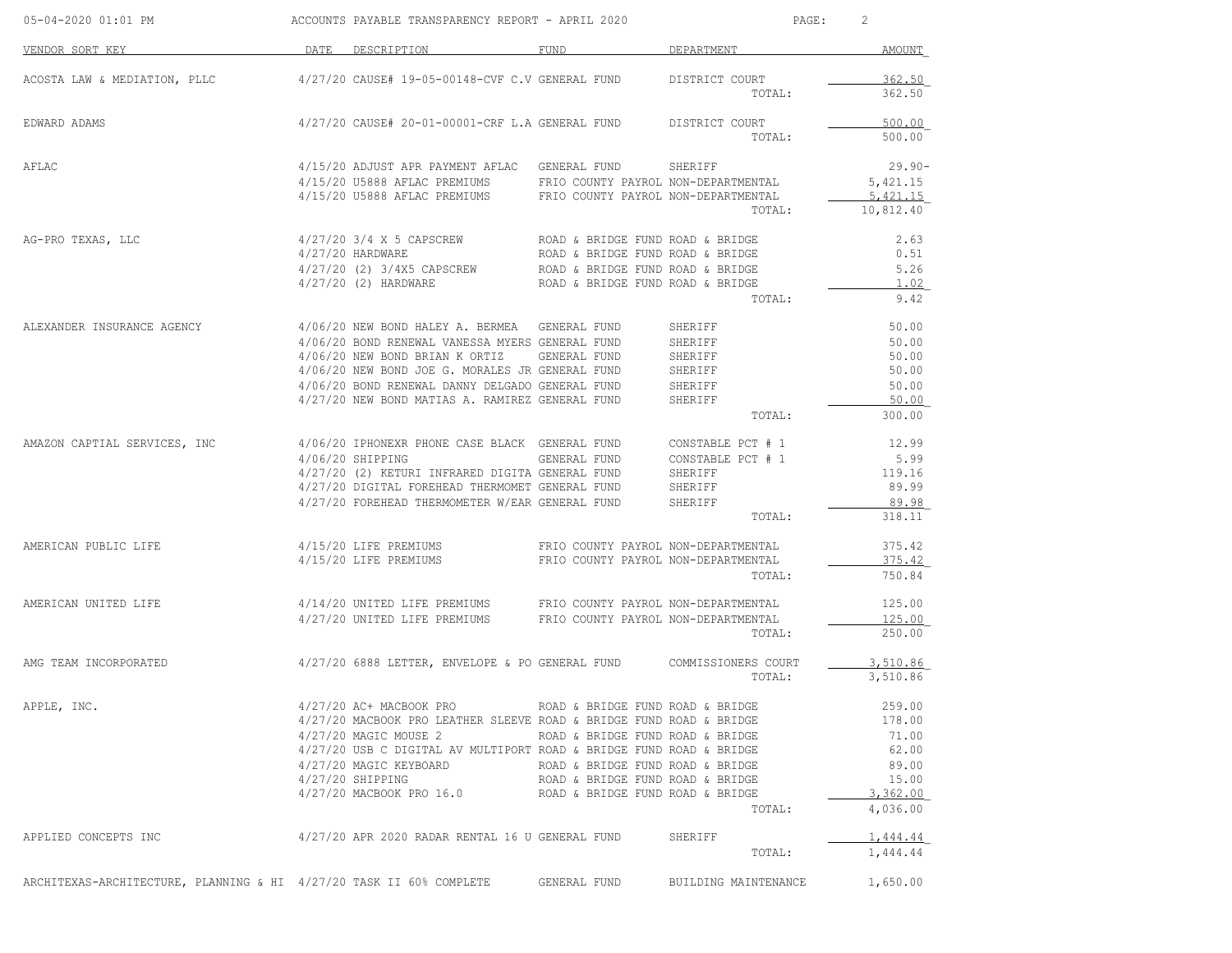| 05-04-2020 01:01 PM                |             | ACCOUNTS PAYABLE TRANSPARENCY REPORT - APRIL 2020                     |                                  | PAGE:                            | 3             |
|------------------------------------|-------------|-----------------------------------------------------------------------|----------------------------------|----------------------------------|---------------|
| VENDOR SORT KEY                    | <b>DATE</b> | DESCRIPTION                                                           | <b>FUND</b>                      | DEPARTMENT                       | <b>AMOUNT</b> |
|                                    |             | 4/27/20 TASK III 60% COMPLETE                                         | GENERAL FUND                     | BUILDING MAINTENANCE             | 6,600.00      |
|                                    |             | 4/27/20 TASK IV 60% COMPLETE                                          | GENERAL FUND                     | BUILDING MAINTENANCE             | 6,600.00      |
|                                    |             | 4/27/20 TASK II 90% COMPLETE                                          | GENERAL FUND                     | BUILDING MAINTENANCE             | 2,475.00      |
|                                    |             | 4/27/20 TASK III 90% COMPLETE                                         | GENERAL FUND                     | BUILDING MAINTENANCE             | 4,950.00      |
|                                    |             | 4/27/20 TASK IV 90% COMPLETE                                          | GENERAL FUND                     | BUILDING MAINTENANCE             | 4,950.00      |
|                                    |             | 4/27/20 TASK V 90% COMPLETE                                           | GENERAL FUND                     | BUILDING MAINTENANCE             | 2,475.00      |
|                                    |             | 4/27/20 PRINTING                                                      | GENERAL FUND                     | BUILDING MAINTENANCE             | 54.00         |
|                                    |             | 4/27/20 TASK II 95% COMPLETE                                          | GENERAL FUND                     | BUILDING MAINTENANCE             | 412.50        |
|                                    |             | 4/27/20 TASK III 95% COMPLETE                                         | GENERAL FUND                     | BUILDING MAINTENANCE             | 825.00        |
|                                    |             | 4/27/20 TASK IV 95% COMPLETE                                          | GENERAL FUND                     | BUILDING MAINTENANCE             | 825.00        |
|                                    |             | 4/27/20 TASK V 95% COMPLETE                                           | GENERAL FUND                     | BUILDING MAINTENANCE             | 137.50        |
|                                    |             | 4/27/20 TRAVEL 2/10/2020                                              | GENERAL FUND                     | BUILDING MAINTENANCE             | 151.96        |
|                                    |             |                                                                       |                                  | TOTAL:                           | 32,105.96     |
| ARIS                               |             | 4/06/20 CPT 71045 M. MARTINEZ II GENERAL FUND                         |                                  | SHERIFF                          | 9.62          |
|                                    |             | 4/06/20 CPT 74018<br>M. MARTINEZ II GENERAL FUND                      |                                  | SHERIFF                          | 13.63         |
|                                    |             | 4/06/20 CPT 74018<br>M. MARTINEZ II GENERAL FUND                      |                                  | SHERIFF                          | 13.63         |
|                                    |             | 4/06/20 CPT 74019<br>M. MARTINEZ II GENERAL FUND                      |                                  | SHERIFF                          | 16.31         |
|                                    |             | 4/06/20 CPT 76870 M. MARTINEZ                                         | GENERAL FUND                     | SHERIFF                          | 27.21         |
|                                    |             |                                                                       |                                  | TOTAL:                           | 80.40         |
| BANDERA COUNTY SHERIFF'S OFFICE    |             | 4/27/20 INMATE HOUSING MAR 2020                                       | GENERAL FUND                     | SHERIFF                          | 225.00        |
|                                    |             |                                                                       |                                  | TOTAL:                           | 225.00        |
| BCC LANGUAGES LLC                  |             | 4/27/20 TRANSLATOR SVC 3/06/2020 GENERAL FUND                         |                                  | DISTRICT COURT                   | 584.10        |
|                                    |             |                                                                       |                                  | TOTAL:                           | 584.10        |
| LYNETTE BOGGS LAW & MEDIATIONS, PC |             | 4/27/20 CAUSE# 19-10-00330-CVF S.C GENERAL FUND                       |                                  | DISTRICT COURT                   | 75.00         |
|                                    |             |                                                                       |                                  | TOTAL:                           | 75.00         |
| RICHARD BRIGGS                     |             | 4/27/20 CAUSE# 19-11-00112-CRF E.M GENERAL FUND                       |                                  | DISTRICT COURT                   | 700.00        |
|                                    |             | 4/27/20 CAUSE# 20-03-00037-CRF E.M GENERAL FUND                       |                                  | DISTRICT COURT                   | 200.00        |
|                                    |             |                                                                       |                                  | TOTAL:                           | 900.00        |
| CABELA'S WHOLESALE, LLC            |             | 4/27/20 BOUNTY HUNTER LAND RANGER GENERAL FUND                        |                                  | GAME WARDEN                      | 359.99        |
|                                    |             | 4/27/20 OUTRIGGER/BLK/11.5M                                           | GENERAL FUND                     | GAME WARDEN                      | 49.97         |
|                                    |             | 4/27/20 ROADTRIPPER ANDROID MICRO GENERAL FUND                        |                                  | GAME WARDEN                      | 17.79         |
|                                    |             | 4/27/20 UTG RMR ABSOLUTE/LOWPRO MO GENERAL FUND                       |                                  | GAME WARDEN                      | 4.97          |
|                                    |             | 4/27/20 SHIPPING & HANDLING                                           | GENERAL FUND                     | GAME WARDEN                      | 19.95         |
|                                    |             |                                                                       |                                  | TOTAL:                           | 452.67        |
| MARCO ANTONIO CABRERA, JR          |             | 4/27/20 CAUSE# 20-20-00079-CVF K.R GENERAL FUND                       |                                  | DISTRICT COURT                   | 250.00        |
|                                    |             |                                                                       |                                  | TOTAL:                           | 250.00        |
| CALHOUN COUNTY                     |             | 4/27/20 INMATE HOUSING MARCH 2020 GENERAL FUND                        |                                  | SHERIFF                          | 396.00        |
|                                    |             |                                                                       |                                  | TOTAL:                           | 396.00        |
| CENTERLINE SUPPLY, LTD             |             | 4/27/20 (4) SUPPORT POST 12' ROAD & BRIDGE FUND ROAD & BRIDGE         |                                  |                                  | 756.00        |
|                                    |             | $4/27/20$ (4) SIGN CLAMP -2 7/8" U-B ROAD & BRIDGE FUND ROAD & BRIDGE |                                  |                                  | 26.80         |
|                                    |             | 4/27/20 (4) SPEED HUMP 36X36                                          | ROAD & BRIDGE FUND ROAD & BRIDGE |                                  | 360.00        |
|                                    |             | 4/27/20 FREIGHT                                                       | ROAD & BRIDGE FUND ROAD & BRIDGE |                                  | 125.00        |
|                                    |             | 4/27/20 (50) SIGN CLAMPS-2 3/8" U ROAD & BRIDGE FUND ROAD & BRIDGE    |                                  |                                  | 335.00        |
|                                    |             | $4/27/20$ (50) SIGN CLAMPS-2 7/8" U ROAD & BRIDGE FUND ROAD & BRIDGE  |                                  |                                  | 134.00        |
|                                    |             | 4/27/20 FREIGHT                                                       |                                  | ROAD & BRIDGE FUND ROAD & BRIDGE | 40.00         |
|                                    |             |                                                                       |                                  | TOTAL:                           | 1,776.80      |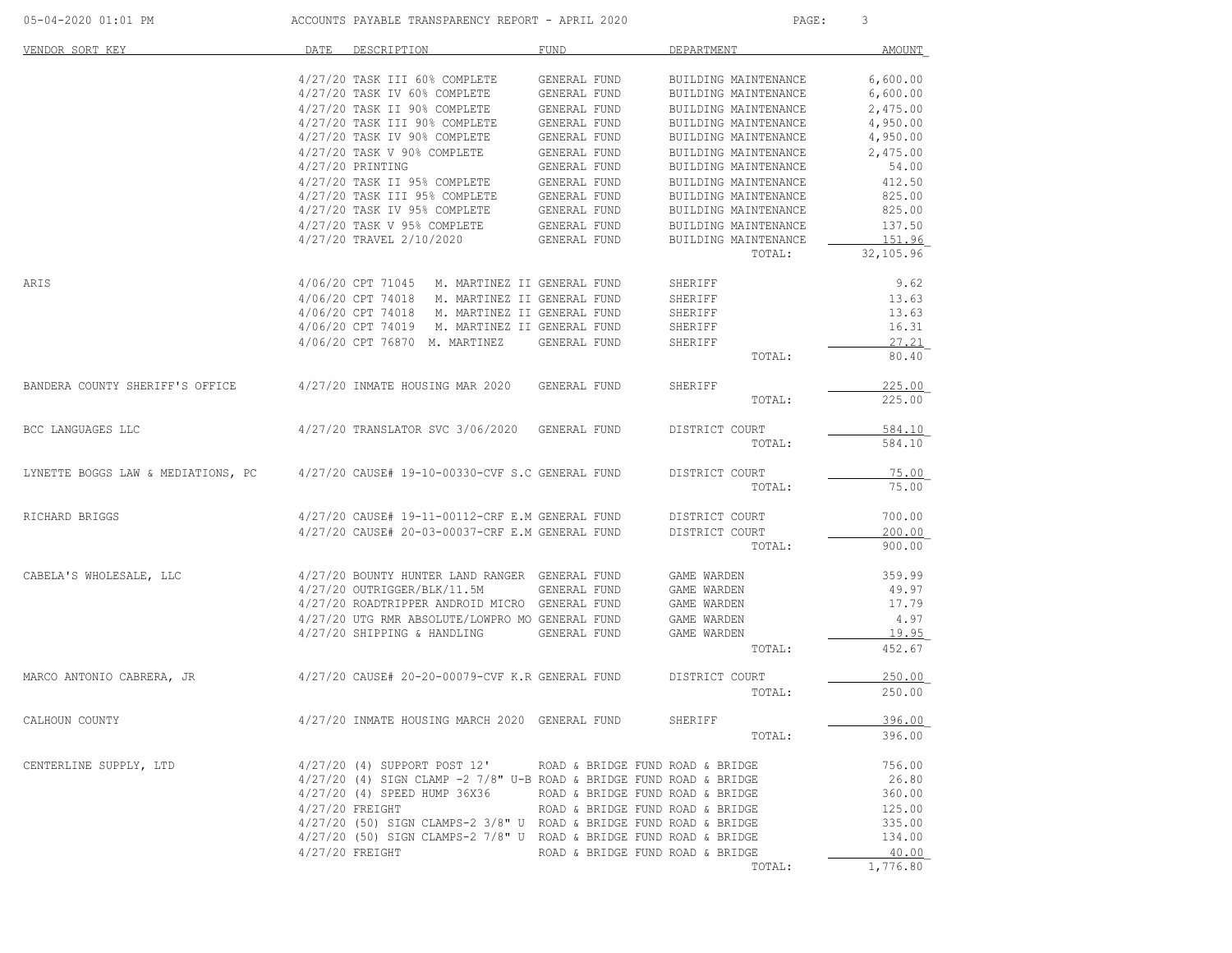| 05-04-2020 01:01 PM                 | ACCOUNTS PAYABLE TRANSPARENCY REPORT - APRIL 2020 |                                                                        |                                                                      | PAGE:<br>4                                   |                     |  |
|-------------------------------------|---------------------------------------------------|------------------------------------------------------------------------|----------------------------------------------------------------------|----------------------------------------------|---------------------|--|
| VENDOR SORT KEY                     |                                                   | DATE DESCRIPTION                                                       | FUND                                                                 | DEPARTMENT                                   | <b>AMOUNT</b>       |  |
| CINTAS CORPORATION NO. 2            |                                                   | 4/27/20 UNIFORM SVC 1/09/2020<br>4/27/20 UNIFORM SVC 01/09/2020        | ROAD & BRIDGE FUND ROAD & BRIDGE<br>ROAD & BRIDGE FUND ROAD & BRIDGE |                                              | 547.38<br>$257.62-$ |  |
|                                     |                                                   |                                                                        |                                                                      | TOTAL:                                       | 289.76              |  |
| CITY OF DILLEY                      |                                                   | 4/06/20 MO SVC 2/15 - 3/16/2020                                        | GENERAL FUND                                                         | BUILDING MAINTENANCE                         | 95.93               |  |
|                                     |                                                   | $4/06/20$ LESS OVER PMT                                                | GENERAL FUND                                                         | BUILDING MAINTENANCE                         | $10.00 -$           |  |
|                                     |                                                   | $4/06/20$ MO SVC $2/15 - 3/16/2020$ GENERAL FUND                       |                                                                      | BUILDING MAINTENANCE                         | 268.10              |  |
|                                     |                                                   | 4/06/20 LESS OVER PMT                                                  | GENERAL FUND                                                         | BUILDING MAINTENANCE                         | $15.00 -$           |  |
|                                     |                                                   |                                                                        |                                                                      | TOTAL:                                       | 339.03              |  |
| CITY OF PEARSALL                    |                                                   | 4/06/20 411 E BRAZOS                                                   | GENERAL FUND                                                         | BUILDING MAINTENANCE                         | 293.75              |  |
|                                     |                                                   | 4/06/20 2207 BI 35E                                                    | GENERAL FUND                                                         | BUILDING MAINTENANCE                         | 801.71              |  |
|                                     |                                                   | $4/06/20$ 505 E MEDINA - CRT H                                         | GENERAL FUND                                                         | BUILDING MAINTENANCE                         | 84.12               |  |
|                                     |                                                   | $4/06/20$ 404 S PECAN - MTTMR #1                                       | GENERAL FUND                                                         | BUILDING MAINTENANCE                         | 65.07               |  |
|                                     |                                                   | $4/06/20$ 406 S PECAN - CO EXT                                         | GENERAL FUND                                                         | BUILDING MAINTENANCE                         | 131.01              |  |
|                                     |                                                   | 4/06/20 510 E. S.A. COURTHOUSE<br>4/06/20 FIREMANS PARK                | GENERAL FUND<br>GENERAL FUND                                         | BUILDING MAINTENANCE<br>BUILDING MAINTENANCE | 52.00<br>341.87     |  |
|                                     |                                                   | 4/06/20 604 E. MEDINA - MUSEUM GENERAL FUND                            |                                                                      | BUILDING MAINTENANCE                         | 86.87               |  |
|                                     |                                                   | 4/06/20 504 S CEDAR - JAILHOUSE GENERAL FUND                           |                                                                      | BUILDING MAINTENANCE                         | 452.26              |  |
|                                     |                                                   | $4/06/20$ RADIO LANE                                                   | GENERAL FUND                                                         | BUILDING MAINTENANCE                         | 256.09              |  |
|                                     |                                                   | 4/06/20 CR 4002 (CEMETARY)                                             | GENERAL FUND                                                         | BUILDING MAINTENANCE                         | 47.31               |  |
|                                     |                                                   | 4/06/20 HWY 1581 S - REGIONAL PARK GENERAL FUND                        |                                                                      | BUILDING MAINTENANCE                         | 242.40              |  |
|                                     |                                                   | 4/06/20 FISHING POND                                                   | GENERAL FUND                                                         | BUILDING MAINTENANCE                         | 85.39               |  |
|                                     |                                                   |                                                                        |                                                                      | TOTAL:                                       | 2,939.85            |  |
| CITY OF UVALDE                      |                                                   | 4/13/20 FIRE INSPECTION - JAIL 2/0 GENERAL FUND                        |                                                                      | BUILDING MAINTENANCE                         | 250.00              |  |
|                                     |                                                   | 4/13/20 MITLEAGE                                                       | GENERAL FUND                                                         | BUILDING MAINTENANCE                         | 56.35               |  |
|                                     |                                                   | $4/13/20$ DRIVE TIME FEE                                               | GENERAL FUND                                                         | BUILDING MAINTENANCE                         | 30.00               |  |
|                                     |                                                   |                                                                        |                                                                      | TOTAL:                                       | 336.35              |  |
| COLORADO BANKERS LIFE INSURANCE CO. |                                                   | 4/15/20 COLORADO BANKERS LIFE PREM FRIO COUNTY PAYROL NON-DEPARTMENTAL |                                                                      |                                              | 53.53               |  |
|                                     |                                                   | 4/15/20 COLORADO BANKERS LIFE PREM FRIO COUNTY PAYROL NON-DEPARTMENTAL |                                                                      |                                              | 53.53               |  |
|                                     |                                                   |                                                                        |                                                                      | TOTAL:                                       | 107.06              |  |
| COMBAT K-9                          |                                                   | 4/06/20 RECERTIFING K-9 ZEUS& DODG SHERIFF'S SEIZED F NON-DEPARTMENTAL |                                                                      |                                              | 5,000.00            |  |
|                                     |                                                   | $4/27/20$ TRAINING K-9 ZEUS                                            | SHERIFF'S SEIZED F NON-DEPARTMENTAL                                  |                                              | 1,500.00            |  |
|                                     |                                                   |                                                                        |                                                                      | TOTAL:                                       | 6,500.00            |  |
| KRISTINA L. COMBS                   |                                                   | $4/27/20$ CAUSE# 13-01-00034-CVF H.P GENERAL FUND DISTRICT COURT       |                                                                      |                                              | 162.50              |  |
|                                     |                                                   |                                                                        |                                                                      | TOTAL:                                       | 162.50              |  |
| COMPANION LIFE                      |                                                   | 4/15/20 COMPANION LIFE PREMIUMS FRIO COUNTY PAYROL NON-DEPARTMENTAL    |                                                                      |                                              | 186.63              |  |
|                                     |                                                   | 4/15/20 COMPANION LIFE PREMIUMS FRIO COUNTY PAYROL NON-DEPARTMENTAL    |                                                                      |                                              | 186.63              |  |
|                                     |                                                   |                                                                        |                                                                      | TOTAL:                                       | 373.26              |  |
| COUNTY OF LASALLE                   |                                                   | 4/27/20 INMATE HOUSING MARCH 2020 GENERAL FUND                         |                                                                      | SHERIFF                                      | 5,220.00            |  |
|                                     |                                                   |                                                                        |                                                                      | TOTAL:                                       | 5,220.00            |  |
| CULLIGAN WATER CONDITIONING CO      |                                                   | $4/27/20$ MO SVC $2/01 - 2/29/2020$                                    | GENERAL FUND                                                         | SHERIFF                                      | 59.25               |  |
|                                     |                                                   | 4/27/20 MO SVC 4/01 - 04/30/2020                                       | GENERAL FUND                                                         | SHERIFF                                      | 59.25               |  |
|                                     |                                                   | 4/06/20 MO SVC APRIL 2020                                              | GENERAL FUND                                                         | HIGHWAY PATROL                               | 55.25               |  |
|                                     |                                                   |                                                                        |                                                                      | TOTAL:                                       | 173.75              |  |
| CUSTOM REFINISHING BY BYRD          |                                                   | 4/13/20 REPAIR UNIT 5987 PARTS                                         | GENERAL FUND                                                         | SHERIFF                                      | 4,178.77            |  |
|                                     |                                                   | 4/13/20 BODY LABOR                                                     | GENERAL FUND                                                         | SHERIFF                                      | 1,616.40            |  |
|                                     |                                                   | $4/13/20$ PAINT LABOR                                                  | GENERAL FUND                                                         | SHERIFF                                      | 665.40              |  |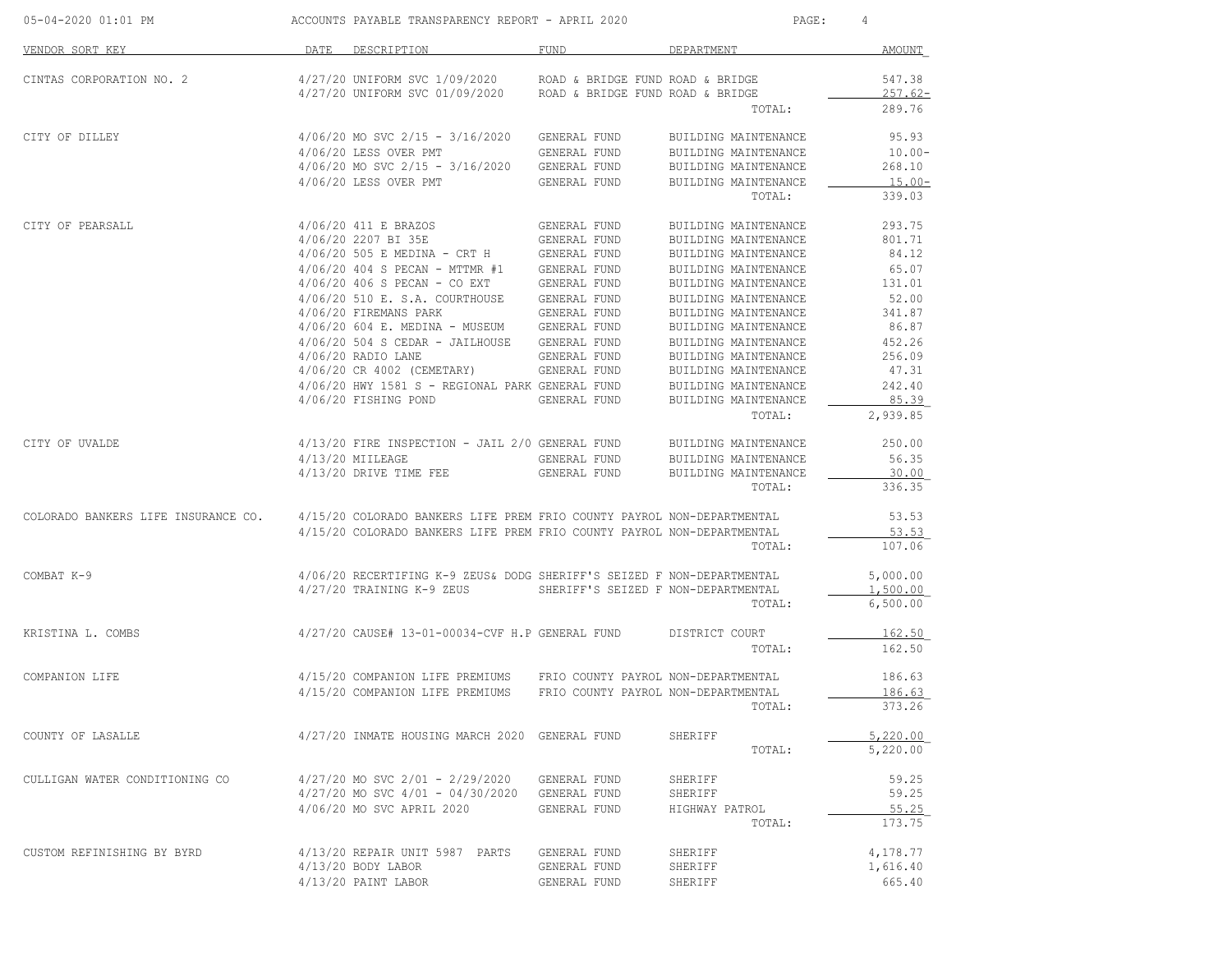| 05-04-2020 01:01 PM                                                                       | ACCOUNTS PAYABLE TRANSPARENCY REPORT - APRIL 2020                          |                     | PAGE:                       | -5        |
|-------------------------------------------------------------------------------------------|----------------------------------------------------------------------------|---------------------|-----------------------------|-----------|
| VENDOR SORT KEY                                                                           | DATE DESCRIPTION                                                           | FUND                | DEPARTMENT                  | AMOUNT    |
|                                                                                           | 4/13/20 PAINT & MATERIAL                                                   | GENERAL FUND        | SHERIFF                     | 515.20    |
|                                                                                           | $4/13/20$ SUBLET & MISC                                                    | <b>GENERAL FUND</b> | SHERIFF                     | 28.00     |
|                                                                                           | 4/27/20 REPAIR UNIT 2072 PARTS GENERAL FUND                                |                     | SHERIFF                     | 5,237.74  |
|                                                                                           | 4/27/20 BODY LABOR                                                         | GENERAL FUND        | SHERIFF                     | 699.60    |
|                                                                                           | 4/27/20 PAINT LABOR                                                        | GENERAL FUND        | SHERIFF                     | 629.20    |
|                                                                                           | 4/27/20 PAINT AND MATERIAL                                                 | GENERAL FUND        | SHERIFF                     | 457.60    |
|                                                                                           |                                                                            |                     | TOTAL:                      | 14,027.91 |
| SHEYLEON DAVIS                                                                            | $4/27/20$ CAUSE# 19-04-00112-CVF L.C GENERAL FUND DISTRICT COURT           |                     |                             | 450.00    |
|                                                                                           | 4/27/20 CAUSE# 20-03-00092-CVF R.R GENERAL FUND DISTRICT COURT             |                     |                             | 300.00    |
|                                                                                           |                                                                            |                     | TOTAL:                      | 750.00    |
| DAY 3 FOLIAGE                                                                             | 4/13/20 106 ROLLS FLORA SATIN RIBB GENERAL FUND        COMMISSIONERS COURT |                     |                             | 742.00    |
|                                                                                           |                                                                            |                     | TOTAL:                      | 742.00    |
| DEPARTMENT OF INFORMATION RESOURCES                                                       | 4/27/20 MO SVC VETERANS                                                    | GENERAL FUND        | BUILDING MAINTENANCE        | 0.02      |
|                                                                                           | 4/27/20 MO SVC JUVENILE PROBATION GENERAL FUND                             |                     | BUILDING MAINTENANCE        | 0.36      |
|                                                                                           | GENERAL FUND<br>4/27/20 MO SVC MHMR                                        |                     | BUILDING MAINTENANCE        | 62.68     |
|                                                                                           | 4/27/20 MO SVC SHERIFF'S DEPT GENERAL FUND                                 |                     | BUILDING MAINTENANCE        | 3.14      |
|                                                                                           | 4/27/20 MO SVC DPS                                                         | GENERAL FUND        | BUILDING MAINTENANCE        | 3.66      |
|                                                                                           | 4/27/20 MO SVC JP#2                                                        | GENERAL FUND        | BUILDING MAINTENANCE        | 0.16      |
|                                                                                           | 4/27/20 MO SVC WIC                                                         | GENERAL FUND        | BUILDING MAINTENANCE        | 0.04      |
|                                                                                           | 4/27/20 MO SVC CO EXTENSION GENERAL FUND BUILDING MAINTENANCE              |                     |                             | 0.06      |
|                                                                                           | 4/27/20 MO SVC DRIVER'S LICENSE OF GENERAL FUND                            |                     | BUILDING MAINTENANCE        | 0.03      |
|                                                                                           | 4/27/20 FY 2019 CREDIT -STATE OF T GENERAL FUND                            |                     | BUILDING MAINTENANCE        | $5.14 -$  |
|                                                                                           |                                                                            |                     | TOTAL:                      | 65.01     |
| DISH NETWORK                                                                              | $4/27/20$ MO SVC $4/22$ - $5/21/2020$ WI WIC PROGRAM FUND MON-DEPARTMENTAL |                     |                             | 112.64    |
|                                                                                           |                                                                            |                     | TOTAL:                      | 112.64    |
| CINDY A. DURAN                                                                            | 4/27/20 CAUSE# 20-02-00088-CVF J.O GENERAL FUND                            |                     | DISTRICT COURT              | 375.00    |
|                                                                                           |                                                                            |                     | TOTAL:                      | 375.00    |
| ELLIOTT ELECTRIC SUPPLY, INC.                                                             | 4/27/20 200 FACE MASK                                                      | GENERAL FUND        | BUILDING MAINTENANCE 850.00 |           |
|                                                                                           | 4/27/20 (8) GAL HAND SANITIZER GENERAL FUND                                |                     | BUILDING MAINTENANCE        | 2,000.00  |
|                                                                                           | 4/27/20 (8) PUMPS                                                          | GENERAL FUND        | BUILDING MAINTENANCE        | 120.00    |
|                                                                                           |                                                                            |                     | TOTAL:                      | 2,970.00  |
| CHRISTINA L. FALKIEWICZ, P. C. 4/27/20 CAUSE# 18-09-00354-CVF GENERAL FUND DISTRICT COURT |                                                                            |                     |                             | 325.00    |
|                                                                                           | 4/27/20 CAUSE# 19-04-00114-CVF J.G GENERAL FUND                            |                     | DISTRICT COURT              | 425.00    |
|                                                                                           | 4/27/20 CAUSE# 19-08-00268-CVF N.G GENERAL FUND DISTRICT COURT             |                     |                             | 312.50    |
|                                                                                           |                                                                            |                     | TOTAL:                      | 1,062.50  |
| MICHAEL C. FINKEL                                                                         | 4/27/20 CAUSE# 20-02-00069-CVF M.P GENERAL FUND                            |                     | DISTRICT COURT              | 490.00    |
|                                                                                           |                                                                            |                     | TOTAL:                      | 490.00    |
| FIRST A-1 ELECTRIC, INC.                                                                  | 4/27/20 LED OUTDOOR LIGHT                                                  | GENERAL FUND        | BUILDING MAINTENANCE        | 247.50    |
|                                                                                           | 4/27/20 20' 1/2" RIGID CONDUIT                                             | GENERAL FUND        | BUILDING MAINTENANCE        | 40.40     |
|                                                                                           | 4/27/20 1/2" MEYERS HUB                                                    | GENERAL FUND        | BUILDING MAINTENANCE        | 8.95      |
|                                                                                           | 4/27/20 1/2" RIGID UNION                                                   | GENERAL FUND        | BUILDING MAINTENANCE        | 24.00     |
|                                                                                           | $4/27/20$ $1/2$ " LB                                                       | GENERAL FUND        | BUILDING MAINTENANCE        | 7.95      |
|                                                                                           | $4/27/20$ 60' #12 THHN                                                     | GENERAL FUND        | BUILDING MAINTENANCE        | 18.60     |
|                                                                                           | 4/27/20 (4) HRS - ELECTRICIAN, HEL GENERAL FUND                            |                     | BUILDING MAINTENANCE        | 520.00    |
|                                                                                           | 4/27/20 40' 3" RIGID CONDUIT                                               | GENERAL FUND        | BUILDING MAINTENANCE        | 780.00    |
|                                                                                           | 4/27/20 (2) 3" RIGID CAPS                                                  | GENERAL FUND        | BUILDING MAINTENANCE        | 56.00     |
|                                                                                           | 4/27/20 20' 2" RIGID CONDUIT                                               | GENERAL FUND        | BUILDING MAINTENANCE        | 160.00    |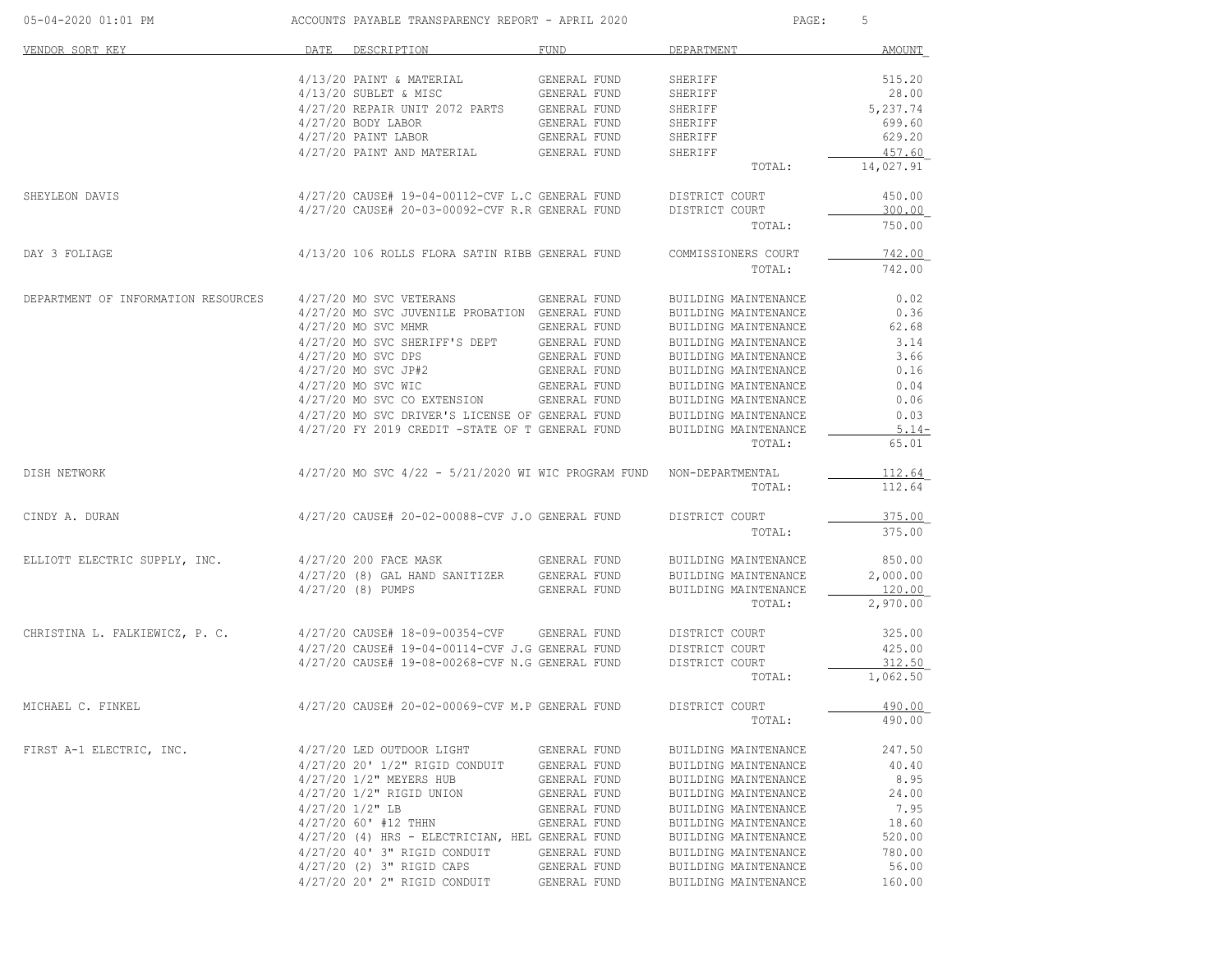| VENDOR SORT KEY          | DATE DESCRIPTION                                                                                                                                                   | FUND                                | DEPARTMENT                                   | AMOUNT          |
|--------------------------|--------------------------------------------------------------------------------------------------------------------------------------------------------------------|-------------------------------------|----------------------------------------------|-----------------|
|                          | 4/27/20 2" WEATHERHEAD GENERAL FUND                                                                                                                                |                                     | BUILDING MAINTENANCE                         | 15.65           |
|                          | $4/27/20$ 3" X 2" RIGID REDUCER GENERAL FUND<br>$4/27/20$ (4) 3" HD U-BOLTS $1/2$ " GENERAL FUND                                                                   |                                     | BUILDING MAINTENANCE                         | 27.50           |
|                          |                                                                                                                                                                    |                                     | BUILDING MAINTENANCE                         | 40.00           |
|                          | 4/27/20 (4) 3" KINDOFF STRAPS GENERAL FUND<br>4/27/20 (2) 2" KINDOFF STRAPS GENERAL FUND                                                                           |                                     | BUILDING MAINTENANCE                         | 16.00           |
|                          |                                                                                                                                                                    |                                     | BUILDING MAINTENANCE                         | 6.00            |
|                          | 4/27/20 (6) BAGS OF QUICK DRY CEME GENERAL FUND<br>4/27/20 20' KINDOFF CHANNEL                                                                                     | GENERAL FUND                        | BUILDING MAINTENANCE<br>BUILDING MAINTENANCE | 75.00<br>68.00  |
|                          | 4/27/20 LED OUTDOOR LIGHT GENERAL FUND                                                                                                                             |                                     | BUILDING MAINTENANCE                         | 102.00          |
|                          |                                                                                                                                                                    |                                     | BUILDING MAINTENANCE                         | 27.00           |
|                          | $\begin{array}{lll} 4/27/20 & (4) & 3" & \text{U-BOLTS} & 3/8" & \text{GENERAL FUND} \\ 4/27/20 & 1/2" & \text{DUELEX BELL BOX} & \text{GENERAL FUND} \end{array}$ |                                     | BUILDING MAINTENANCE                         | 14.00           |
|                          | 4/27/20 15' 1/2" SEALTITE FLEX CON GENERAL FUND                                                                                                                    |                                     | BUILDING MAINTENANCE                         | 29.25           |
|                          | 4/27/20 2 1/2" SEALTITE FLEX CONNE GENERAL FUND                                                                                                                    |                                     | BUILDING MAINTENANCE                         | 6.50            |
|                          | 4/27/20 60' #12 THHN                                                                                                                                               | GENERAL FUND                        | BUILDING MAINTENANCE                         | 18.60           |
|                          | 4/27/20 (4) 1/2" RIGID STRAPS GENERAL FUND                                                                                                                         |                                     | BUILDING MAINTENANCE                         | 8.00            |
|                          | 4/27/20 GROUND ROD                                                                                                                                                 | GENERAL FUND                        | BUILDING MAINTENANCE                         | 24.90           |
|                          | 4/27/20 GROUND ROD CLAMP<br>4/27/20 120 VOLT PHOTO CELL                                                                                                            | GENERAL FUND                        | BUILDING MAINTENANCE                         | 6.50<br>26.50   |
|                          | 4/27/20 5 HRS 2 ELECT., 2 HELP, TR GENERAL FUND                                                                                                                    | GENERAL FUND                        | BUILDING MAINTENANCE<br>BUILDING MAINTENANCE | 1,300.00        |
|                          | 4/27/20 3 HRS BUCKET TRUCK GENERAL FUND                                                                                                                            |                                     | BUILDING MAINTENANCE                         | 390.00          |
|                          | 4/27/20 3 HRS DIGGER/CRANE TRK GENERAL FUND                                                                                                                        |                                     | BUILDING MAINTENANCE                         | 390.00          |
|                          | $4/27/20$ 4 HRS 2 ELECT, 2 HELP & TR GENERAL FUND                                                                                                                  |                                     | BUILDING MAINTENANCE                         | 1,040.00        |
|                          | 4/27/20 2 HRS BUCKET TRUCK                                                                                                                                         | <b>GENERAL FUND</b>                 | BUILDING MAINTENANCE                         | 260.00          |
|                          | 4/27/20 4 HRS ELECTRICIAN, HELP & GENERAL FUND                                                                                                                     |                                     | BUILDING MAINTENANCE                         | 520.00          |
|                          |                                                                                                                                                                    |                                     | TOTAL:                                       | 6, 274.80       |
| ELIZABETH ANN FISHER     | $4/27/20$ CAUSE# 20-02-00079-CVF E.S GENERAL FUND DISTRICT COURT                                                                                                   |                                     |                                              | 375.00          |
|                          | 4/27/20 CAUSE# 20-02-00079-CVF E.S GENERAL FUND                                                                                                                    |                                     | DISTRICT COURT                               | 50.00           |
|                          | 4/27/20 CAUSE# 20-02-00080-CVF GENERAL FUND                                                                                                                        |                                     | DISTRICT COURT                               | 75.00           |
|                          |                                                                                                                                                                    |                                     | TOTAL:                                       | 500.00          |
| FLEET IQ                 | 4/27/20 (45) MO DATA CHARGES CDMA ROAD & BRIDGE FUND ROAD & BRIDGE                                                                                                 |                                     |                                              | 989.55          |
|                          |                                                                                                                                                                    |                                     | TOTAL:                                       | 989.55          |
| FLEETPRIDE               | $4/27/20$ BACKRACK TOOL BOX BRACKET ROAD & BRIDGE FUND ROAD & BRIDGE                                                                                               |                                     |                                              | 187.33          |
|                          |                                                                                                                                                                    |                                     | TOTAL:                                       | 187.33          |
| FORT DEARBORN LIFE       | 4/15/20 DISABILITY PREMIUMS 5394-0 FRIO COUNTY PAYROL NON-DEPARTMENTAL                                                                                             |                                     |                                              | 276.12          |
|                          | 4/15/20 DISABILITY PREMIUMS 5394-0 FRIO COUNTY PAYROL NON-DEPARTMENTAL                                                                                             |                                     |                                              | 276.12          |
|                          |                                                                                                                                                                    |                                     | TOTAL:                                       | 552.24          |
| FRIO CHEVROLET LLC       | $4/06/20$ AC REPAIR - LABOR                                                                                                                                        | GENERAL FUND                        | SHERIFF                                      | 996.30          |
|                          | 4/06/20 CONDENSER                                                                                                                                                  | GENERAL FUND                        | SHERIFF                                      | 195.02          |
|                          | 4/06/20 LUBRICANT                                                                                                                                                  | GENERAL FUND                        | SHERIFF                                      | 45.20           |
|                          | $4/06/20$ SL-N-FILTER                                                                                                                                              | GENERAL FUND                        | SHERIFF                                      | 28.00           |
|                          | 4/06/20 (2) REFRIGERANT                                                                                                                                            | GENERAL FUND                        | SHERIFF                                      | 25.80           |
|                          | 4/06/20 RADIATOR                                                                                                                                                   | GENERAL FUND                        | SHERIFF                                      | 475.70          |
|                          | 4/06/20 (2) COOLANT                                                                                                                                                | GENERAL FUND                        | SHERIFF                                      | 40.00           |
|                          | 4/06/20 TRANS FLUSH SVC LABOR<br>4/06/20 INSTALL TRANS KIT                                                                                                         | GENERAL FUND<br>GENERAL FUND        | SHERIFF<br>SHERIFF                           | 123.00<br>31.00 |
|                          | 4/06/20 INSTALL BG FULL SYN                                                                                                                                        | GENERAL FUND                        | SHERIFF                                      | 135.00          |
|                          | 4/06/20 SHOP SUPPLIES                                                                                                                                              | GENERAL FUND                        | SHERIFF                                      | 25.00           |
|                          | 4/06/20 DISCOUNT                                                                                                                                                   | GENERAL FUND                        | SHERIFF                                      | $314.20 -$      |
|                          |                                                                                                                                                                    |                                     | TOTAL:                                       | 1,805.82        |
| FRIO COUNTY CREDIT UNION | 4/14/20 CREDIT UNION DEDUCTIONS                                                                                                                                    | FRIO COUNTY PAYROL NON-DEPARTMENTAL |                                              | 10,325.07       |
|                          | 4/27/20 CREDIT UNION DEDUCTIONS                                                                                                                                    | FRIO COUNTY PAYROL NON-DEPARTMENTAL |                                              | 10, 325.07      |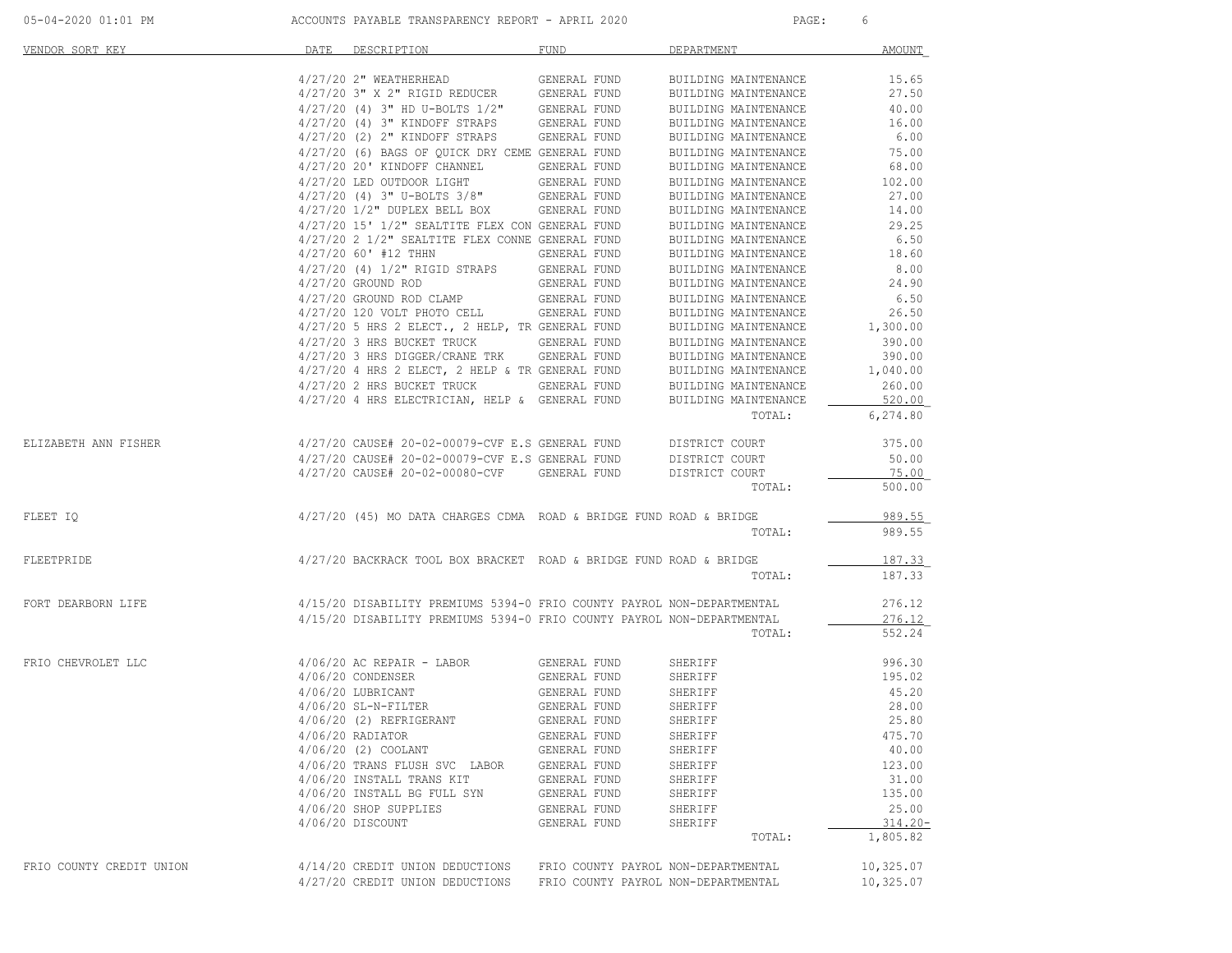| 05-04-2020 01:01 PM |  |  |  |
|---------------------|--|--|--|
|                     |  |  |  |

05-1 PM ACCOUNTS PAYABLE TRANSPARENCY REPORT - APRIL 2020 PAGE: 7

| VENDOR SORT KEY        | DATE | DESCRIPTION                                           | FUND                             | DEPARTMENT           | AMOUNT    |
|------------------------|------|-------------------------------------------------------|----------------------------------|----------------------|-----------|
|                        |      |                                                       |                                  | TOTAL:               | 20,650.14 |
| FRIO DRUG STORE        |      | 4/27/20 RX0661024 M. ZUNIGAJR                         | GENERAL FUND                     | SHERIFF              | 19.87     |
|                        |      | 4/27/20 RX0661023 M. ZUNIGAJR                         | GENERAL FUND                     | SHERIFF              | 71.73     |
|                        |      | 4/27/20 RX661175 M. ZUNIGA JR                         | GENERAL FUND                     | SHERIFF              | 17.40     |
|                        |      | 4/27/20 RX0661283 T. CRUZ                             | GENERAL FUND                     | SHERIFF              | 16.09     |
|                        |      | 4/27/20 RX0661282 T. CRUZ                             | GENERAL FUND                     | SHERIFF              | 29.72     |
|                        |      | 4/27/20 RX0661281 T. CRUZ                             | GENERAL FUND                     | SHERIFF              | 18.12     |
|                        |      | 4/27/20 RX0661284 T. CRUZ                             | GENERAL FUND                     | SHERIFF              | 21.36     |
|                        |      | 4/27/20 RX0661317 D. TORRES                           | GENERAL FUND                     | SHERIFF              | 24.65     |
|                        |      | 4/27/20 RX0661316 D. TORRES                           | GENERAL FUND                     | SHERIFF              | 10.92     |
|                        |      | 4/27/20 RX0659588-02 M. MARTINEZ                      | GENERAL FUND                     | SHERIFF              | 416.55    |
|                        |      | 4/27/20 RX0661430 M. MARTINEZ                         | GENERAL FUND                     | SHERIFF              | 16.79     |
|                        |      | 4/27/20 RX0661429 M. MARTINEZ                         | GENERAL FUND                     | SHERIFF              | 15.82     |
|                        |      | 4/27/20 RX0661441 J. LAGUNA                           | GENERAL FUND                     | SHERIFF              | 10.00     |
|                        |      | 4/27/20 RX0660362-02 D. TORRES                        | GENERAL FUND                     | SHERIFF              | 16.47     |
|                        |      | 4/27/20 RX0661551 T. CRUZ                             | GENERAL FUND                     | SHERIFF              | 25.20     |
|                        |      | 4/27/20 RX0661552 T. CRUZ                             | GENERAL FUND                     | SHERIFF              | 21.36     |
|                        |      | 4/27/20 RX0661549 T. CRUZ                             | GENERAL FUND                     | SHERIFF              | 18.12     |
|                        |      | 4/27/20 RX0661550 T. CRUZ                             | GENERAL FUND                     | SHERIFF              | 17.73     |
|                        |      | 4/27/20 RX0661580 J. LAGUNA                           | GENERAL FUND                     | SHERIFF              | 20.25     |
|                        |      |                                                       |                                  | TOTAL:               | 808.15    |
| FRIO NUECES CURRENT    |      | 4/27/20 PUBLIC NOTICE BURN BAN 3/5 GENERAL FUND       |                                  | COMMISSIONERS COURT  | 136.15    |
|                        |      | 4/27/20 BID NOTICE VENDING 3/05                       | GENERAL FUND                     | COMMISSIONERS COURT  | 44.80     |
|                        |      | $4/27/20$ BID NOTICE VENDING $3/12$                   | GENERAL FUND                     | COMMISSIONERS COURT  | 44.80     |
|                        |      | 4/27/20 NOTICE PUBLIC MTG 3/20/20 GENERAL FUND        |                                  | COMMISSIONERS COURT  | 431.55    |
|                        |      | 4/27/20 NOTICE PUBLIC HEARING 3/26 GENERAL FUND       |                                  | COMMISSIONERS COURT  | 131.25    |
|                        |      | 4/27/20 LEGAL-PUBLIC MEETING 3/12 GENERAL FUND        |                                  | COMMISSIONERS COURT  | 551.25    |
|                        |      | 4/27/20 TAX ASSESSOR - EXTENSION 3 GENERAL FUND       |                                  | TAX COLLECTOR        | 131.25    |
|                        |      | 4/27/20 NOTICE ADA - DILLEY ANNEX GENERAL FUND        |                                  | BUILDING MAINTENANCE | 57.05     |
|                        |      | 4/27/20 NOTICE ADA - DILLEY ANNEX GENERAL FUND        |                                  | BUILDING MAINTENANCE | 57.05     |
|                        |      | 4/27/20 BID NOTICE ADA ACCOM/IMPRO GENERAL FUND       |                                  | BUILDING MAINTENANCE | 58.45     |
|                        |      |                                                       |                                  | TOTAL:               | 1,643.60  |
| FRIO REGIONAL HOSPITAL |      | 4/06/20 INMATE MEDICAL M. MARTINEZ GENERAL FUND       |                                  | SHERIFF              | 177.50    |
|                        |      | 4/06/20 INMATE MEDICAL M. MARTINEZ GENERAL FUND       |                                  | SHERIFF              | 1,115.14  |
|                        |      | 4/06/20 INMATE MEDICAL T. CRUZ                        | GENERAL FUND                     | SHERIFF              | 787.46    |
|                        |      | 4/27/20 INMATE MEDICAL E. GONZALES GENERAL FUND       |                                  | SHERIFF              | 312.85    |
|                        |      | 4/27/20 INMATE MEDICAL E. RODRIGUE GENERAL FUND       |                                  | SHERIFF              | 558.15    |
|                        |      |                                                       |                                  | TOTAL:               | 2,951.10  |
| GADDIS COURT REPORTING |      | 4/27/20 COURT REPORTING 12/20/2019 GENERAL FUND       |                                  | DISTRICT COURT       | 576.80    |
|                        |      | $4/27/20$ COURT REPORTING $3/2$ & $3/6/$ GENERAL FUND |                                  | DISTRICT COURT       | 676.20    |
|                        |      |                                                       |                                  | TOTAL:               | 1,253.00  |
| ROXANA GARCIA          |      | 4/13/20 ELEC RANGE DRIP PANS 4PK GENERAL FUND         |                                  | BUILDING MAINTENANCE | 14.98     |
|                        |      | 4/13/20 16X72 CRDLS RD WHT VINYL                      | GENERAL FUND                     | BUILDING MAINTENANCE | 11.98     |
|                        |      | 4/13/20 42X72 PVC MB CORDLESS WHIT GENERAL FUND       |                                  | BUILDING MAINTENANCE | 18.97     |
|                        |      | 4/13/20 4.4CU.FT COMPACT FRIDGE                       | GENERAL FUND                     | BUILDING MAINTENANCE | 179.00    |
|                        |      | 4/13/20 1.6 CU FT MICROWARE                           | GENERAL FUND                     | BUILDING MAINTENANCE | 109.00    |
|                        |      | 4/13/20 REIMBURSE 3 THERMOSENSE                       | ROAD & BRIDGE FUND ROAD & BRIDGE |                      | 199.99    |
|                        |      |                                                       |                                  | TOTAL:               | 533.92    |
| RICHEY GENTRY          |      | 4/27/20 COURT REPORTING 3/11/2020 GENERAL FUND        |                                  | DISTRICT COURT       | 500.00    |
|                        |      |                                                       |                                  | TOTAL:               | 500.00    |
|                        |      |                                                       |                                  |                      |           |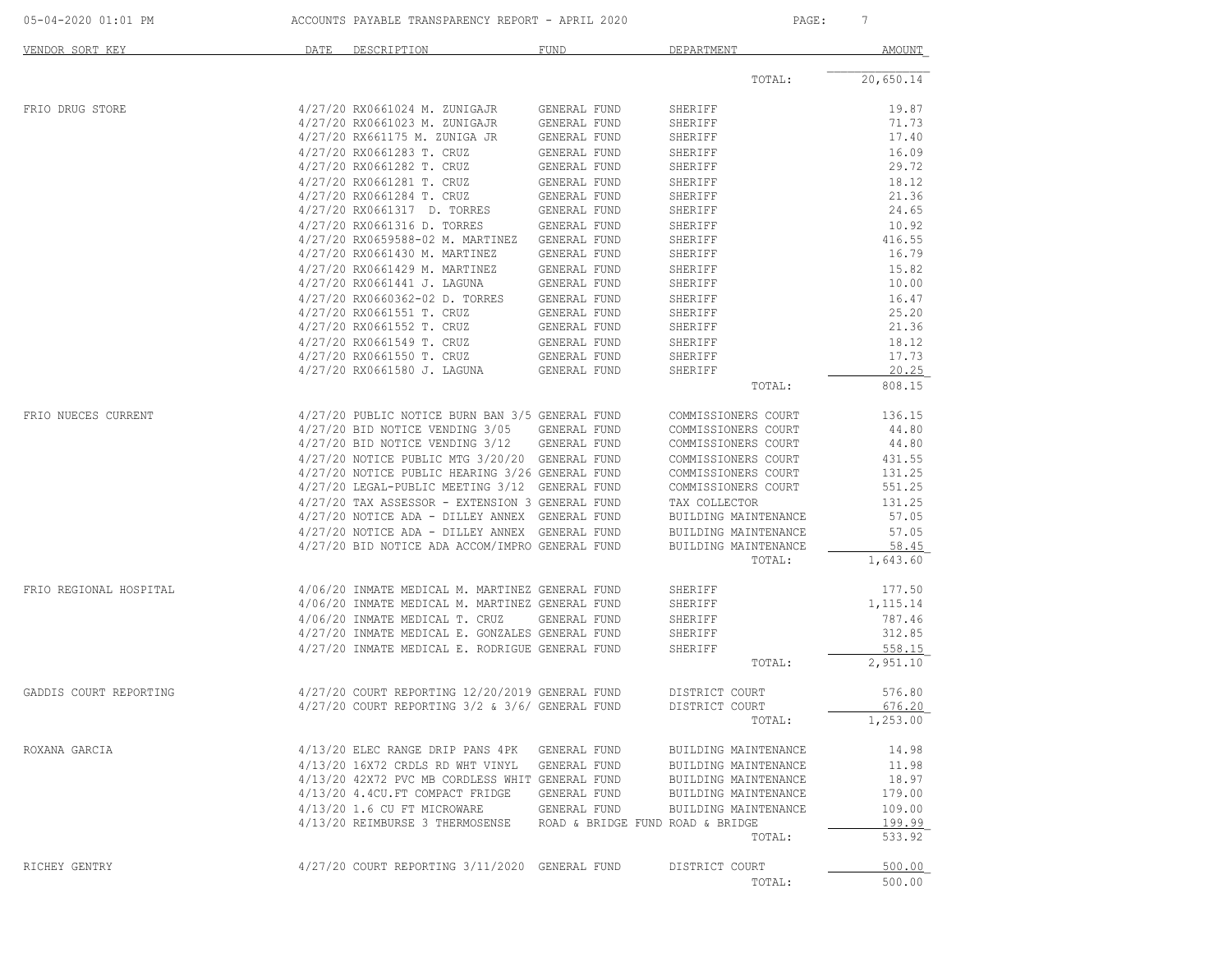| 05-04-2020 01:01 PM                                                 |                 | ACCOUNTS PAYABLE TRANSPARENCY REPORT - APRIL 2020                                                |                              | PAGE:                             | 8                    |
|---------------------------------------------------------------------|-----------------|--------------------------------------------------------------------------------------------------|------------------------------|-----------------------------------|----------------------|
| VENDOR SORT KEY                                                     | DATE            | DESCRIPTION                                                                                      | FUND                         | DEPARTMENT                        | AMOUNT               |
| GONZALEZ CONSULTING                                                 |                 | 4/06/20 (200) N95 PROTECTIVE FACE GENERAL FUND<br>4/06/20 (300) N95 PROTECTIVE FACE GENERAL FUND |                              | BUILDING MAINTENANCE<br>SHERIFF   | 1,390.00<br>2,085.00 |
|                                                                     |                 |                                                                                                  |                              | TOTAL:                            | 3,475.00             |
| GOODYEAR COMMERCIAL TIRE & SERVICE CEN 4/27/20 EAG RSA VSB 108V TIR |                 |                                                                                                  | GENERAL FUND                 | SHERIFF                           | 543.16               |
|                                                                     |                 | 4/27/20 WRL AT ADV ESL TIRES                                                                     | GENERAL FUND                 | SHERIFF                           | 608.48               |
|                                                                     |                 | 4/27/20 EAG RSA VSB 103VTIRE                                                                     | GENERAL FUND                 | SHERIFF                           | 1,136.88             |
|                                                                     |                 | 4/27/20 FUEL SURCHARGE                                                                           | GENERAL FUND                 | SHERIFF<br>TOTAL:                 | 9.81<br>2,298.33     |
|                                                                     |                 |                                                                                                  |                              |                                   |                      |
| ROBERT J. GORHUM D.D.S                                              |                 | 4/27/20 EXAM/PANORAMIC XRAY B. MOR GENERAL FUND                                                  |                              | SHERIFF                           | 133.00               |
|                                                                     |                 | 4/27/20 PANOREX FILM T. LEAL                                                                     | GENERAL FUND                 | SHERIFF                           | 90.00                |
|                                                                     |                 | 4/27/20 REMOVAL #31 AND #32 T. LE GENERAL FUND                                                   |                              | SHERIFF                           | 226.00               |
|                                                                     |                 | 4/27/20 REMOVAL #19 M. MARTINEZ                                                                  | GENERAL FUND                 | SHERIFF                           | 226.00               |
|                                                                     |                 | $4/27/20$ REMOVAL #4 T. RAMON                                                                    | GENERAL FUND                 | SHERIFF                           | 226.00               |
|                                                                     |                 |                                                                                                  |                              | TOTAL:                            | 901.00               |
| RONIN HACKNEY                                                       |                 | 4/13/20 PARTS & MATERIALS                                                                        | GENERAL FUND                 | BUILDING MAINTENANCE              | 411.30               |
|                                                                     | $4/13/20$ LABOR |                                                                                                  | GENERAL FUND                 | BUILDING MAINTENANCE              | 200.00               |
|                                                                     |                 | 4/13/20 TOILET REMOVAL                                                                           | GENERAL FUND                 | BUILDING MAINTENANCE              | 80.00                |
|                                                                     |                 | 4/13/20 TRIP CHARGE                                                                              | GENERAL FUND                 | BUILDING MAINTENANCE              | 150.00               |
|                                                                     |                 |                                                                                                  |                              | TOTAL:                            | 841.30               |
| HELIFOX TECHNOLOGIES LLC                                            |                 | 4/27/20 400M X 20M INTERNET                                                                      | GENERAL FUND                 | BUILDING MAINTENANCE              | 125.00               |
|                                                                     |                 | 4/27/20 400M X 20M INTERNET M.B.                                                                 | GENERAL FUND                 | BUILDING MAINTENANCE              | 125.00               |
|                                                                     |                 | 4/27/20 MO INSTALLMENT 8 - TELEPHO GENERAL FUND                                                  |                              | BUILDING MAINTENANCE              | 6,475.00             |
|                                                                     |                 |                                                                                                  |                              | TOTAL:                            | 6,725.00             |
| M. CECILIA HELLRUNG                                                 |                 | $4/21/20$ CAUSE# 19-08-00267-CVF X. GENERAL FUND                                                 |                              | DISTRICT COURT                    | 281.25               |
|                                                                     |                 | 4/27/20 CAUSE# 20-02-00069-CVF A.C GENERAL FUND                                                  |                              | DISTRICT COURT                    | 600.00               |
|                                                                     |                 | 4/06/20 CAUSE# 20-02-00079-CVF E.S GENERAL FUND                                                  |                              | DISTRICT COURT                    | 225.00               |
|                                                                     |                 |                                                                                                  |                              | TOTAL:                            | 1,106.25             |
|                                                                     |                 |                                                                                                  |                              |                                   |                      |
| TAMMY HERNANDEZ                                                     |                 | 4/27/20 MILEAGE TO DILLEY 4/23/202 WIC PROGRAM FUND NON-DEPARTMENTAL                             |                              | TOTAL:                            | 19.90<br>19.90       |
|                                                                     |                 |                                                                                                  |                              |                                   |                      |
| TONY HOLGUIN                                                        |                 | 4/06/20 SET UP SONICWALL VPN<br>4/27/20 ASSIST W/REMOTE ACCESS                                   | GENERAL FUND                 | COUNTY CLERK                      | 165.00               |
|                                                                     |                 | 4/13/20 SET UP SONICWALL VPN                                                                     | GENERAL FUND<br>GENERAL FUND | DISTRICT CLERK<br>COUNTY ATTORNEY | 55.00<br>110.00      |
|                                                                     |                 | 4/13/20 REPAIR PROBLEM W/VPN                                                                     | GENERAL FUND                 | COUNTY ATTORNEY                   | 55.00                |
|                                                                     |                 | 4/27/20 SET UP SONICWALL VPN                                                                     | GENERAL FUND                 | ELECTIONS                         | 165.00               |
|                                                                     |                 | 4/27/20 SET UP SONICWALL VPN                                                                     | GENERAL FUND                 | ELECTIONS                         | 165.00               |
|                                                                     |                 | 4/27/20 RENEW VIRUS SOFTWARE 3 COM GENERAL FUND                                                  |                              | CONSTABLE PCT # 1                 | 55.00                |
|                                                                     |                 | 4/27/20 2019 KASPERSKY TOTAL SECUR GENERAL FUND                                                  |                              | CONSTABLE PCT # 1                 | 46.00                |
|                                                                     |                 | 4/27/20 PREPARE COMPUTERS TO SPECT GENERAL FUND                                                  |                              | SHERIFF                           | 110.00               |
|                                                                     |                 | 4/27/20 PREPARE COMPUTERS TO SPECT GENERAL FUND                                                  |                              | SHERIFF                           | 165.00               |
|                                                                     |                 | 4/27/20 PREPARE COMPUTERS TO SPECT GENERAL FUND                                                  |                              | SHERIFF                           | 165.00               |
|                                                                     |                 | 4/27/20 ATTEMPTED TO SWITCH TO SPE GENERAL FUND                                                  |                              | SHERIFF                           | 220.00               |
|                                                                     |                 | 4/27/20 TESTING SYSTEM/TO SPECTRUM GENERAL FUND                                                  |                              | SHERIFF                           | 275.00               |
|                                                                     |                 | 4/27/20 TESTING SYSTEM/TO SPECTRUM GENERAL FUND                                                  |                              | SHERIFF                           | 220.00               |
|                                                                     |                 | 4/27/20 INSTALL SOPHOS ENTPOINT PR GENERAL FUND                                                  |                              | SHERIFF                           | 165.00               |
|                                                                     |                 | 4/27/20 CONTINUE INSTALL SOPHOS                                                                  | GENERAL FUND                 | SHERIFF                           | 385.00               |
|                                                                     |                 | 4/27/20 CONTINUE INSTALL SOPHOS                                                                  | GENERAL FUND                 | SHERIFF                           | 385.00               |
|                                                                     |                 | 4/27/20 (4)10' AND 25' ETHERNET CA GENERAL FUND                                                  |                              | SHERIFF                           | 68.00                |
|                                                                     |                 | 4/27/20 2 PORT USB SHARING SWITCH GENERAL FUND                                                   |                              | SHERIFF                           | 38.00                |
|                                                                     |                 | 4/27/20 CONTINUE INSTALL SOPHOS                                                                  | GENERAL FUND                 | SHERIFF                           | 110.00               |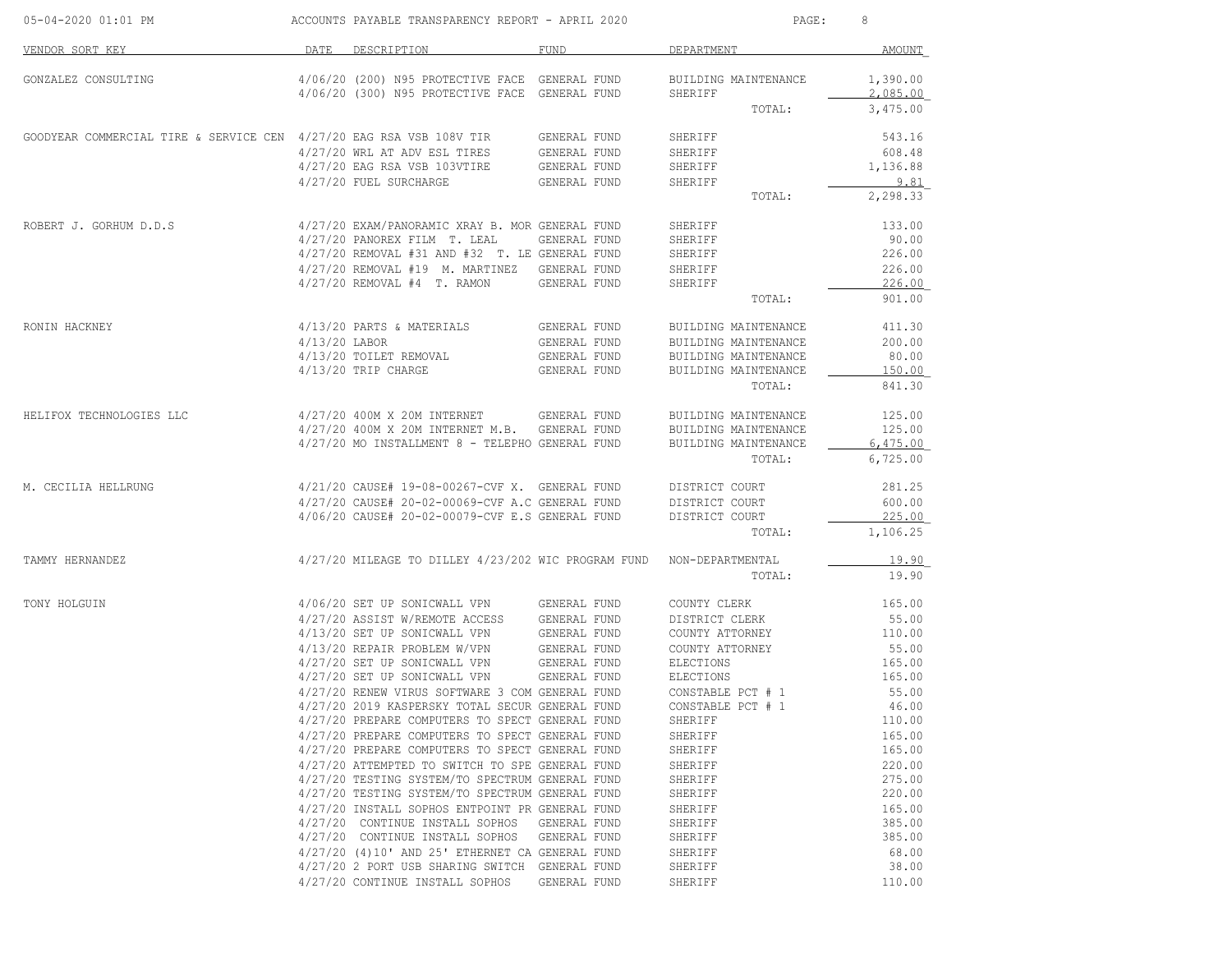| 05-04-2020 01:01 PM                                                               |      | ACCOUNTS PAYABLE TRANSPARENCY REPORT - APRIL 2020                                                                      |                             | PAGE:                                            | 9              |
|-----------------------------------------------------------------------------------|------|------------------------------------------------------------------------------------------------------------------------|-----------------------------|--------------------------------------------------|----------------|
| VENDOR SORT KEY                                                                   | DATE | DESCRIPTION                                                                                                            | FUND                        | DEPARTMENT                                       | AMOUNT         |
|                                                                                   |      | 4/27/20 CONTINUE MIGRATION TO SPEC GENERAL FUND                                                                        |                             | SHERIFF                                          | 330.00         |
|                                                                                   |      | 4/27/20 FAX LINE & CREDIT CARD MAC GENERAL FUND                                                                        |                             | SHERIFF                                          | 165.00         |
|                                                                                   |      | 4/27/20 JAIL COMPUTERS                                                                                                 | GENERAL FUND                | SHERIFF                                          | 110.00         |
|                                                                                   |      | 4/27/20 COMPLETE MIGRATION TO SPEC GENERAL FUND                                                                        |                             | SHERIFF                                          | 165.00         |
|                                                                                   |      | 4/06/20 SET UP SONICWALL VPN                                                                                           | GENERAL FUND HUMAN RESOURCE |                                                  | 165.00         |
|                                                                                   |      | 4/13/20 REINSTALL SCANNER & CARD R WIC PROGRAM FUND NON-DEPARTMENTAL                                                   |                             |                                                  | 55.00          |
|                                                                                   |      |                                                                                                                        |                             | TOTAL:                                           | 4,112.00       |
| HOLT CAT                                                                          |      | $4/27/20$ (6) LAMP-MINIATU BULBS ROAD & BRIDGE FUND ROAD & BRIDGE                                                      |                             |                                                  | 25.98          |
|                                                                                   |      |                                                                                                                        |                             | TOTAL:                                           | 25.98          |
| HOMELAND INDUSTRIAL SUPPLY, INC.                                                  |      | 4/27/20 55 GAL ANTIBACTERIAL CLEAN GENERAL FUND                                                                        |                             | BUILDING MAINTENANCE                             | 2,089.00       |
|                                                                                   |      | $4/27/20$ FREIGHT                                                                                                      | GENERAL FUND                | BUILDING MAINTENANCE                             | 294.21         |
|                                                                                   |      |                                                                                                                        |                             | TOTAL:                                           | 2,383.21       |
| HOPPER'S SOFT WATER SERVICE, LLC. 4/27/20 AUTO IRON BREAKER FILTER S GENERAL FUND |      |                                                                                                                        |                             | BUILDING MAINTENANCE                             | 45.00          |
|                                                                                   |      |                                                                                                                        |                             | TOTAL:                                           | 45.00          |
| ICS JAIL SUPPLIES INC                                                             |      | 4/13/20 (2) CS TOILET TISSUE                                                                                           | GENERAL FUND                | SHERIFF                                          | 96.00          |
|                                                                                   |      | $4/13/20$ FREIGHT                                                                                                      | GENERAL FUND                | SHERIFF                                          | 53.71          |
|                                                                                   |      | 4/13/20 APPLIED BMSM                                                                                                   | GENERAL FUND                | SHERIFF                                          | $2.69-$        |
|                                                                                   |      | 4/27/20 (2) THUMB TOOTHBRUSH 144/B GENERAL FUND                                                                        |                             | SHERIFF                                          | 36.00          |
|                                                                                   |      | $4/27/20$ FREIGHT                                                                                                      | GENERAL FUND                | SHERIFF                                          | 12.00          |
|                                                                                   |      |                                                                                                                        |                             | TOTAL:                                           | 195.02         |
| INTERNAL REVENUE SERVICE                                                          |      | 4/14/20 FICA WITHHOLDINGS                                                                                              | GENERAL FUND                | COMMISSIONERS COURT                              | 437.96         |
|                                                                                   |      | 4/27/20 FICA WITHHOLDINGS GENERAL FUND                                                                                 |                             | COMMISSIONERS COURT                              | 440.92         |
|                                                                                   |      | $4/14/20$ MEDICARE WITHHOLDINGS GENERAL FUND                                                                           |                             | COMMISSIONERS COURT                              | 102.44         |
|                                                                                   |      | 4/27/20 MEDICARE WITHHOLDINGS                                                                                          | GENERAL FUND                | COMMISSIONERS COURT                              | 103.13         |
|                                                                                   |      | 4/14/20 FICA WITHHOLDINGS                                                                                              | GENERAL FUND                | COUNTY CLERK                                     | 395.11         |
|                                                                                   |      | $4/27/20$ FICA WITHHOLDINGS GENERAL FUND $4/14/20$ MEDICARE WITHHOLDINGS GENERAL FUND                                  |                             | COUNTY CLERK                                     | 395.11         |
|                                                                                   |      |                                                                                                                        |                             | COUNTY CLERK                                     | 92.41          |
|                                                                                   |      | 4/27/20 MEDICARE WITHHOLDINGS<br>4/14/20 FICA WITHHOLDINGS                                                             | GENERAL FUND                | COUNTY CLERK                                     | 92.41          |
|                                                                                   |      | 4/14/20 FICA WITHHOLDINGS                                                                                              | GENERAL FUND                | EMERGENCY MGNT / 911 M                           | 127.46         |
|                                                                                   |      | $4/27/20 \mbox{ FICA WITHHOLDINGS} \mbox{ GENERAL FUND} \\ 4/14/20 \mbox{ MEDICARE WITHHOLDINGS} \mbox{ GENERAL FUND}$ |                             | EMERGENCY MGNT / 911 M                           | 127.46         |
|                                                                                   |      | 4/27/20 MEDICARE WITHHOLDINGS GENERAL FUND                                                                             |                             | EMERGENCY MGNT / 911 M<br>EMERGENCY MGNT / 911 M | 29.81<br>29.81 |
|                                                                                   |      | 4/14/20 FICA WITHHOLDINGS                                                                                              | GENERAL FUND                | DISTRICT COURT                                   | 61.81          |
|                                                                                   |      | 4/27/20 FICA WITHHOLDINGS GENERAL FUND                                                                                 |                             | DISTRICT COURT                                   | 61.81          |
|                                                                                   |      |                                                                                                                        |                             | DISTRICT COURT                                   | 14.46          |
|                                                                                   |      | $4/14/20$ MEDICARE WITHHOLDINGS GENERAL FUND $4/27/20$ MEDICARE WITHHOLDINGS GENERAL FUND                              |                             | DISTRICT COURT                                   | 14.46          |
|                                                                                   |      | 4/14/20 FICA WITHHOLDINGS                                                                                              | GENERAL FUND                | DISTRICT CLERK                                   | 437.20         |
|                                                                                   |      | 4/27/20 FICA WITHHOLDINGS                                                                                              | GENERAL FUND                | DISTRICT CLERK                                   | 437.58         |
|                                                                                   |      | 4/14/20 MEDICARE WITHHOLDINGS                                                                                          | GENERAL FUND                | DISTRICT CLERK                                   | 102.25         |
|                                                                                   |      | 4/27/20 MEDICARE WITHHOLDINGS                                                                                          | GENERAL FUND                | DISTRICT CLERK                                   | 102.34         |
|                                                                                   |      | 4/14/20 FICA WITHHOLDINGS                                                                                              | GENERAL FUND                | $J.P.$ PCT. $# 1$                                | 300.31         |
|                                                                                   |      | 4/27/20 FICA WITHHOLDINGS                                                                                              | GENERAL FUND                | J.P. PCT. # 1                                    | 286.87         |
|                                                                                   |      | 4/14/20 MEDICARE WITHHOLDINGS                                                                                          | GENERAL FUND                | $J.P.$ PCT. $# 1$                                | 70.23          |
|                                                                                   |      | 4/27/20 MEDICARE WITHHOLDINGS                                                                                          | GENERAL FUND                | $J.P.$ PCT. $# 1$                                | 67.09          |
|                                                                                   |      | 4/14/20 FICA WITHHOLDINGS                                                                                              | GENERAL FUND                | $J.P.$ PCT. $# 2$                                | 186.08         |
|                                                                                   |      | 4/27/20 FICA WITHHOLDINGS                                                                                              | GENERAL FUND                | $J.P.$ PCT. $# 2$                                | 183.43         |
|                                                                                   |      | 4/14/20 MEDICARE WITHHOLDINGS                                                                                          | GENERAL FUND                | $J.P.$ PCT. $# 2$                                | 43.52          |
|                                                                                   |      | 4/27/20 MEDICARE WITHHOLDINGS                                                                                          | GENERAL FUND                | $J.P.$ PCT. $# 2$                                | 42.90          |
|                                                                                   |      | 4/14/20 FICA WITHHOLDINGS                                                                                              | GENERAL FUND                | $J.P.$ PCT. $# 3$                                | 193.07         |
|                                                                                   |      | 4/27/20 FICA WITHHOLDINGS                                                                                              | GENERAL FUND                | $J.P.$ PCT. $# 3$                                | 193.07         |
|                                                                                   |      | 4/14/20 MEDICARE WITHHOLDINGS                                                                                          | GENERAL FUND                | $J.P.$ PCT. $# 3$                                | 45.15          |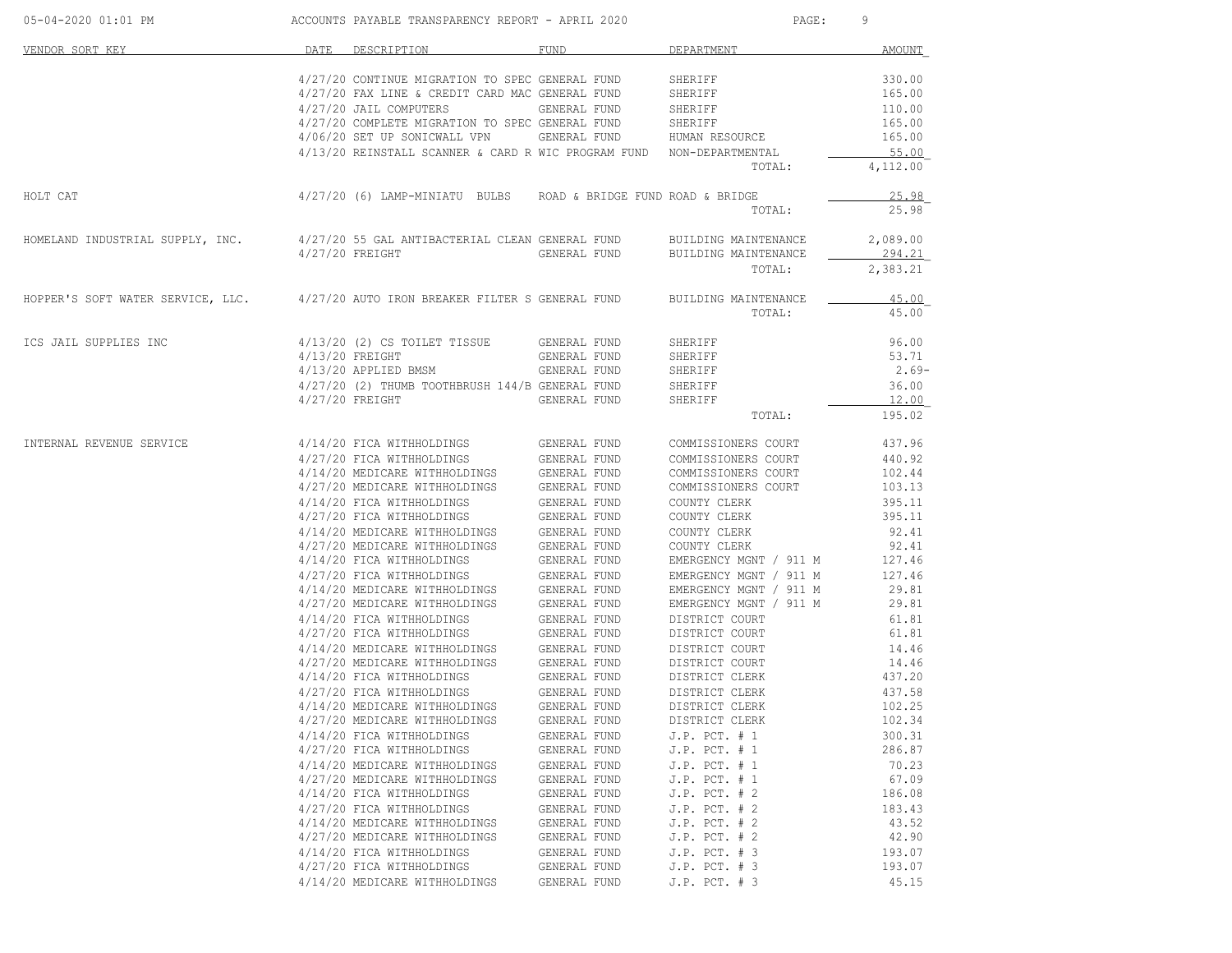05-04-2020 01:01 PM ACCOUNTS PAYABLE TRANSPARENCY REPORT - APRIL 2020 PAGE: 10

| VENDOR SORT KEY | DATE<br>DESCRIPTION                                                                         | <b>FUND</b>                  | <b>DEPARTMENT</b>                            | AMOUNT         |
|-----------------|---------------------------------------------------------------------------------------------|------------------------------|----------------------------------------------|----------------|
|                 | 4/27/20 MEDICARE WITHHOLDINGS                                                               | GENERAL FUND                 | $J.P.$ PCT. $# 3$                            | 45.15          |
|                 | 4/14/20 FICA WITHHOLDINGS                                                                   | GENERAL FUND                 | $J.P.$ PCT. $#4$                             | 200.01         |
|                 | 4/27/20 FICA WITHHOLDINGS                                                                   | GENERAL FUND                 | $J.P.$ PCT. $#4$                             | 200.01         |
|                 | 4/14/20 MEDICARE WITHHOLDINGS                                                               | GENERAL FUND                 | $J.P.$ PCT. $#4$                             | 46.77          |
|                 | 4/27/20 MEDICARE WITHHOLDINGS                                                               | GENERAL FUND                 | $J.P.$ PCT. $#4$                             | 46.77          |
|                 | 4/14/20 FICA WITHHOLDINGS                                                                   | GENERAL FUND                 | COUNTY ATTORNEY                              | 532.43         |
|                 | 4/27/20 FICA WITHHOLDINGS                                                                   | GENERAL FUND                 | COUNTY ATTORNEY                              | 532.43         |
|                 | 4/27/20 FICA WITHHOLDINGS<br>4/14/20 MEDICARE WITHHOLDINGS                                  | GENERAL FUND                 | COUNTY ATTORNEY                              | 124.53         |
|                 | HAZIAZU MEDICARE WITHHOLDINGS<br>4/14/20 FICA WITHHOLDINGS                                  | GENERAL FUND                 | COUNTY ATTORNEY                              | 124.53         |
|                 |                                                                                             | GENERAL FUND                 | ELECTIONS                                    | 248.42         |
|                 | 4/27/20 FICA WITHHOLDINGS                                                                   | GENERAL FUND                 | ELECTIONS                                    | 210.31         |
|                 | 4/14/20 MEDICARE WITHHOLDINGS                                                               | GENERAL FUND                 | ELECTIONS                                    | 58.09          |
|                 | 4/27/20 MEDICARE WITHHOLDINGS                                                               | GENERAL FUND                 | ELECTIONS                                    | 49.18          |
|                 | 4/14/20 FICA WITHHOLDINGS<br>4/27/20 FICA WITHHOLDINGS                                      | GENERAL FUND                 | COUNTY AUDITOR                               | 350.33         |
|                 |                                                                                             | GENERAL FUND                 | COUNTY AUDITOR                               | 358.51         |
|                 | 4/14/20 MEDICARE WITHHOLDINGS<br>4/27/20 MEDICARE WITHHOLDINGS                              | GENERAL FUND                 | COUNTY AUDITOR                               | 81.94          |
|                 |                                                                                             | GENERAL FUND                 | COUNTY AUDITOR                               | 83.86          |
|                 | 4/14/20 FICA WITHHOLDINGS                                                                   | GENERAL FUND                 | COUNTY TREASURER                             | 351.98         |
|                 | 4/27/20 FICA WITHHOLDINGS                                                                   | GENERAL FUND                 | COUNTY TREASURER                             | 351.98         |
|                 | 4/14/20 MEDICARE WITHHOLDINGS                                                               | GENERAL FUND                 | COUNTY TREASURER                             | 82.33          |
|                 | 4/27/20 MEDICARE WITHHOLDINGS<br>4/14/20 FICA WITHHOLDINGS                                  | GENERAL FUND                 | COUNTY TREASURER                             | 82.33          |
|                 | 4/14/20 FICA WITHHOLDINGS                                                                   | GENERAL FUND                 | TAX COLLECTOR                                | 497.36         |
|                 | 4/27/20 FICA WITHHOLDINGS<br>4/27/20 FICA WITHHOLDINGS<br>4/14/20 MEDICARE WITHHOLDINGS     | GENERAL FUND                 | TAX COLLECTOR                                | 489.18         |
|                 |                                                                                             | GENERAL FUND                 | TAX COLLECTOR                                | 116.32         |
|                 | 4/27/20 MEDICARE WITHHOLDINGS<br>4/14/20 FICA WITHHOLDINGS                                  | GENERAL FUND                 | TAX COLLECTOR                                | 114.40         |
|                 |                                                                                             | GENERAL FUND                 | BUILDING MAINTENANCE                         | 331.13         |
|                 | 4/27/20 FICA WITHHOLDINGS<br>4/14/20 MEDICARE WITHHOLDINGS                                  | GENERAL FUND                 | BUILDING MAINTENANCE                         | 331.13         |
|                 | 4/27/20 MEDICARE WITHHOLDINGS                                                               | GENERAL FUND<br>GENERAL FUND | BUILDING MAINTENANCE<br>BUILDING MAINTENANCE | 77.44<br>77.44 |
|                 |                                                                                             | GENERAL FUND                 | CONSTABLE PCT # 1                            | 119.90         |
|                 | 4/14/20 FICA WITHHOLDINGS<br>4/27/20 FICA WITHHOLDINGS                                      | GENERAL FUND                 | CONSTABLE PCT # 1                            | 119.90         |
|                 |                                                                                             | GENERAL FUND                 | CONSTABLE PCT # 1                            | 28.04          |
|                 | 4/14/20 MEDICARE WITHHOLDINGS<br>4/27/20 MEDICARE WITHHOLDINGS                              | GENERAL FUND                 | CONSTABLE PCT # 1                            | 28.04          |
|                 | 4/14/20 FICA WITHHOLDINGS                                                                   | GENERAL FUND                 | CONSTABLE PCT # 2                            | 108.45         |
|                 | 4/27/20 FICA WITHHOLDINGS                                                                   | GENERAL FUND                 | CONSTABLE PCT # 2                            | 108.45         |
|                 | 4/14/20 MEDICARE WITHHOLDINGS                                                               | GENERAL FUND                 | CONSTABLE PCT # 2                            | 25.36          |
|                 | 4/27/20 MEDICARE WITHHOLDINGS                                                               | GENERAL FUND                 | CONSTABLE PCT # 2                            | 25.36          |
|                 | 4/14/20 FICA WITHHOLDINGS                                                                   | GENERAL FUND                 | CONSTABLE PCT # 3                            | 116.90         |
|                 |                                                                                             | GENERAL FUND                 | CONSTABLE PCT # 3                            | 116.90         |
|                 | 4/14/20 FICA WITHHOLDINGS<br>4/27/20 FICA WITHHOLDINGS<br>1/14/00 MEDICARE WITHHOLDINGS     | GENERAL FUND                 | CONSTABLE PCT # 3                            | 27.34          |
|                 |                                                                                             | GENERAL FUND                 | CONSTABLE PCT # 3                            | 27.34          |
|                 | 4/27/20 MEDICARE WITHHOLDINGS<br>4/14/20 FICA WITHHOLDINGS                                  | GENERAL FUND                 | CONSTABLE PCT # 4                            | 119.42         |
|                 | 4/27/20 FICA WITHHOLDINGS<br>4/14/20 MEDICARE WITHHOLDINGS<br>4/27/20 MEDICARE WITHHOLDINGS | GENERAL FUND                 | CONSTABLE PCT # 4                            | 119.42         |
|                 |                                                                                             | GENERAL FUND                 | CONSTABLE PCT # 4                            | 27.93          |
|                 |                                                                                             | GENERAL FUND                 | CONSTABLE PCT # 4                            | 27.93          |
|                 | 4/14/20 FICA WITHHOLDINGS                                                                   | GENERAL FUND                 | SHERIFF                                      | 4,524.77       |
|                 | 4/27/20 FICA WITHHOLDINGS                                                                   | GENERAL FUND                 | SHERIFF                                      | 4,624.27       |
|                 | 4/14/20 MEDICARE WITHHOLDINGS                                                               | GENERAL FUND                 | SHERIFF                                      | 1,058.19       |
|                 | 4/27/20 MEDICARE WITHHOLDINGS                                                               | GENERAL FUND                 | SHERIFF                                      | 1,081.51       |
|                 | 4/14/20 FICA WITHHOLDINGS                                                                   | GENERAL FUND                 | JUVENILE CORRECTIONS                         | 316.47         |
|                 | 4/27/20 FICA WITHHOLDINGS                                                                   | GENERAL FUND                 | JUVENILE CORRECTIONS                         | 316.47         |
|                 | 4/14/20 MEDICARE WITHHOLDINGS                                                               | GENERAL FUND                 | JUVENILE CORRECTIONS                         | 73.99          |
|                 | 4/27/20 MEDICARE WITHHOLDINGS                                                               | GENERAL FUND                 | JUVENILE CORRECTIONS                         | 73.99          |
|                 | 4/14/20 FICA WITHHOLDINGS                                                                   | GENERAL FUND                 | HIGHWAY PATROL                               | 97.65          |
|                 | 4/27/20 FICA WITHHOLDINGS                                                                   | GENERAL FUND                 | HIGHWAY PATROL                               | 97.65          |
|                 | 4/14/20 MEDICARE WITHHOLDINGS                                                               | GENERAL FUND                 | HIGHWAY PATROL                               | 22.84          |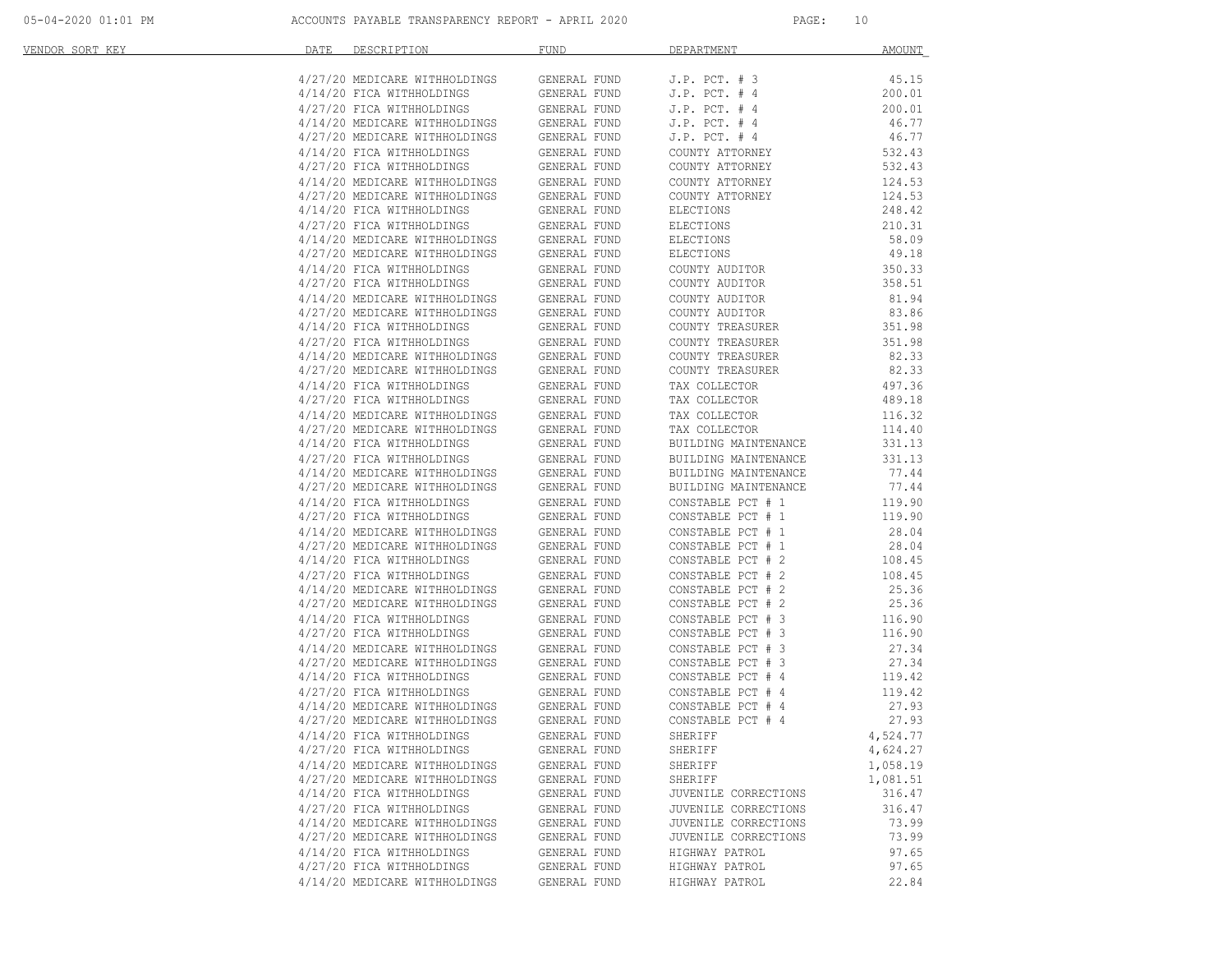05-04-2020 01:01 PM ACCOUNTS PAYABLE TRANSPARENCY REPORT - APRIL 2020 PAGE: 11

| VENDOR SORT KEY         | DATE<br>DESCRIPTION <b>Andrew Programs</b>                                                                                                                | FUND                                                           | DEPARTMENT                                                                         | AMOUNT             |
|-------------------------|-----------------------------------------------------------------------------------------------------------------------------------------------------------|----------------------------------------------------------------|------------------------------------------------------------------------------------|--------------------|
|                         | 4/27/20 MEDICARE WITHHOLDINGS                                                                                                                             | GENERAL FUND                                                   | HIGHWAY PATROL                                                                     | 22.84              |
|                         | 4/14/20 FICA WITHHOLDINGS                                                                                                                                 | GENERAL FUND                                                   | HEALTH & WELFARE                                                                   | 47.69              |
|                         | 4/27/20 FICA WITHHOLDINGS                                                                                                                                 | GENERAL FUND                                                   | HEALTH & WELFARE                                                                   | 47.69              |
|                         | 4/14/20 MEDICARE WITHHOLDINGS                                                                                                                             | GENERAL FUND                                                   | HEALTH & WELFARE                                                                   | 11.15              |
|                         | 4/27/20 MEDICARE WITHHOLDINGS                                                                                                                             | GENERAL FUND                                                   | HEALTH & WELFARE                                                                   | 11.15              |
|                         | 4/14/20 FICA WITHHOLDINGS                                                                                                                                 | GENERAL FUND                                                   | COUNTY EXTENSION                                                                   | 228.17             |
|                         | 4/27/20 FICA WITHHOLDINGS                                                                                                                                 | GENERAL FUND                                                   | COUNTY EXTENSION                                                                   | 228.17             |
|                         | 4/14/20 MEDICARE WITHHOLDINGS                                                                                                                             | GENERAL FUND                                                   | COUNTY EXTENSION                                                                   | 53.36              |
|                         | 4/27/20 MEDICARE WITHHOLDINGS                                                                                                                             | GENERAL FUND                                                   | COUNTY EXTENSION                                                                   | 53.36              |
|                         | 4/14/20 FICA WITHHOLDINGS                                                                                                                                 | GENERAL FUND                                                   | HUMAN RESOURCE                                                                     | 246.62             |
|                         | 4/27/20 FICA WITHHOLDINGS                                                                                                                                 | GENERAL FUND                                                   | HUMAN RESOURCE                                                                     | 246.62             |
|                         | 4/14/20 MEDICARE WITHHOLDINGS<br>4/27/20 MEDICARE WITHHOLDINGS                                                                                            | GENERAL FUND<br>GENERAL FUND<br>GENERAL FUND                   | HUMAN RESOURCE                                                                     | 57.67              |
|                         |                                                                                                                                                           |                                                                | HUMAN RESOURCE                                                                     | 57.67              |
|                         | 4/14/20 FICA WITHHOLDINGS                                                                                                                                 | GENERAL FUND VETERANS SERVICE<br>GENERAL FUND VETERANS SERVICE |                                                                                    | 43.81              |
|                         | 4/27/20 FICA WITHHOLDINGS                                                                                                                                 |                                                                |                                                                                    | 43.81              |
|                         | $4/14/20$ MEDICARE WITHHOLDINGS GENERAL FUND VETERANS SERVICE                                                                                             |                                                                |                                                                                    | 10.25              |
|                         | 4/27/20 MEDICARE WITHHOLDINGS GENERAL FUND                                                                                                                |                                                                | VETERANS SERVICE                                                                   | 10.25              |
|                         | 4/14/20 FICA WITHHOLDINGS                                                                                                                                 | ROAD & BRIDGE FUND ROAD & BRIDGE                               |                                                                                    | 3,569.88           |
|                         | $4/27/20$ FICA WITHHOLDINGS ROAD & BRIDGE FUND ROAD & BRIDGE $4/14/20$ MEDICARE WITHHOLDINGS ROAD & BRIDGE FUND ROAD & BRIDGE                             |                                                                |                                                                                    | 3,569.88<br>834.89 |
|                         |                                                                                                                                                           |                                                                |                                                                                    | 834.89             |
|                         | $4/27/20$ MEDICARE WITHHOLDINGS ROAD & BRIDGE FUND ROAD & BRIDGE $4/14/20$ FICA WITHHOLDINGS WIC PROGRAM FUND NON-DEPARTMENT<br>4/14/20 FICA WITHHOLDINGS | WIC PROGRAM FUND NON-DEPARTMENTAL                              |                                                                                    | 248.70             |
|                         | 4/27/20 FICA WITHHOLDINGS                                                                                                                                 | WIC PROGRAM FUND NON-DEPARTMENTAL                              |                                                                                    | 257.96             |
|                         | 4/14/20 MEDICARE WITHHOLDINGS                                                                                                                             | WIC PROGRAM FUND NON-DEPARTMENTAL                              |                                                                                    | 58.16              |
|                         | 4/27/20 MEDICARE WITHHOLDINGS                                                                                                                             | WIC PROGRAM FUND                                               | NON-DEPARTMENTAL                                                                   | 60.33              |
|                         | 4/14/20 FICA WITHHOLDINGS                                                                                                                                 |                                                                | COUNTY CLERK RECOR NON-DEPARTMENTAL                                                | 27.83              |
|                         | 4/27/20 FICA WITHHOLDINGS                                                                                                                                 | COUNTY CLERK RECOR NON-DEPARTMENTAL                            |                                                                                    | 29.76              |
|                         | 4/14/20 MEDICARE WITHHOLDINGS                                                                                                                             | COUNTY CLERK RECOR NON-DEPARTMENTAL                            |                                                                                    | 6.51               |
|                         | 4/27/20 MEDICARE WITHHOLDINGS                                                                                                                             |                                                                | COUNTY CLERK RECOR NON-DEPARTMENTAL                                                | 6.96               |
|                         | 4/14/20 FICA WITHHOLDINGS                                                                                                                                 |                                                                | TX JUVENILE PROBAT BASIC SUPERVISION                                               | 154.41             |
|                         | 4/27/20 FICA WITHHOLDINGS                                                                                                                                 |                                                                | TX JUVENILE PROBAT BASIC SUPERVISION                                               | 154.41             |
|                         | 4/14/20 MEDICARE WITHHOLDINGS                                                                                                                             |                                                                | TX JUVENILE PROBAT BASIC SUPERVISION                                               | 36.11              |
|                         | 4/27/20 MEDICARE WITHHOLDINGS                                                                                                                             |                                                                | TX JUVENILE PROBAT BASIC SUPERVISION                                               | 36.11              |
|                         | 4/14/20 FICA WITHHOLDINGS                                                                                                                                 |                                                                | TX JUVENILE PROBAT COMMUNITY PROGRAM                                               | 160.86             |
|                         | 4/27/20 FICA WITHHOLDINGS                                                                                                                                 |                                                                | TX JUVENILE PROBAT COMMUNITY PROGRAM                                               | 160.86             |
|                         | 4/14/20 MEDICARE WITHHOLDINGS                                                                                                                             |                                                                | TX JUVENILE PROBAT COMMUNITY PROGRAM                                               | 37.62              |
|                         | 4/27/20 MEDICARE WITHHOLDINGS                                                                                                                             |                                                                | TX JUVENILE PROBAT COMMUNITY PROGRAM                                               | 37.62              |
|                         | 4/14/20 FICA WITHHOLDINGS                                                                                                                                 |                                                                | TX JUVENILE PROBAT COMMITMENT DIVERSION                                            | 15.57              |
|                         | 4/27/20 FICA WITHHOLDINGS                                                                                                                                 |                                                                | TX JUVENILE PROBAT COMMITMENT DIVERSION                                            | 15.57              |
|                         | 4/14/20 MEDICARE WITHHOLDINGS<br>4/27/20 MEDICARE WITHHOLDINGS                                                                                            |                                                                | TX JUVENILE PROBAT COMMITMENT DIVERSION<br>TX JUVENILE PROBAT COMMITMENT DIVERSION | 3.64<br>3.64       |
|                         | 4/14/20 FEDERAL WITHHOLDINGS                                                                                                                              | FRIO COUNTY PAYROL NON-DEPARTMENTAL                            |                                                                                    | 20,287.96          |
|                         | 4/27/20 FEDERAL WITHHOLDINGS FRIO COUNTY PAYROL NON-DEPARTMENTAL                                                                                          |                                                                |                                                                                    | 19,899.06          |
|                         | 4/14/20 FICA WITHHOLDINGS                                                                                                                                 | FRIO COUNTY PAYROL NON-DEPARTMENTAL                            |                                                                                    | 14,797.76          |
|                         | 4/27/20 FICA WITHHOLDINGS                                                                                                                                 | FRIO COUNTY PAYROL NON-DEPARTMENTAL                            |                                                                                    | 14,857.59          |
|                         | 4/14/20 MEDICARE WITHHOLDINGS                                                                                                                             | FRIO COUNTY PAYROL NON-DEPARTMENTAL                            |                                                                                    | 3,460.74           |
|                         | 4/27/20 MEDICARE WITHHOLDINGS                                                                                                                             | FRIO COUNTY PAYROL NON-DEPARTMENTAL                            |                                                                                    | 3,474.79           |
|                         |                                                                                                                                                           |                                                                | TOTAL:                                                                             | 113,368.78         |
| KARNES COUNTY           | 4/27/20 INMATE HOUSING FEB 2020                                                                                                                           | GENERAL FUND                                                   | SHERIFF                                                                            | 5,760.00           |
|                         |                                                                                                                                                           |                                                                | TOTAL:                                                                             | 5,760.00           |
| KARNES COUNTY EMS (DBA) | 4/27/20 CPT A0427 K. TREVINO                                                                                                                              | GENERAL FUND                                                   | SHERIFF                                                                            | 900.00             |
|                         | 4/27/20 CPT A0425 K. TREVINO                                                                                                                              | GENERAL FUND                                                   | SHERIFF                                                                            | 64.35              |
|                         |                                                                                                                                                           |                                                                | TOTAL:                                                                             | 964.35             |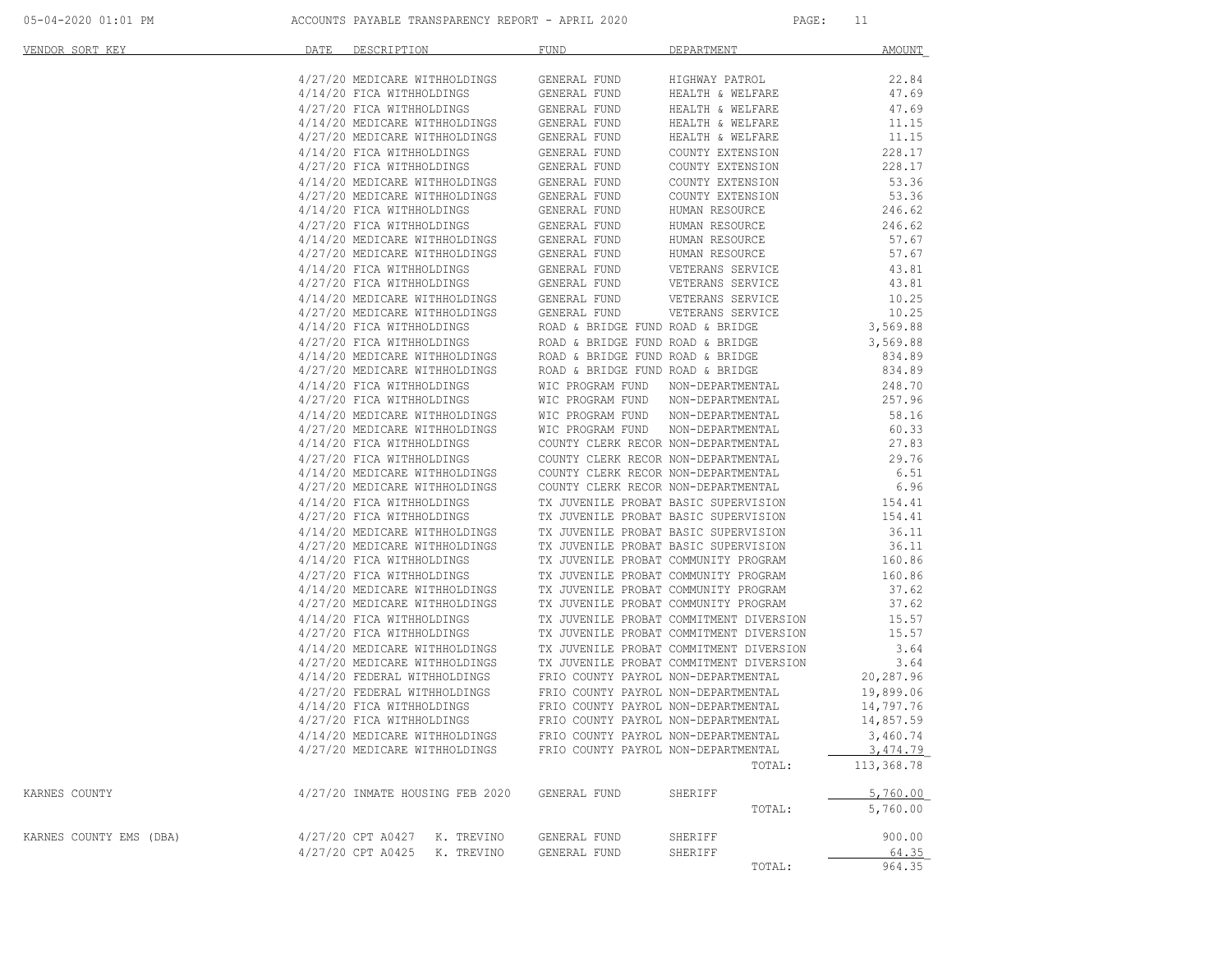| 05-04-2020 01:01 PM                                                                  | ACCOUNTS PAYABLE TRANSPARENCY REPORT - APRIL 2020                                                                                                                                                                                                                                                                                                                                                                                                                                                                                                                                                                                                                                                                                                                                                                                                                                                                               |                                                                                                                                              | PAGE:                                                                                                                                                                                                                                                                                                                                                                                                                                                                                                                                                  | 12                                                                                                                                                                                                              |
|--------------------------------------------------------------------------------------|---------------------------------------------------------------------------------------------------------------------------------------------------------------------------------------------------------------------------------------------------------------------------------------------------------------------------------------------------------------------------------------------------------------------------------------------------------------------------------------------------------------------------------------------------------------------------------------------------------------------------------------------------------------------------------------------------------------------------------------------------------------------------------------------------------------------------------------------------------------------------------------------------------------------------------|----------------------------------------------------------------------------------------------------------------------------------------------|--------------------------------------------------------------------------------------------------------------------------------------------------------------------------------------------------------------------------------------------------------------------------------------------------------------------------------------------------------------------------------------------------------------------------------------------------------------------------------------------------------------------------------------------------------|-----------------------------------------------------------------------------------------------------------------------------------------------------------------------------------------------------------------|
| VENDOR SORT KEY                                                                      | DATE DESCRIPTION                                                                                                                                                                                                                                                                                                                                                                                                                                                                                                                                                                                                                                                                                                                                                                                                                                                                                                                | FUND                                                                                                                                         | DEPARTMENT                                                                                                                                                                                                                                                                                                                                                                                                                                                                                                                                             | AMOUNT                                                                                                                                                                                                          |
| LEGAL SHIELD                                                                         | 4/15/20 LEGAL SHIELD GROUP#0105723 FRIO COUNTY PAYROL NON-DEPARTMENTAL<br>4/15/20 LEGAL SHIELD GROUP#0105723 FRIO COUNTY PAYROL NON-DEPARTMENTAL                                                                                                                                                                                                                                                                                                                                                                                                                                                                                                                                                                                                                                                                                                                                                                                |                                                                                                                                              | TOTAL:                                                                                                                                                                                                                                                                                                                                                                                                                                                                                                                                                 | 76.79<br>76.79<br>153.58                                                                                                                                                                                        |
| LEXIS - NEXIS                                                                        | 4/13/20 MO SVC MARCH 2020<br>4/27/20 MO SVC MAR 2020 JP2                                                                                                                                                                                                                                                                                                                                                                                                                                                                                                                                                                                                                                                                                                                                                                                                                                                                        | GENERAL FUND<br>GENERAL FUND                                                                                                                 | DISTRICT COURT<br>$J.P.$ PCT. $# 2$<br>TOTAL:                                                                                                                                                                                                                                                                                                                                                                                                                                                                                                          | 84.00<br>66.09<br>150.09                                                                                                                                                                                        |
| LIBERTY NATIONAL LIFE INS. CO.                                                       | 4/15/20 LIFE INS<br>4/15/20 LIFE INS                                                                                                                                                                                                                                                                                                                                                                                                                                                                                                                                                                                                                                                                                                                                                                                                                                                                                            | FRIO COUNTY PAYROL NON-DEPARTMENTAL<br>FRIO COUNTY PAYROL NON-DEPARTMENTAL                                                                   | TOTAL:                                                                                                                                                                                                                                                                                                                                                                                                                                                                                                                                                 | 276.37<br>276.37<br>552.74                                                                                                                                                                                      |
| LINEBARGER GOGGAN BLAIR & SAMPSON, LLP 4/13/20 DELINQUENT FEES FEB 2020 GENERAL FUND | 4/13/20 DELINQUENT FEES FEB 2020<br>4/13/20 DELINQUENT FEES FEB 2020<br>4/13/20 DELINQUENT FEES FEB 2020                                                                                                                                                                                                                                                                                                                                                                                                                                                                                                                                                                                                                                                                                                                                                                                                                        | GENERAL FUND<br>GENERAL FUND<br>GENERAL FUND NON-DEPARTMENTAL                                                                                | NON-DEPARTMENTAL<br>NON-DEPARTMENTAL<br>NON-DEPARTMENTAL<br>TOTAL:                                                                                                                                                                                                                                                                                                                                                                                                                                                                                     | 4,319.22<br>3,084.35<br>773.98<br>1,142.79<br>9,320.34                                                                                                                                                          |
| M & M TOWING SERVICE                                                                 | 4/27/20 ABV TOW 2000 CHEVY 1500 ABANDONED VEHICLE ABANDONED VEHICLE                                                                                                                                                                                                                                                                                                                                                                                                                                                                                                                                                                                                                                                                                                                                                                                                                                                             |                                                                                                                                              | TOTAL:                                                                                                                                                                                                                                                                                                                                                                                                                                                                                                                                                 | 225.00<br>225.00                                                                                                                                                                                                |
| LUCINDA CANAVAN MANTZ                                                                | 4/27/20 CAUSE# 19-03-00098-CVF R.N GENERAL FUND<br>4/27/20 CAUSE# 19-04-00112-CVF L.C GENERAL FUND DISTRICT COURT<br>4/27/20 CAUSE# 19-05-00148-CVF C.V GENERAL FUND<br>4/27/20 CAUSE# 20-01-00046-CVF H.K GENERAL FUND                                                                                                                                                                                                                                                                                                                                                                                                                                                                                                                                                                                                                                                                                                         |                                                                                                                                              | DISTRICT COURT<br>DISTRICT COURT<br>DISTRICT COURT<br>TOTAL:                                                                                                                                                                                                                                                                                                                                                                                                                                                                                           | 56.25<br>150.00<br>125.00<br>156.25<br>487.50                                                                                                                                                                   |
| DAVID MARES                                                                          | $4/13/20$ REFUND PARK RENTAL $4/12/20$ ROAD & BRIDGE FUND NON-DEPARTMENTAL                                                                                                                                                                                                                                                                                                                                                                                                                                                                                                                                                                                                                                                                                                                                                                                                                                                      |                                                                                                                                              | TOTAL:                                                                                                                                                                                                                                                                                                                                                                                                                                                                                                                                                 | 125.00<br>125.00                                                                                                                                                                                                |
| MEDINA ELECTRIC COOP., INC.                                                          | $4/27/20$ METER # 82252 PCT # 4 GENERAL FUND<br>4/27/20 METER # 78026 BIGFOOT GENERAL FUND<br>4/27/20 LIGHT @ VAUGHN/ARMADILLO GENERAL FUND<br>4/27/20 LIGHT @ HORIZON WEST GENERAL FUND<br>4/27/20 METER # 96112 RESTROOMS<br>4/27/20 LIGHT @ 1 ARMADILLO ROAD GENERAL FUND<br>4/27/20 SECURITY 2 ARMADILLO ROAD GENERAL FUND<br>4/27/20 LIGHT # 3 ARMADILLO ROAD GENERAL FUND<br>4/27/20 HILLTOP CR 4600 P<br>4/27/20 CR 4600 HILLTOP SUB DIVISI GENERAL FUND<br>4/27/20 CR 4600 NR<br>4/27/20 CR 4600 M<br>4/27/20 CR 4605 HILLTOP SUB DIVISI GENERAL FUND<br>4/27/20 CR 4600 HILLTOP SUBDIVISIO GENERAL FUND<br>4/27/20 CR 4604 HILLTOP SUBDIVISIO GENERAL FUND<br>4/27/20 CR 4604 HILLTOP<br>4/27/20 SECURITY LIGHT ACCT #5023 GENERAL FUND<br>4/27/20 SECURITY LIGHT ACCT # 5024 GENERAL FUND<br>4/27/20 HELICOPTER LANDING PAD<br>4/27/20 BIGFOOT COMMUNITY CENTER<br>4/27/20 EMS HELO PAD BIGFOOT<br>$4/27/20$ PAVILION | GENERAL FUND<br>GENERAL FUND<br>GENERAL FUND<br>GENERAL FUND<br>GENERAL FUND<br>GENERAL FUND<br>GENERAL FUND<br>GENERAL FUND<br>GENERAL FUND | BUILDING MAINTENANCE<br>BUILDING MAINTENANCE<br>BUILDING MAINTENANCE<br>BUILDING MAINTENANCE<br>BUILDING MAINTENANCE<br>BUILDING MAINTENANCE<br>BUILDING MAINTENANCE<br>BUILDING MAINTENANCE<br>BUILDING MAINTENANCE<br>BUILDING MAINTENANCE<br>BUILDING MAINTENANCE<br>BUILDING MAINTENANCE<br>BUILDING MAINTENANCE<br>BUILDING MAINTENANCE<br>BUILDING MAINTENANCE<br>BUILDING MAINTENANCE<br>BUILDING MAINTENANCE<br>BUILDING MAINTENANCE<br>BUILDING MAINTENANCE<br>BUILDING MAINTENANCE<br>BUILDING MAINTENANCE<br>BUILDING MAINTENANCE<br>TOTAL: | 124.00<br>59.67<br>10.50<br>13.10<br>205.93<br>10.50<br>10.50<br>10.50<br>10.50<br>10.50<br>10.50<br>10.50<br>10.50<br>10.50<br>10.50<br>10.50<br>10.50<br>10.50<br>29.00<br>119.48<br>29.00<br>50.16<br>777.34 |
| MEDINA GLASS, LLC                                                                    | 4/27/20 REMOVE/REPLACE BACK GLASS ROAD & BRIDGE FUND ROAD & BRIDGE                                                                                                                                                                                                                                                                                                                                                                                                                                                                                                                                                                                                                                                                                                                                                                                                                                                              |                                                                                                                                              | TOTAL:                                                                                                                                                                                                                                                                                                                                                                                                                                                                                                                                                 | 120.00<br>120.00                                                                                                                                                                                                |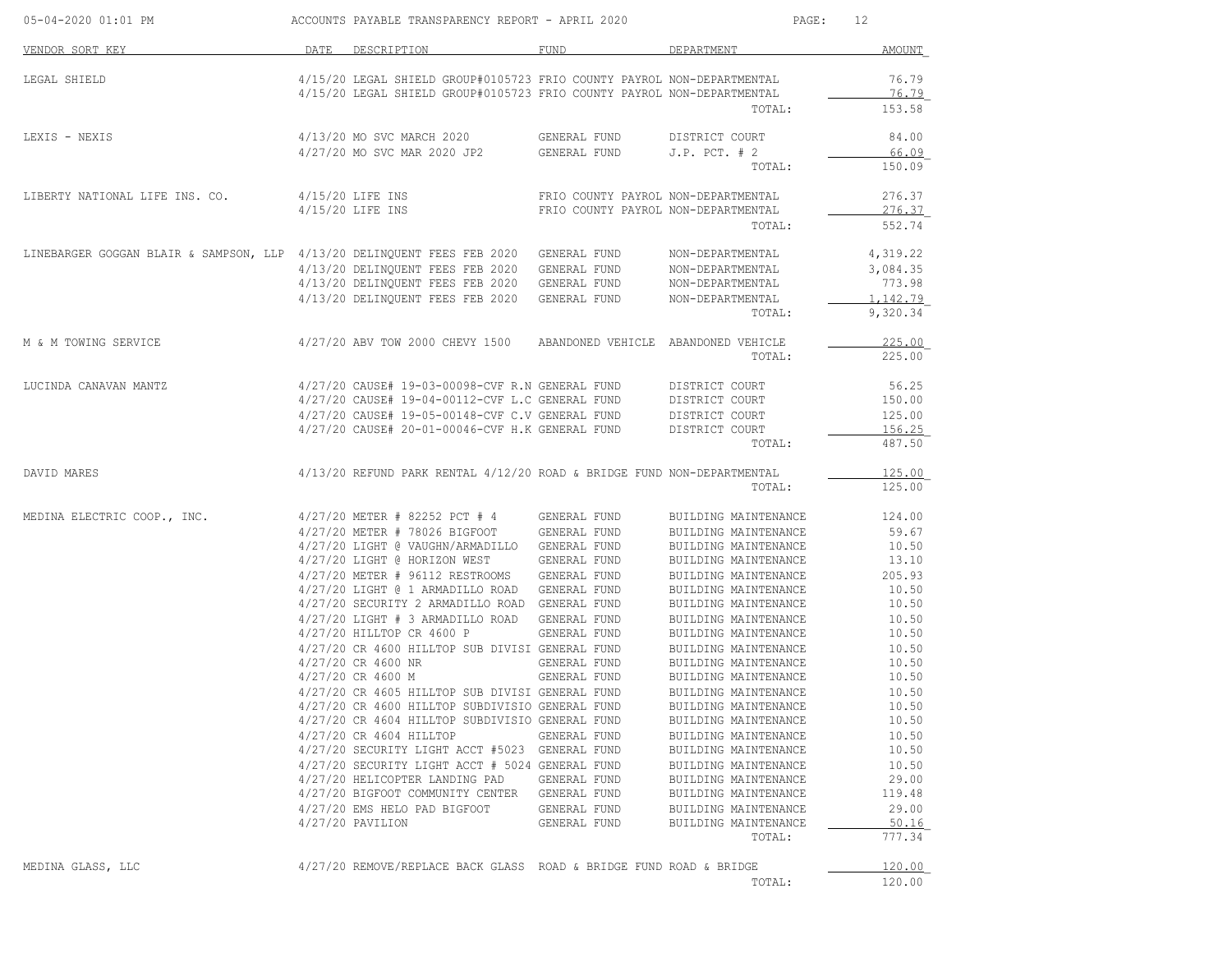| 05-04-2020 01:01 PM                                                                                 | ACCOUNTS PAYABLE TRANSPARENCY REPORT - APRIL 2020                                    |                                     |                    | PAGE: 13          |
|-----------------------------------------------------------------------------------------------------|--------------------------------------------------------------------------------------|-------------------------------------|--------------------|-------------------|
| VENDOR SORT KEY                                                                                     | DATE DESCRIPTION                                                                     | FUND                                | <b>DEPARTMENT</b>  | <b>AMOUNT</b>     |
| MORALES USED AUTO PARTS                                                                             | 4/27/20 ABV TOW 2015 CHEVY 1500 ABANDONED VEHICLE ABANDONED VEHICLE                  |                                     |                    | 325.00            |
|                                                                                                     |                                                                                      |                                     | TOTAL:             | 325.00            |
| KATHLEEN M. MURRAY                                                                                  | 4/27/20 CAUSE# 18-07-00296-CVF J.B GENERAL FUND                                      |                                     | DISTRICT COURT     | 550.00            |
|                                                                                                     | 4/27/20 CAUSE# 20-01-00043-CVF H.K GENERAL FUND                                      |                                     | DISTRICT COURT     | 412.50            |
|                                                                                                     | 4/27/20 CAUSE# 20-03-00092-CVF R.R GENERAL FUND                                      |                                     | DISTRICT COURT     | 450.00            |
|                                                                                                     |                                                                                      |                                     | TOTAL:             | 1,412.50          |
| NARDIS PUBLIC SAFETY                                                                                | 4/27/20 RAPID OPS SHIRTXS-2X                                                         | GENERAL FUND                        | SHERIFF            | 565.18            |
|                                                                                                     | 4/27/20 RAPID OPS SHIRT 3XL                                                          | GENERAL FUND                        | SHERIFF            | 93.49             |
|                                                                                                     | 4/27/20 STRYKE PANT 28-44                                                            | GENERAL FUND                        | SHERIFF            | 475.93            |
|                                                                                                     | 4/27/20 STRYKE PANT 46-54                                                            | GENERAL FUND                        | SHERIFF<br>TOTAL:  | 78.19<br>1,212.79 |
|                                                                                                     |                                                                                      |                                     |                    |                   |
| NATIONWIDE RETIREMENT SOLUTIONS                                                                     | 4/14/20 457 PLAN                                                                     | FRIO COUNTY PAYROL NON-DEPARTMENTAL |                    | 600.00            |
|                                                                                                     | 4/27/20 457 PLAN                                                                     | FRIO COUNTY PAYROL NON-DEPARTMENTAL |                    | 600.00            |
|                                                                                                     |                                                                                      |                                     | TOTAL:             | 1,200.00          |
| NETPROTEC LLC                                                                                       | $4/27/20$ JP1 VIDEO $4/15$ - $5/13/2020$ JUSTICE COURT TECH NON-DEPARTMENTAL         |                                     |                    | 150.00            |
|                                                                                                     | $4/27/20$ JP2 VIDEO $4/15$ - $5/13/2020$ JUSTICE COURT TECH NON-DEPARTMENTAL         |                                     |                    | 150.00            |
|                                                                                                     | $4/27/20$ JP3 VIDEO $4/15$ - $5/13/2020$ JUSTICE COURT TECH NON-DEPARTMENTAL         |                                     |                    | 150.00            |
|                                                                                                     | $4/27/20$ JP4 VIDEO $4/15$ - $5/13/2020$ JUSTICE COURT TECH NON-DEPARTMENTAL         |                                     | TOTAL:             | 150.00<br>600.00  |
|                                                                                                     |                                                                                      |                                     |                    |                   |
| O'REILLY AUTO PARTS                                                                                 | 4/27/20 JACK/IMPACT - FLOOR JACK GENERAL FUND                                        |                                     | SHERIFF            | 79.99             |
|                                                                                                     | $4/27/20$ OIL FILTER                                                                 | ROAD & BRIDGE FUND ROAD & BRIDGE    |                    | 6.44              |
|                                                                                                     | $4/27/20$ AIR FILTER<br>$4/27/20$ 5QT MOTOROIL 5-20 ROAD & BRIDGE FUND ROAD & BRIDGE | ROAD & BRIDGE FUND ROAD & BRIDGE    |                    | 49.96             |
|                                                                                                     | 4/27/20 (2) 1QT MOTOROIL 5-20 ROAD & BRIDGE FUND ROAD & BRIDGE                       |                                     |                    | 29.99<br>14.98    |
|                                                                                                     |                                                                                      |                                     | TOTAL:             | 181.36            |
| OFFICE DEPOT                                                                                        | 4/27/20 (2) RECORD BOOKS GENERAL FUND                                                |                                     | SHERIFF            | 99.34             |
|                                                                                                     | 4/13/20 40IN LED TV 1920X1080 GENERAL FUND                                           |                                     | SHERIFF            | 199.99            |
|                                                                                                     |                                                                                      |                                     | TOTAL:             | 299.33            |
| PEARSALL I.S.D. / SWIMMING POOL 4/06/20 2019-2020 SWIMMING POOL EX ROAD & BRIDGE FUND ROAD & BRIDGE |                                                                                      |                                     |                    | 23,500.00         |
|                                                                                                     |                                                                                      |                                     | TOTAL:             | 23,500.00         |
| PEARSALL QUICK LUBE                                                                                 | 4/06/20 OIL CHANGE                                                                   | GENERAL FUND                        | SHERIFF            | 67.95             |
|                                                                                                     | 4/06/20 (2) QRTS OF EXTRA OIL                                                        | GENERAL FUND                        | SHERIFF            | 19.90             |
|                                                                                                     | $4/06/20$ AIR FILTER                                                                 | GENERAL FUND                        | SHERIFF            | 19.95             |
|                                                                                                     | 4/06/20 CABIN AIR FILTER                                                             | GENERAL FUND                        | SHERIFF            | 32.95             |
|                                                                                                     | 4/06/20 DISPOSAL FEE<br>4/27/20 OIL CHANGE UNIT 9232                                 | GENERAL FUND<br>GENERAL FUND        | SHERIFF<br>SHERIFF | 1.50<br>67.95     |
|                                                                                                     | $4/27/20$ EXTRA 3 QRTS OIL                                                           | GENERAL FUND                        | SHERIFF            | 29.85             |
|                                                                                                     | 4/27/20 DISPOSAL FEE                                                                 | GENERAL FUND                        | SHERIFF            | 1.50              |
|                                                                                                     | 4/27/20 OIL CHANGE UNIT 1655                                                         | GENERAL FUND                        | SHERIFF            | 67.95             |
|                                                                                                     | 4/27/20 1 EXTRA QRT OIL                                                              | GENERAL FUND                        | SHERIFF            | 9.95              |
|                                                                                                     | 4/27/20 DISPOSAL FEE                                                                 | GENERAL FUND                        | SHERIFF            | 1.50              |
|                                                                                                     |                                                                                      |                                     | TOTAL:             | 320.95            |
| PEARSALL TOWING & RECOVERY                                                                          | 4/27/20 ABV TOW 2011 HONDA ACCORD ABANDONED VEHICLE ABANDONED VEHICLE                |                                     |                    | 205.00            |
|                                                                                                     | 4/27/20 IN ROUTE MILEAGE                                                             | ABANDONED VEHICLE ABANDONED VEHICLE |                    | 70.00             |
|                                                                                                     | 4/27/20 MILES LOADED                                                                 | ABANDONED VEHICLE ABANDONED VEHICLE | TOTAL:             | 80.00<br>355.00   |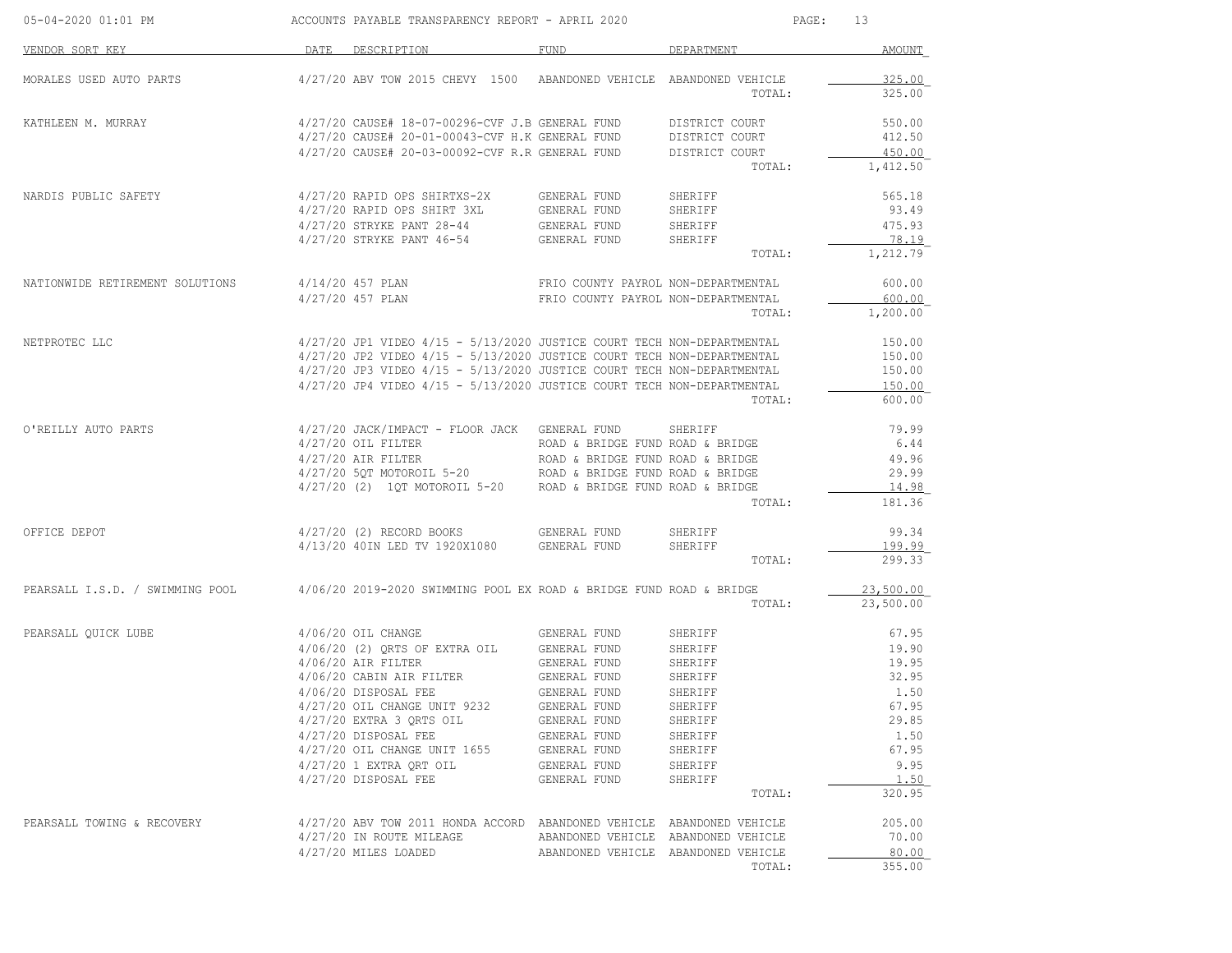| 05-04-2020 01:01 PM                                                                            |                | ACCOUNTS PAYABLE TRANSPARENCY REPORT - APRIL 2020                                                                                                                          |                                   |                                              | PAGE: 14       |
|------------------------------------------------------------------------------------------------|----------------|----------------------------------------------------------------------------------------------------------------------------------------------------------------------------|-----------------------------------|----------------------------------------------|----------------|
| VENDOR SORT KEY                                                                                | DATE           | DESCRIPTION                                                                                                                                                                | FUND                              | DEPARTMENT                                   | <b>AMOUNT</b>  |
| PERRY'S TOWING                                                                                 |                | 4/27/20 ABV TOW 2015 KIA GRAY ABANDONED VEHICLE ABANDONED VEHICLE                                                                                                          |                                   |                                              | 300.00         |
|                                                                                                |                | 4/27/20 MILEAGE                                                                                                                                                            |                                   | ABANDONED VEHICLE ABANDONED VEHICLE          | 48.00          |
|                                                                                                |                | 4/27/20 SERVICE FEE                                                                                                                                                        |                                   | ABANDONED VEHICLE ABANDONED VEHICLE          | 190.00         |
|                                                                                                | 4/27/20 LABOR  |                                                                                                                                                                            |                                   | ABANDONED VEHICLE ABANDONED VEHICLE          | 190.00         |
|                                                                                                |                |                                                                                                                                                                            |                                   | TOTAL:                                       | 728.00         |
| PILAND, ADAMS & ASSOCIATES, INC. 4/27/20 CONSULTING DIETITIAN SVC M GENERAL FUND SHERIFF       |                |                                                                                                                                                                            |                                   |                                              | 120.00         |
|                                                                                                |                |                                                                                                                                                                            |                                   | TOTAL:                                       | 120.00         |
| POSITIVE PROMOTIONS, INC. 4/06/20 (5) CONTACTLESS THERMOMETE WIC PROGRAM FUND NON-DEPARTMENTAL |                |                                                                                                                                                                            |                                   |                                              | 895.00         |
|                                                                                                |                | 4/06/20 (200) PLASTIC FACE SHIELD WIC PROGRAM FUND NON-DEPARTMENTAL                                                                                                        |                                   |                                              | 738.00         |
|                                                                                                |                | 4/06/20 (250) MASK WIC PROGRAM FUND NON-DEPARTMENTAL                                                                                                                       |                                   |                                              | 672.50         |
|                                                                                                |                | 4/06/20 SHIPPING                                                                                                                                                           | WIC PROGRAM FUND NON-DEPARTMENTAL |                                              | 242.08         |
|                                                                                                |                |                                                                                                                                                                            |                                   | TOTAL:                                       | 2,547.58       |
| PRITCHARD & ABBOTT, INC                                                                        |                | 4/27/20 PC COLLECTION CONTRACT APR GENERAL FUND                                                                                                                            |                                   | TAX COLLECTOR                                | 8,375.00       |
|                                                                                                |                |                                                                                                                                                                            |                                   | TOTAL:                                       | 8,375.00       |
| PROTECTION ONE ALARM MONITORING, INC. 4/13/20 CAMINO REAL MHMR                                 |                |                                                                                                                                                                            | GENERAL FUND                      | BUILDING MAINTENANCE                         | 53.14          |
|                                                                                                |                | 4/13/20 DILLEY ANNEX<br>4/13/20 EXTENSION OFFICE                                                                                                                           | GENERAL FUND                      | BUILDING MAINTENANCE                         | 89.92          |
|                                                                                                |                |                                                                                                                                                                            | GENERAL FUND                      | BUILDING MAINTENANCE                         | 51.84          |
|                                                                                                |                | 4/13/20 ADULT PROBATION GENERAL FUND                                                                                                                                       |                                   | BUILDING MAINTENANCE                         | 97.42          |
|                                                                                                |                | 4/13/20 COMMUNITY CENTER                                                                                                                                                   | GENERAL FUND                      | BUILDING MAINTENANCE                         | 78.23          |
|                                                                                                |                | 4/13/20 COURTHOUSE SECURITY OFFICE GENERAL FUND                                                                                                                            |                                   | BUILDING MAINTENANCE                         | 76.00          |
|                                                                                                |                | 4/13/20 AUDITOR'S OFFICE                                                                                                                                                   | GENERAL FUND                      | BUILDING MAINTENANCE                         | 55.44          |
|                                                                                                | $4/13/20$ JP#3 |                                                                                                                                                                            | GENERAL FUND                      | BUILDING MAINTENANCE                         | 64.15          |
|                                                                                                |                | $4/13/20$ COURTHOUSE - INTERIOR GENERAL FUND                                                                                                                               |                                   | BUILDING MAINTENANCE                         | 277.75         |
|                                                                                                | $4/13/20$ JAIL |                                                                                                                                                                            | GENERAL FUND                      | BUILDING MAINTENANCE<br>BUILDING MAINTENANCE | 62.00<br>57.20 |
|                                                                                                |                | $4/13/20$ JUVENILE PROBATION GENERAL FUND<br>$4/13/20$ ROAD & BRIDGE                                                                                                       | GENERAL FUND                      | BUILDING MAINTENANCE                         | 72.94          |
|                                                                                                |                | 4/13/20 FAMILY VIOLENCE 650 S CEDA GENERAL FUND                                                                                                                            |                                   | BUILDING MAINTENANCE                         | 11.94          |
|                                                                                                | 4/13/20 JP#2   |                                                                                                                                                                            | GENERAL FUND                      | BUILDING MAINTENANCE                         | 51.84          |
|                                                                                                |                |                                                                                                                                                                            |                                   | TOTAL:                                       | 1,099.81       |
| OUADIENT FINANCE INC                                                                           |                | 4/27/20 PREPAID POSTAGE 03/26/2020 GENERAL FUND                                                                                                                            |                                   | NON-DEPARTMENTAL                             | 1,500.00       |
|                                                                                                |                |                                                                                                                                                                            |                                   | TOTAL:                                       | 1,500.00       |
| QUEST DIAGNOSTICS INC.                                                                         |                | 4/06/20 CPT 87088 W. STACY                                                                                                                                                 | GENERAL FUND                      | SHERIFF                                      | 7.55           |
|                                                                                                |                | 4/06/20 CPT 87086 W. STACY                                                                                                                                                 | GENERAL FUND                      | SHERIFF                                      | 7.53           |
|                                                                                                |                | $4/06/20 \text{ CPT } 87077 \quad \text{W. STACY} \qquad \qquad \text{GENERAL FUND} \\ 4/06/20 \text{ CPT } 87186 \quad \text{W. STACY} \qquad \qquad \text{GENERAL FUND}$ |                                   | SHERIFF                                      | 7.53           |
|                                                                                                |                |                                                                                                                                                                            |                                   | SHERIFF                                      | 8.07           |
|                                                                                                |                | 4/06/20 CPT 83036 R. URESTE                                                                                                                                                | GENERAL FUND                      | SHERIFF                                      | 9.06           |
|                                                                                                |                | 4/06/20 CPT 84439 R. URESTE                                                                                                                                                | GENERAL FUND                      | <b>SHERTFF</b>                               | 8.42           |
|                                                                                                |                | 4/06/20 CPT 82570 R. URESTE                                                                                                                                                | <b>GENERAL FUND</b>               | SHERIFF                                      | 4.83           |
|                                                                                                |                | 4/06/20 CPT 80061 R. URESTE<br>4/06/20 CPT 80050 R. URESTE                                                                                                                 | GENERAL FUND<br>GENERAL FUND      | SHERIFF<br>SHERIFF                           | 12.50<br>31.13 |
|                                                                                                |                | 4/06/20 CPT 82043 R. URESTE GENERAL FUND                                                                                                                                   |                                   | SHERIFF                                      | 5.39           |
|                                                                                                |                |                                                                                                                                                                            |                                   | TOTAL:                                       | 102.01         |
| QUILL                                                                                          |                | 4/27/20 (4) DIAL ANTIBACTERIAL SOA GENERAL FUND                                                                                                                            |                                   | BUILDING MAINTENANCE                         | 186.96         |
|                                                                                                |                | 4/27/20 (3) 240Z SPRAYER BOTTLES 3 GENERAL FUND                                                                                                                            |                                   | BUILDING MAINTENANCE                         | 24.45          |
|                                                                                                |                |                                                                                                                                                                            |                                   | TOTAL:                                       | 211.41         |
| R & R IMPLEMENTS, INC.                                                                         |                | 4/27/20 RANGE RECEIPT 50A WIRE                                                                                                                                             | GENERAL FUND                      | BUILDING MAINTENANCE                         | 9.59           |
|                                                                                                |                | 4/27/20 ACET TIP VICTOR ROAD & BRIDGE FUND ROAD & BRIDGE                                                                                                                   |                                   |                                              | 15.89          |
|                                                                                                |                | 4/27/20 TIP CLEANER STANDARD                                                                                                                                               | ROAD & BRIDGE FUND ROAD & BRIDGE  |                                              | 4.99           |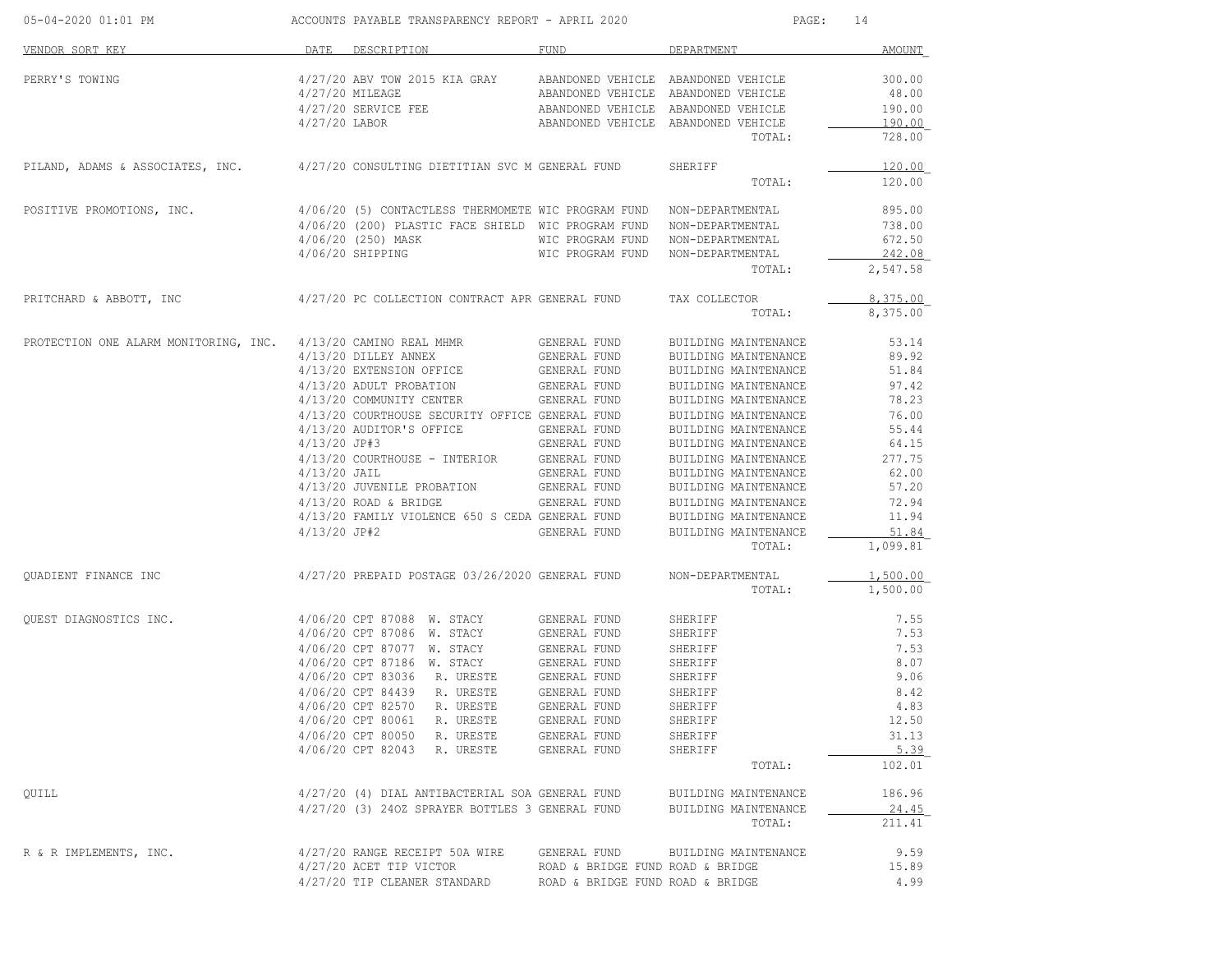| 05-04-2020 01:01 PM              |                | ACCOUNTS PAYABLE TRANSPARENCY REPORT - APRIL 2020                         |                                  | PAGE:                                        | 15               |
|----------------------------------|----------------|---------------------------------------------------------------------------|----------------------------------|----------------------------------------------|------------------|
| VENDOR SORT KEY                  |                | DATE DESCRIPTION                                                          | <b>FUND</b>                      | DEPARTMENT                                   | AMOUNT           |
|                                  |                |                                                                           |                                  | TOTAL:                                       | 30.47            |
| RAY'S PLUMBING & PUMP SERVICE    |                | 4/27/20 RENTAL 300 GAL HOLDING TAN GENERAL FUND                           |                                  | BUILDING MAINTENANCE                         | 195.00<br>295.00 |
|                                  |                | 4/27/20 TO SERVICE UNIT MONTHLY                                           | GENERAL FUND                     | BUILDING MAINTENANCE<br>TOTAL:               | 490.00           |
| REPUBLIC SERVICES, INC.          |                | 4/06/20 SVC CR 4201 @ I35 APRIL 20 GENERAL FUND                           |                                  | BUILDING MAINTENANCE                         | 191.25           |
|                                  |                | 4/06/20 ADMINISTRATIVE FEE                                                | GENERAL FUND                     | BUILDING MAINTENANCE                         | 5.95             |
|                                  |                | 4/06/20 FUEL/ENVIRONMENTAL RECY FE GENERAL FUND                           |                                  | BUILDING MAINTENANCE                         | 62.23<br>354.25  |
|                                  |                | 4/06/20 SVC 200 CR 4415 MAR 2020 GENERAL FUND<br>4/06/20 OVERAGE 3/06     | GENERAL FUND                     | BUILDING MAINTENANCE<br>BUILDING MAINTENANCE | 109.00           |
|                                  |                | 4/06/20 OVERAGE 3/13                                                      | GENERAL FUND                     | BUILDING MAINTENANCE                         | 54.50            |
|                                  |                | 4/06/20 OVERAGE 3/27                                                      | GENERAL FUND                     | BUILDING MAINTENANCE                         | 109.00           |
|                                  |                | 4/06/20 ADMINISTRATIVE FEE                                                | GENERAL FUND                     | BUILDING MAINTENANCE                         | 5.95             |
|                                  |                | 4/06/20 FUEL/ENVIRONMENTAL RECY FE GENERAL FUND                           |                                  | BUILDING MAINTENANCE                         | 199.62           |
|                                  |                |                                                                           |                                  | TOTAL:                                       | 1,091.75         |
| RUSH TRUCK CENTER, SAN ANTONIO   |                | $4/27/20$ WINDOW REAR PLASTIC $\qquad$ ROAD & BRIDGE FUND ROAD & BRIDGE   |                                  |                                              | 315.00           |
|                                  |                | $4/27/20$ DELIVERY                                                        | ROAD & BRIDGE FUND ROAD & BRIDGE |                                              | 3.00             |
|                                  |                |                                                                           |                                  | TOTAL:                                       | 318.00           |
| SAM HOUSTON STATE UNIVERSITY     |                | 4/06/20 LICENSE FEE 4/01/20-7/30/2 GENERAL FUND                           |                                  | SHERIFF                                      | 5,000.00         |
|                                  |                |                                                                           |                                  | TOTAL:                                       | 5,000.00         |
| SCHINDLER ELEVATOR CORPORATION   |                | 4/06/20 MO SVC ELEVATOR APRIL 2020 GENERAL FUND                           |                                  | BUILDING MAINTENANCE                         | 208.51           |
|                                  |                |                                                                           |                                  | TOTAL:                                       | 208.51           |
| BETTY LOU SCHROEDER, PH.D., P.C. |                | 4/27/20 PSYCHOLOGICAL EVAL J MORAL GENERAL FUND                           |                                  | SHERIFF                                      | 100.00           |
|                                  |                | 4/27/20 PSYCHOLOGICAL EVAL H BERME GENERAL FUND                           |                                  | SHERIFF                                      | 100.00           |
|                                  |                | 4/27/20 PSYCHOLOGICAL EVAL M RAMIR GENERAL FUND                           |                                  | SHERIFF<br>TOTAL:                            | 100.00<br>300.00 |
|                                  |                | 4/27/20 MO SVC 3/25/2020                                                  | GENERAL FUND                     | COUNTY CLERK                                 | 35.08            |
| SPARKLETTS & SIERRA SPRINGS      |                | 4/06/20 MO SVC 3/11 & 3/25/20 DIST GENERAL FUND                           |                                  | DISTRICT CLERK                               | 33.94            |
|                                  |                | 4/27/20 MO SVC 3/20/2020                                                  | GENERAL FUND                     | $J.P.$ PCT. $#4$                             | 7.93             |
|                                  |                | 4/27/20 MO SVC 3/25/2020                                                  | WIC PROGRAM FUND                 | NON-DEPARTMENTAL                             | 33.42            |
|                                  |                |                                                                           |                                  | TOTAL:                                       | 110.37           |
| HON. POLLY JACKSON SPENCER       | 4/27/20 SALARY |                                                                           | GENERAL FUND                     | COUNTY COURT                                 | 1,755.00         |
|                                  |                | 4/27/20 ADDITIONAL                                                        | GENERAL FUND                     | COUNTY COURT                                 | 50.00            |
|                                  |                | 4/27/20 MILEAGE                                                           | GENERAL FUND                     | COUNTY COURT                                 | 123.12           |
|                                  |                |                                                                           |                                  | TOTAL:                                       | 1,928.12         |
| TAC - DENTAL/LIFE                |                | 4/15/20 DENTAL CONTRIB                                                    | GENERAL FUND                     | COMMISSIONERS COURT                          | 36.69            |
|                                  |                | 4/15/20 LIFE INS COUNTY CONTRIBUTI GENERAL FUND                           |                                  | COMMISSIONERS COURT                          | 5.10             |
|                                  |                | 4/15/20 LIFE INS CO. CONTRIB GENER GENERAL FUND                           |                                  | COMMISSIONERS COURT                          | 3.20             |
|                                  |                | 4/15/20 DENTAL CONTRIB                                                    | GENERAL FUND                     | COUNTY CLERK                                 | 74.52            |
|                                  |                | 4/15/20 LIFE INS COUNTY CONTRIBUTI GENERAL FUND                           |                                  | COUNTY CLERK                                 | 20.40            |
|                                  |                | 4/15/20 DENTAL CONTRIB                                                    | GENERAL FUND                     | EMERGENCY MGNT / 911 M                       | 18.63            |
|                                  |                | 4/15/20 LIFE INS COUNTY CONTRIBUTI GENERAL FUND                           |                                  | EMERGENCY MGNT / 911 M                       | 5.10             |
|                                  |                | 4/15/20 DENTAL CONTRIB<br>4/15/20 LIFE INS COUNTY CONTRIBUTI GENERAL FUND | GENERAL FUND                     | DISTRICT CLERK<br>DISTRICT CLERK             | 74.52<br>20.40   |
|                                  |                | 4/15/20 DENTAL CONTRIB                                                    | GENERAL FUND                     | $J.P.$ PCT. $# 1$                            | 55.89            |
|                                  |                | 4/15/20 LIFE INS COUNTY CONTRIBUTI GENERAL FUND                           |                                  | $J.P.$ PCT. $# 1$                            | 15.30            |
|                                  |                | 4/15/20 DENTAL CONTRIB                                                    | GENERAL FUND                     | $J.P.$ PCT. $# 2$                            | 37.26            |
|                                  |                | 4/15/20 LIFE INS COUNTY CONTRIBUTI GENERAL FUND                           |                                  | $J.P.$ PCT. $# 2$                            | 5.10             |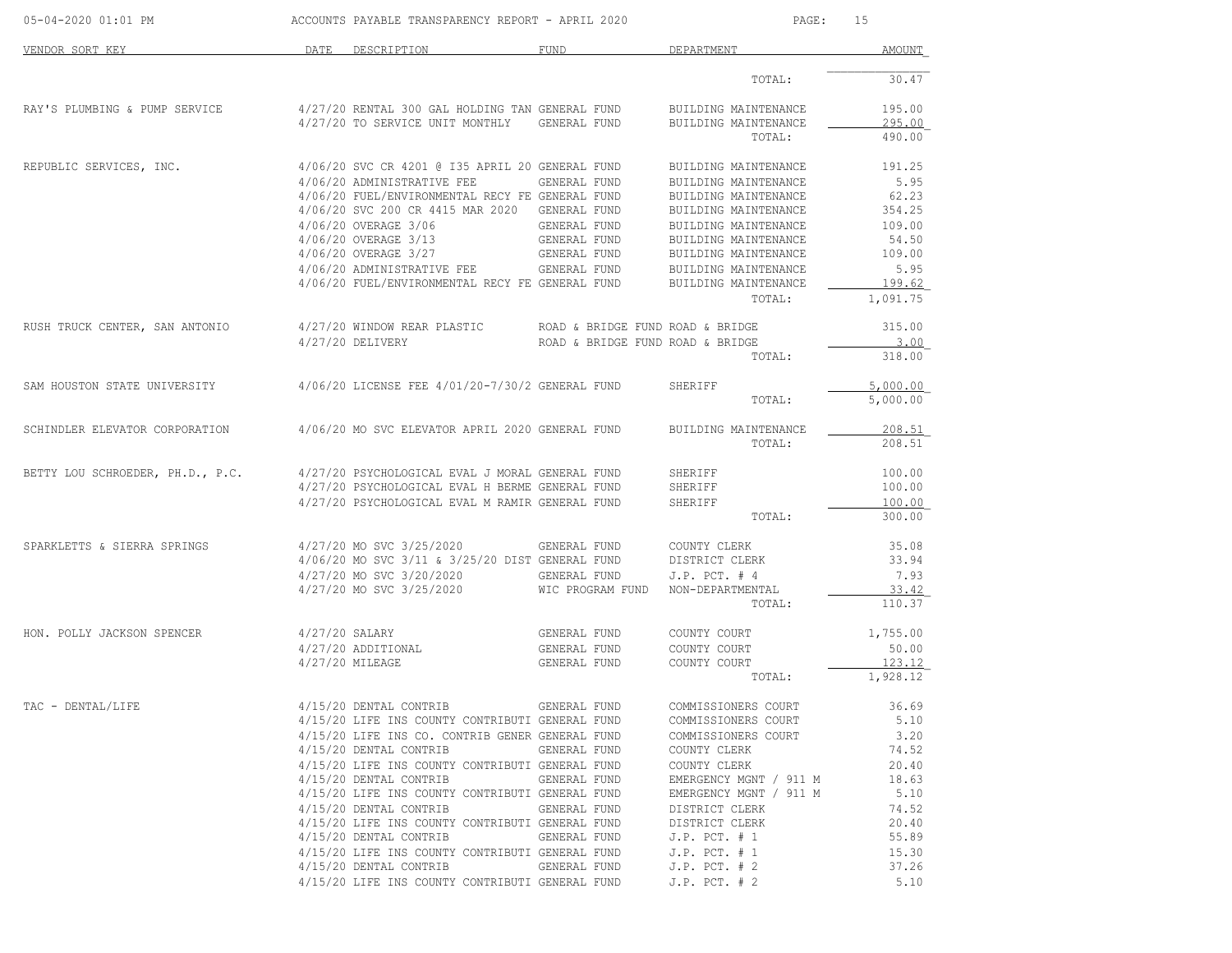| VENDOR SORT KEY | DATE DESCRIPTION                                                                      | FUND FUND                           | DEPARTMENT                                                                              | AMOUNT   |
|-----------------|---------------------------------------------------------------------------------------|-------------------------------------|-----------------------------------------------------------------------------------------|----------|
|                 | 4/15/20 LIFE INS CO. CONTRIB GENER GENERAL FUND                                       |                                     | $J.P.$ $PCT.$ $# 2$                                                                     | 3.31     |
|                 | 4/15/20 DENTAL CONTRIB                                                                | GENERAL FUND                        | $J.P.$ PCT. $# 3$                                                                       | 37.26    |
|                 | 4/15/20 DENTAL CONTRIAL<br>4/15/20 LIFE INS COUNTY CONTRIBUTI GENERAL FUND            |                                     | $J.P.$ PCT. $# 3$                                                                       | 10.20    |
|                 |                                                                                       |                                     | $J.P.$ PCT. $#4$                                                                        | 37.26    |
|                 | 4/15/20 LIFE INS COUNTY CONTRIBUTI GENERAL FUND                                       |                                     | $J.P.$ PCT. $#4$                                                                        | 10.20    |
|                 | 4/15/20 DENTAL CONTRIB                                                                | GENERAL FUND                        | COUNTY ATTORNEY                                                                         | 71.28    |
|                 | 4/15/20 LIFE INS COUNTY CONTRIBUTI GENERAL FUND                                       |                                     | COUNTY ATTORNEY                                                                         | 19.51    |
|                 | 4/15/20 DENTAL CONTRIB                                                                | GENERAL FUND                        | ELECTIONS                                                                               | 43.87    |
|                 | 4/15/20 LIFE INS COUNTY CONTRIBUTI GENERAL FUND                                       |                                     | ELECTIONS                                                                               | 12.01    |
|                 | 4/15/20 DENTAL CONTRIB                                                                | GENERAL FUND                        | COUNTY AUDITOR                                                                          | 55.89    |
|                 | 4/15/20 LIFE INS COUNTY CONTRIBUTI GENERAL FUND                                       |                                     | COUNTY AUDITOR                                                                          | 15.30    |
|                 | 4/15/20 DENTAL CONTRIB                                                                | GENERAL FUND                        |                                                                                         | 54.48    |
|                 | 4/15/20 LIFE INS COUNTY CONTRIBUTI GENERAL FUND                                       |                                     | COUNTY TREASURER<br>COUNTY TREASURER                                                    | 14.91    |
|                 | 4/15/20 DENTAL CONTRIB                                                                |                                     |                                                                                         | 91.36    |
|                 | 4/15/20 LIFE INS COUNTY CONTRIBUTI GENERAL FUND                                       | GENERAL FUND                        | TAX COLLECTOR                                                                           | 25.01    |
|                 |                                                                                       |                                     | TAX COLLECTOR                                                                           |          |
|                 | 4/15/20 DENTAL CONTRIB                                                                | GENERAL FUND                        | BUILDING MAINTENANCE                                                                    | 72.32    |
|                 | 4/15/20 LIFE INS COUNTY CONTRIBUTI GENERAL FUND                                       |                                     | BUILDING MAINTENANCE                                                                    | 19.80    |
|                 | 4/15/20 DENTAL CONTRIB                                                                | GENERAL FUND                        | CONSTABLE PCT # 1                                                                       | 18.63    |
|                 | 4/15/20 LIFE INS COUNTY CONTRIBUTI GENERAL FUND                                       |                                     | CONSTABLE PCT # 1<br>$\begin{array}{cccc}\n\text{CONSTABLE } PCT & \# & 2\n\end{array}$ | 5.10     |
|                 | 4/15/20 DENTAL CONTRIB                                                                | GENERAL FUND                        |                                                                                         | 18.63    |
|                 | 4/15/20 LIFE INS COUNTY CONTRIBUTI GENERAL FUND                                       |                                     | CONSTABLE PCT # 2<br>CONSTABLE PCT # 3                                                  | 5.10     |
|                 | 4/15/20 DENTAL CONTRIB                                                                | GENERAL FUND                        |                                                                                         | 18.63    |
|                 | 4/15/20 LIFE INS COUNTY CONTRIBUTI GENERAL FUND                                       |                                     | CONSTABLE PCT # 3                                                                       | 5.10     |
|                 | 4/15/20 DENTAL CONTRIB                                                                | GENERAL FUND                        | CONSTABLE PCT # 4                                                                       | 18.63    |
|                 | 4/15/20 LIFE INS COUNTY CONTRIBUTI GENERAL FUND                                       |                                     | CONSTABLE PCT # 4                                                                       | 5.10     |
|                 | 4/15/20 DENTAL CONTRIB                                                                | GENERAL FUND                        | SHERIFF                                                                                 | 614.79   |
|                 | 4/15/20 LIFE INS COUNTY CONTRIBUTI GENERAL FUND                                       |                                     | SHERIFF                                                                                 | 178.50   |
|                 | 4/15/20 DENTAL CONTRIB GENERAL FUND<br>4/15/20 DENTAL EMPLR CONTRIBUTION GENERAL FUND |                                     | JUVENILE CORRECTIONS                                                                    | 0.57     |
|                 |                                                                                       |                                     | JUVENILE CORRECTIONS                                                                    | 18.63    |
|                 | 4/15/20 LIFE EMPLR CONTRIB GAYTAN GENERAL FUND                                        |                                     | JUVENILE CORRECTIONS                                                                    | 5.10     |
|                 | 4/15/20 DENTAL EMPLR CONTRIB MEDEL GENERAL FUND                                       |                                     | JUVENILE CORRECTIONS                                                                    | 18.63    |
|                 | 4/15/20 LIFE EMPLR CONTRIB MEDELEZ GENERAL FUND                                       |                                     | JUVENILE CORRECTIONS                                                                    | 5.10     |
|                 | 4/15/20 LIFE INS CO. CONTRIB GENER GENERAL FUND                                       |                                     | JUVENILE CORRECTIONS                                                                    | 0.11     |
|                 | 4/15/20 DENTAL EMPLR CONTRIB TELLE GENERAL FUND                                       |                                     | JUVENILE CORRECTIONS                                                                    | 18.63    |
|                 | 4/15/20 LIFE EMPLR CONTRIB TELLES GENERAL FUND                                        |                                     | JUVENILE CORRECTIONS                                                                    | 5.10     |
|                 | 4/15/20 DENTAL EMPLR CONTRIB SHAFE GENERAL FUND                                       |                                     | JUVENILE CORRECTIONS                                                                    | 18.63    |
|                 | 4/15/20 LIFE EMPLR CONTRIB SHAFER GENERAL FUND                                        |                                     | JUVENILE CORRECTIONS                                                                    | 5.10     |
|                 | 4/15/20 DENTAL EMPLR CONTRIB CAMAC GENERAL FUND                                       |                                     | JUVENILE CORRECTIONS                                                                    | 18.63    |
|                 | 4/15/20 LIFE EMPLR CONTRIB CAMACHO GENERAL FUND                                       |                                     | JUVENILE CORRECTIONS                                                                    | 5.10     |
|                 | 4/15/20 DENTAL CONTRIB                                                                | GENERAL FUND                        | HIGHWAY PATROL                                                                          | 18.63    |
|                 | 4/15/20 LIFE INS COUNTY CONTRIBUTI GENERAL FUND                                       |                                     | HIGHWAY PATROL                                                                          | 5.10     |
|                 | 4/15/20 DENTAL CONTRIB                                                                | GENERAL FUND                        | COUNTY EXTENSION                                                                        | 18.63    |
|                 | 4/15/20 LIFE INS COUNTY CONTRIBUTI GENERAL FUND                                       |                                     | COUNTY EXTENSION                                                                        | 5.10     |
|                 | 4/15/20 DENTAL CONTRIB                                                                | GENERAL FUND                        | HUMAN RESOURCE                                                                          | 36.05    |
|                 | 4/15/20 LIFE INS COUNTY CONTRIBUTI GENERAL FUND                                       |                                     | HUMAN RESOURCE                                                                          | 9.87     |
|                 | 4/15/20 DENTAL CONTRIB                                                                | ROAD & BRIDGE FUND ROAD & BRIDGE    |                                                                                         | 655.29   |
|                 | 4/15/20 LIFE INS COUNTY CONTRIBUTI ROAD & BRIDGE FUND ROAD & BRIDGE                   |                                     |                                                                                         | 174.29   |
|                 | 4/15/20 LIFE INS CO. CONTRIB GENER ROAD & BRIDGE FUND ROAD & BRIDGE                   |                                     |                                                                                         | 3.31     |
|                 | 4/15/20 DENTAL CONTRIB                                                                | WIC PROGRAM FUND                    | NON-DEPARTMENTAL                                                                        | 37.26    |
|                 | 4/15/20 LIFE INS COUNTY CONTRIBUTI WIC PROGRAM FUND NON-DEPARTMENTAL                  |                                     |                                                                                         | 10.20    |
|                 |                                                                                       |                                     |                                                                                         |          |
|                 | 4/15/20 DENTAL EMPLOYEE DED                                                           | FRIO COUNTY PAYROL NON-DEPARTMENTAL |                                                                                         | 449.61   |
|                 | 4/15/20 DENTAL EMPLOYEE DED                                                           | FRIO COUNTY PAYROL NON-DEPARTMENTAL |                                                                                         | 449.61   |
|                 | 4/15/20 LIFE INS EMPLOYEE CONTRIBU FRIO COUNTY PAYROL NON-DEPARTMENTAL                |                                     |                                                                                         | 240.00   |
|                 | 4/15/20 TAC VISION EMPLOYEE PAID FRIO COUNTY PAYROL NON-DEPARTMENTAL                  |                                     |                                                                                         | 449.20   |
|                 | 4/15/20 TAC VISION EMPLOYEE PAID FRIO COUNTY PAYROL NON-DEPARTMENTAL                  |                                     |                                                                                         | 449.20   |
|                 |                                                                                       |                                     | TOTAL:                                                                                  | 4,984.97 |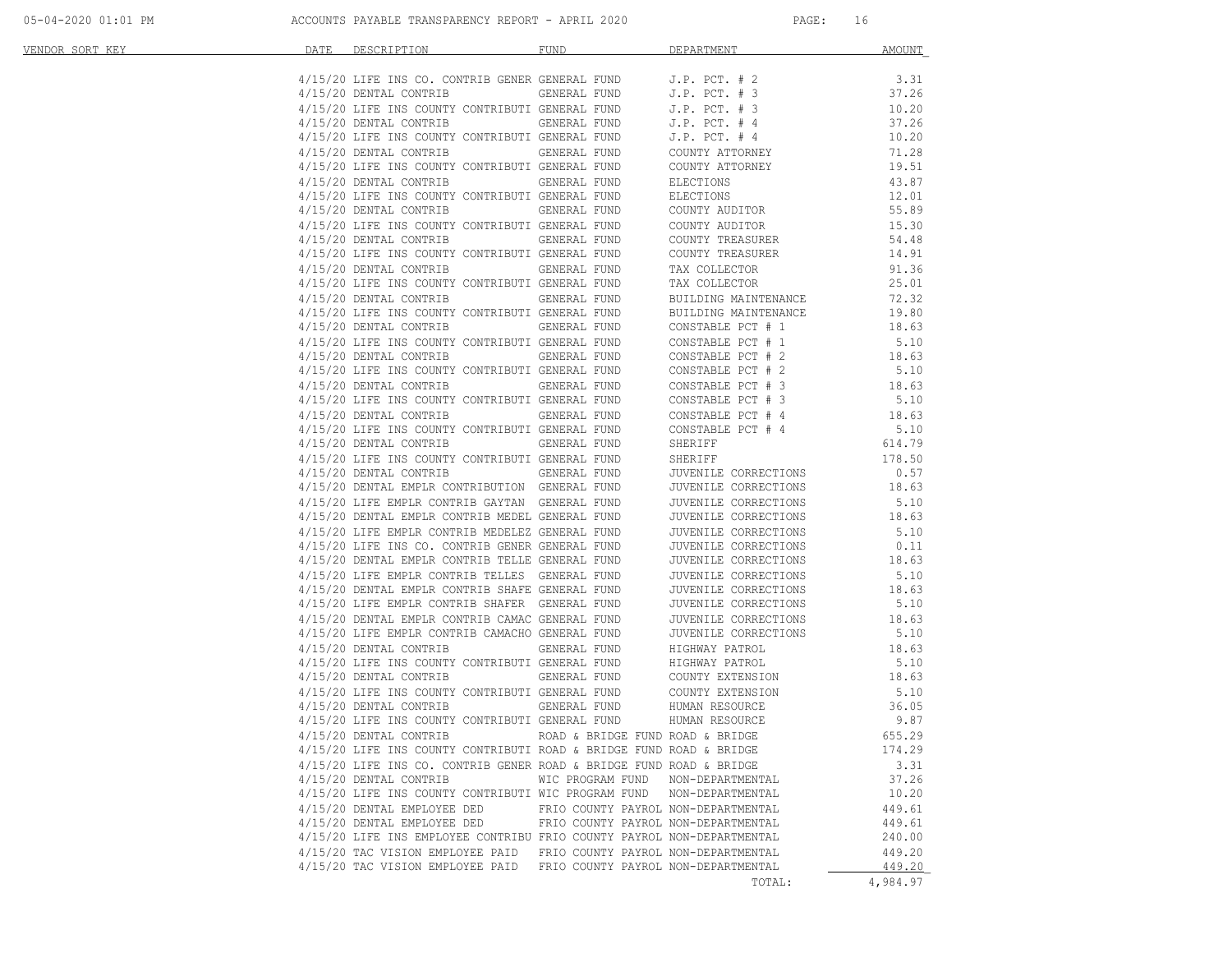| 05-04-2020 01:01 PM ACCOUNTS PAYABLE TRANSPARENCY REPORT - APRIL 2020 |      |                                                                                                                                                                                                                                  |                              | PAGE:                                                                      | 17         |
|-----------------------------------------------------------------------|------|----------------------------------------------------------------------------------------------------------------------------------------------------------------------------------------------------------------------------------|------------------------------|----------------------------------------------------------------------------|------------|
| VENDOR SORT KEY                                                       | DATE | DESCRIPTION                                                                                                                                                                                                                      | FUND                         | DEPARTMENT                                                                 | AMOUNT     |
| TAC - MEDICAL INSURANCE                                               |      | $4/15/20$ TAC MEDICAL ER CONTRIBUTIO GENERAL FUND COMMISSIONERS COURT $4/15/20$ TAC MEDICAL ER CONTRIBUTIO GENERAL FUND COUNTY CLERK $4/15/20$ TAC MEDICAL ER CONTRIBUTIO GENERAL FUND EMERGENCY MGNT / 911 M<br>$4/15/20$ TAC M |                              | COMMISSIONERS COURT                                                        | 1,459.53   |
|                                                                       |      |                                                                                                                                                                                                                                  |                              |                                                                            | 2,964.96   |
|                                                                       |      |                                                                                                                                                                                                                                  |                              |                                                                            | 741.24     |
|                                                                       |      |                                                                                                                                                                                                                                  |                              |                                                                            | 2,964.96   |
|                                                                       |      |                                                                                                                                                                                                                                  |                              |                                                                            | 741.24     |
|                                                                       |      | 4/15/20 TAC MEDICAL ER CONTRIBUTIO GENERAL FUND<br>4/15/20 TAC MEDICAL ER CONTRIBUTIO GENERAL FUND                                                                                                                               |                              | $J.P.$ PCT. $# 1$                                                          | 2,223.72   |
|                                                                       |      |                                                                                                                                                                                                                                  |                              | $J.P.$ PCT. $# 2$                                                          | 1,482.48   |
|                                                                       |      | 4/15/20 TAC MEDICAL ER CONTRIBUTIO GENERAL FUND                                                                                                                                                                                  |                              | $J.P.$ PCT. $# 3$                                                          | 1,482.48   |
|                                                                       |      | 4/15/20 TAC MEDICAL ER CONTRIBUTIO GENERAL FUND                                                                                                                                                                                  |                              | $J.P.$ PCT. $#4$                                                           | 1,482.48   |
|                                                                       |      | 4/15/20 TAC MEDICAL ER CONTRIBUTIO GENERAL FUND                                                                                                                                                                                  |                              | COUNTY ATTORNEY                                                            | 2,835.81   |
|                                                                       |      | 4/15/20 TAC MEDICAL ER CONTRIBUTIO GENERAL FUND                                                                                                                                                                                  |                              | ELECTIONS                                                                  | 1,745.64   |
|                                                                       |      | 4/15/20 TAC MEDICAL ER CONTRIBUTIO GENERAL FUND                                                                                                                                                                                  |                              | COUNTY AUDITOR                                                             | 2,223.72   |
|                                                                       |      | 4/15/20 TAC MEDICAL ER CONTRIBUTIO GENERAL FUND                                                                                                                                                                                  |                              | COUNTY TREASURER                                                           | 2,167.63   |
|                                                                       |      | 4/15/20 TAC MEDICAL ER CONTRIBUTIO GENERAL FUND                                                                                                                                                                                  |                              | TAX COLLECTOR                                                              | 3,634.94   |
|                                                                       |      | 4/15/20 TAC MEDICAL ER CONTRIBUTIO GENERAL FUND                                                                                                                                                                                  |                              | BUILDING MAINTENANCE 2,877.44                                              |            |
|                                                                       |      | 4/15/20 TAC MEDICAL ER CONTRIBUTIO GENERAL FUND                                                                                                                                                                                  |                              | CONSTABLE PCT # 1                                                          | 741.24     |
|                                                                       |      | 4/15/20 TAC MEDICAL ER CONTRIBUTIO GENERAL FUND                                                                                                                                                                                  |                              | CONSTABLE PCT # 2                                                          | 741.24     |
|                                                                       |      | 4/15/20 TAC MEDICAL ER CONTRIBUTIO GENERAL FUND                                                                                                                                                                                  |                              | CONSTABLE PCT # 3                                                          | 741.24     |
|                                                                       |      | 4/15/20 TAC MEDICAL ER CONTRIBUTIO GENERAL FUND                                                                                                                                                                                  |                              | CONSTABLE PCT # 4                                                          | 741.24     |
|                                                                       |      | 4/15/20 TAC MEDICAL ER CONTRIBUTIO GENERAL FUND                                                                                                                                                                                  |                              | SHERIFF                                                                    | 25,202.16  |
|                                                                       |      | 4/15/20 TAC MEDICAL ER CONTRIBUTIO GENERAL FUND<br>4/15/20 ADJUST APR PAYMENT TAC MED GENERAL FUND                                                                                                                               |                              | SHERIFF                                                                    | 1,199.29   |
|                                                                       |      |                                                                                                                                                                                                                                  |                              | JUVENILE CORRECTIONS                                                       | 22.95      |
|                                                                       |      | $4/15/20$ TAC MEDICAL ER CONTRIBUTIO GENERAL FUND $4/15/20$ TAC - SHAFER GENERAL FUND                                                                                                                                            |                              | JUVENILE CORRECTIONS                                                       | 741.24     |
|                                                                       |      | $4/15/20$ TAC GAYTAN                                                                                                                                                                                                             | GENERAL FUND<br>GENERAL FUND | JUVENILE CORRECTIONS                                                       | 741.24     |
|                                                                       |      | $4/15/20$ TAC TELLES                                                                                                                                                                                                             |                              | JUVENILE CORRECTIONS                                                       | 741.24     |
|                                                                       |      | $4/15/20$ TAC - MEDELEZ                                                                                                                                                                                                          | GENERAL FUND                 | JUVENILE CORRECTIONS                                                       | 741.24     |
|                                                                       |      |                                                                                                                                                                                                                                  |                              |                                                                            | 741.24     |
|                                                                       |      |                                                                                                                                                                                                                                  |                              |                                                                            | 741.24     |
|                                                                       |      |                                                                                                                                                                                                                                  |                              |                                                                            | 741.24     |
|                                                                       |      |                                                                                                                                                                                                                                  |                              |                                                                            | 1,434.19   |
|                                                                       |      | $4/15/20$ TAC MEDICAL ER CONTRIBUTIO ROAD & BRIDGE FUND ROAD & BRIDGE                                                                                                                                                            |                              |                                                                            | 26,072.55  |
|                                                                       |      | 4/15/20 ADJUST APR PAYMENT TAC MED ROAD & BRIDGE FUND ROAD & BRIDGE                                                                                                                                                              |                              |                                                                            | 741.24     |
|                                                                       |      | 4/15/20 TAC MEDICAL ER CONTRIBUTIO WIC PROGRAM FUND NON-DEPARTMENTAL                                                                                                                                                             |                              |                                                                            | 1,482.48   |
|                                                                       |      | 4/15/20 HMO EMPLOYEE DED 215015-00 FRIO COUNTY PAYROL NON-DEPARTMENTAL                                                                                                                                                           |                              |                                                                            | 2,352.09   |
|                                                                       |      | 4/15/20 HMO EMPLOYEE DED 215015-00 FRIO COUNTY PAYROL NON-DEPARTMENTAL                                                                                                                                                           |                              |                                                                            | 2,352.09   |
|                                                                       |      |                                                                                                                                                                                                                                  |                              | TOTAL:                                                                     | 100,040.95 |
| TEXAS ASSOCIATION OF COUNTIES                                         |      | 4/06/20 COMMISSIONERS COURT                                                                                                                                                                                                      |                              | GENERAL FUND       COMMISSIONERS COURT<br>GENERAL FUND        COUNTY CLERK | 109.41     |
|                                                                       |      | 4/06/20 COUNTY CLERK                                                                                                                                                                                                             |                              |                                                                            | 184.35     |
|                                                                       |      |                                                                                                                                                                                                                                  |                              |                                                                            | 90.33      |
|                                                                       |      | 4/06/20 EMERGENCY MANAGEMENT<br>4/06/20 DISTRICT COURT GENERAL FUND EMERGENCY MGNT / 911 M<br>4/06/20 DISTRICT COURT GENERAL FUND DISTRICT COURT<br>4/06/20 DISTRICT CLERK GENERAL FUND DISTRICT CLERK                           |                              |                                                                            | 42.57      |
|                                                                       |      |                                                                                                                                                                                                                                  |                              |                                                                            | 219.61     |
|                                                                       |      | 4/06/20 JUSTICE OF THE PEACE #1                                                                                                                                                                                                  | GENERAL FUND                 | $J.P.$ PCT. $# 1$                                                          | 135.49     |
|                                                                       |      | 4/06/20 JUSTICE OF THE PEACE #2 GENERAL FUND                                                                                                                                                                                     |                              | $J.P.$ PCT. $# 2$                                                          | 69.90      |
|                                                                       |      | 4/06/20 JUSTICE OF THE PEACE #3                                                                                                                                                                                                  | GENERAL FUND                 | $J.P.$ PCT. $# 3$                                                          | 67.59      |
|                                                                       |      | 4/06/20 JUSTICE OF THE PEACE #4                                                                                                                                                                                                  | GENERAL FUND                 | $J.P.$ PCT. $#4$                                                           | 73.70      |
|                                                                       |      | 4/06/20 COUNTY ATTORNEY                                                                                                                                                                                                          | GENERAL FUND                 | COUNTY ATTORNEY                                                            | 247.48     |
|                                                                       |      | 4/06/20 ELECTIONS                                                                                                                                                                                                                | GENERAL FUND                 | ELECTIONS                                                                  | 191.63     |
|                                                                       |      | 4/06/20 COUNTY AUDITOR                                                                                                                                                                                                           | GENERAL FUND                 | COUNTY AUDITOR                                                             | 244.99     |
|                                                                       |      | 4/06/20 COUNTY TREASURER                                                                                                                                                                                                         | GENERAL FUND                 | COUNTY TREASURER                                                           | 148.97     |
|                                                                       |      | 4/06/20 COUNTY TAX COLLECTOR                                                                                                                                                                                                     | GENERAL FUND                 | TAX COLLECTOR                                                              | 255.31     |
|                                                                       |      | 4/06/20 COURTHOUSE BUILDING MAINT GENERAL FUND                                                                                                                                                                                   |                              | BUILDING MAINTENANCE                                                       | 245.62     |
|                                                                       |      | 4/06/20 SHERIFF'S DEPARTMENT                                                                                                                                                                                                     | GENERAL FUND                 | SHERIFF                                                                    | 3,003.98   |
|                                                                       |      | 4/06/20 JUVENILE CORRECTIONS                                                                                                                                                                                                     | GENERAL FUND                 | JUVENILE CORRECTIONS                                                       | 210.95     |
|                                                                       |      | 4/06/20 HIGHWAY PATROL                                                                                                                                                                                                           | GENERAL FUND                 | HIGHWAY PATROL                                                             | 73.61      |

4/06/20 HEALTH & WELFARE GENERAL FUND HEALTH & WELFARE 32.85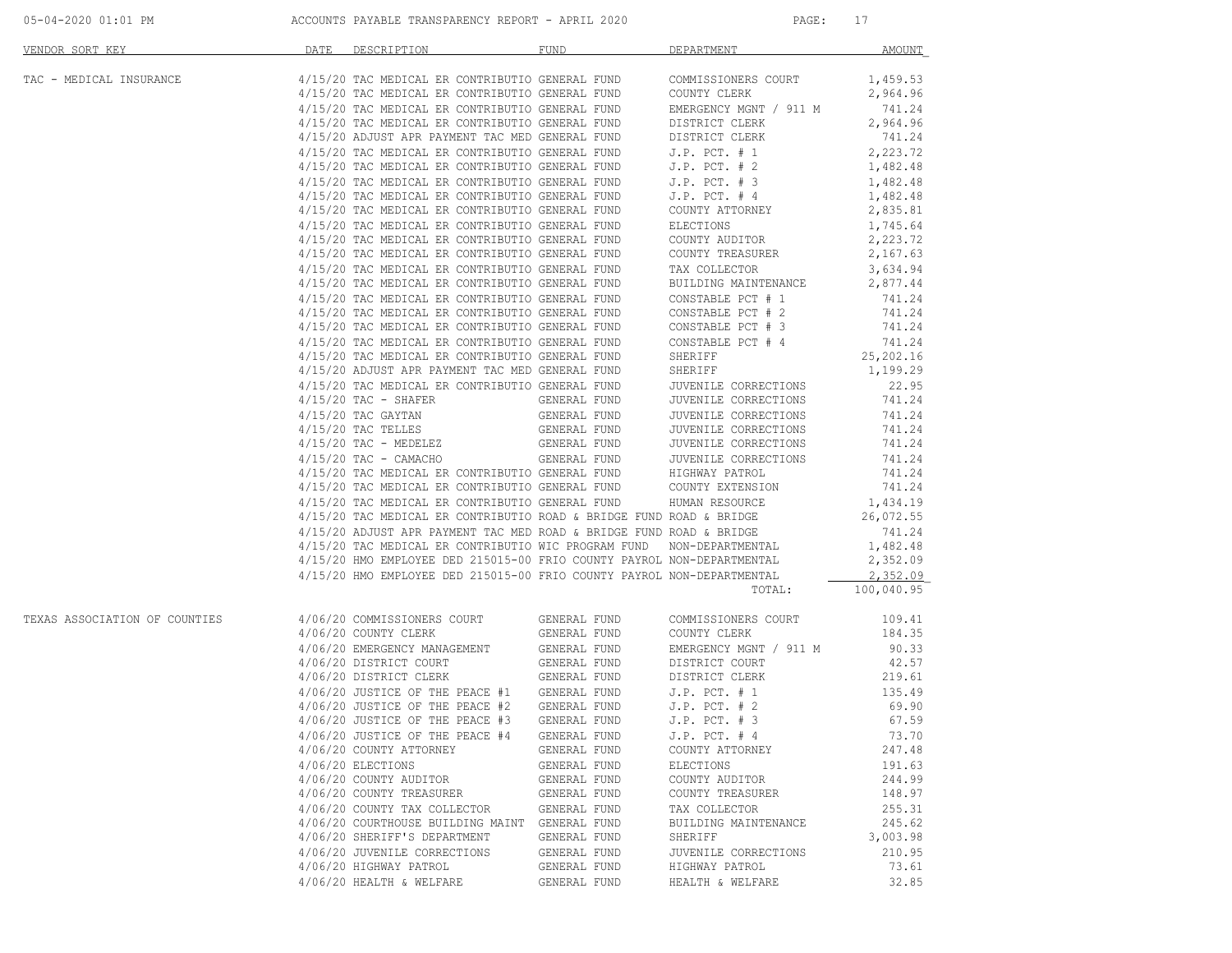| 05-04-2020 01:01 PM                                                                    |                  | ACCOUNTS PAYABLE TRANSPARENCY REPORT - APRIL 2020                                                                                             |                                     | PAGE:                              | 18               |
|----------------------------------------------------------------------------------------|------------------|-----------------------------------------------------------------------------------------------------------------------------------------------|-------------------------------------|------------------------------------|------------------|
| VENDOR SORT KEY                                                                        | DATE.            | DESCRIPTION                                                                                                                                   | FUND                                | DEPARTMENT                         | <b>AMOUNT</b>    |
|                                                                                        |                  | 4/06/20 COUNTY EXTENSION                                                                                                                      | GENERAL FUND                        | COUNTY EXTENSION                   | 157.27           |
|                                                                                        |                  | 4/06/20 HUMAN RESOURCES                                                                                                                       | GENERAL FUND                        | HUMAN RESOURCE                     | 176.83           |
|                                                                                        |                  | 4/06/20 VETERANS SERVICE                                                                                                                      | GENERAL FUND                        | VETERANS SERVICE                   | 43.69            |
|                                                                                        |                  | 4/06/20 ROAD & BRIDGE                                                                                                                         | ROAD & BRIDGE FUND ROAD & BRIDGE    |                                    | 2,212.17         |
|                                                                                        | $4/06/20$ W.I.C. |                                                                                                                                               | WIC PROGRAM FUND NON-DEPARTMENTAL   |                                    | 181.21<br>15.28  |
|                                                                                        |                  | 4/06/20 COUNTY CLERK RECORDS MGT  COUNTY CLERK RECOR NON-DEPARTMENTAL<br>4/06/20 JUVENILE PROBATION - 21 TX JUVENILE PROBAT BASIC SUPERVISION |                                     |                                    | 107.54           |
|                                                                                        |                  | 4/06/20 JUVENILE PROBATION - 22 TX JUVENILE PROBAT COMMUNITY PROGRAM                                                                          |                                     |                                    | 112.02           |
|                                                                                        |                  | 4/06/20 JUVENILE PROBATION - 23 TX JUVENILE PROBAT COMMITMENT DIVERSION                                                                       |                                     |                                    | 11.13            |
|                                                                                        |                  | 4/06/20 JUSTICE OF THE PEACE #1D.D JP # 1 D.D.C. FUND NON-DEPARTMENTAL                                                                        |                                     |                                    | 5.48             |
|                                                                                        |                  |                                                                                                                                               |                                     | TOTAL:                             | 8,670.96         |
| TEXAS ALCOHOL AND DRUG TESTING SERVICE 4/06/20 DRUG TEST 3/17/20 P. HERNA GENERAL FUND |                  |                                                                                                                                               |                                     | HUMAN RESOURCE                     | 35.00            |
|                                                                                        |                  |                                                                                                                                               |                                     | TOTAL:                             | 35.00            |
| TEXAS DEPT. OF STATE HEALTH SERVICES 4/27/20 REMOTE BIRTH ACCESS MAR 20 GENERAL FUND   |                  |                                                                                                                                               |                                     | COUNTY CLERK                       | 58.56            |
|                                                                                        |                  |                                                                                                                                               |                                     | TOTAL:                             | 58.56            |
| THE A/C GUYS                                                                           |                  | 4/06/20 AC REPAIR AT WIC REFRIGERA GENERAL FUND                                                                                               |                                     | BUILDING MAINTENANCE               | 200.00           |
|                                                                                        |                  | $4/06/20$ AC KEFAIR AT WIS ACTIONAL REPRIGERANT GENERAL FUND<br>$4/06/20$ ADDITIONAL REFRIGERANT GENERAL FUND                                 |                                     | BUILDING MAINTENANCE               | 114.00           |
|                                                                                        |                  | $4/06/20$ EMS - SERVICE AC                                                                                                                    | GENERAL FUND                        | BUILDING MAINTENANCE               | 144.00           |
|                                                                                        |                  |                                                                                                                                               |                                     | TOTAL:                             | 458.00           |
| THE PRODUCT CENTER                                                                     |                  | 4/27/20 MS823DN 581 H CRTG                                                                                                                    | GENERAL FUND                        | SHERIFF                            | 448.11           |
|                                                                                        |                  | 4/27/20 SHIPPING                                                                                                                              | GENERAL FUND                        | SHERIFF                            | 59.63            |
|                                                                                        |                  |                                                                                                                                               |                                     | TOTAL:                             | 507.74           |
| THOMSON REUTERS - WEST PAYMENT CTR                                                     |                  | 4/27/20 TX RULES OF COURT ST V.I2 GENERAL FUND                                                                                                |                                     | DISTRICT COURT                     | 165.00           |
|                                                                                        |                  | 4/27/20 TX RULES OF COURT 2020                                                                                                                | GENERAL FUND                        | DISTRICT COURT                     | 187.00           |
|                                                                                        |                  | 4/13/20 TX VERN STAT CIV PR&REM 2 GENERAL FUND<br>4/13/20 TX PR V7-8 CRIM FMS 11TH 2 GENERAL FUND                                             |                                     | DISTRICT COURT<br>DISTRICT COURT   | 776.00<br>297.00 |
|                                                                                        |                  | 4/13/20 TX VERN STAT ELECTION 4 BK GENERAL FUND                                                                                               |                                     | DISTRICT COURT                     | 1,552.00         |
|                                                                                        |                  |                                                                                                                                               |                                     | TOTAL:                             | 2,977.00         |
| A. TIJERINA TOWING                                                                     |                  | 4/13/20 CHANGED 2 TIRES UNIT 3852 GENERAL FUND                                                                                                |                                     | SHERIFF                            | 70.00            |
|                                                                                        |                  | 4/13/20 CHANGED 4 TIRES UNIT 4179 GENERAL FUND                                                                                                |                                     | SHERIFF                            | 140.00           |
|                                                                                        |                  | 4/27/20 OIL CHANGE UNIT 1978                                                                                                                  | GENERAL FUND                        | SHERIFF                            | 140.00           |
|                                                                                        |                  | 4/13/20 ABV TOW 2016 FORD F250                                                                                                                | ABANDONED VEHICLE ABANDONED VEHICLE |                                    | 450.00           |
|                                                                                        |                  | 4/13/20 ABV TOW 2014 SILVERADO 250 ABANDONED VEHICLE ABANDONED VEHICLE                                                                        |                                     |                                    | 450.00           |
|                                                                                        |                  | 4/13/20 SPECIAL EQUIPMENT<br>4/13/20 ABV TOW 2019 GMC 1500 ABANDONED VEHICLE ABANDONED VEHICLE                                                | ABANDONED VEHICLE ABANDONED VEHICLE |                                    | 250.00<br>275.00 |
|                                                                                        |                  |                                                                                                                                               |                                     | TOTAL:                             | 1,775.00         |
| TIME WARNER CABLE                                                                      |                  | 4/27/20 MO SVC 4/13 - 5/12/2020 TV GENERAL FUND                                                                                               |                                     | COMMISSIONERS COURT                | 95.85            |
|                                                                                        |                  | 4/27/20 MO SVC 4/04-5/03/2020 JP3 GENERAL FUND                                                                                                |                                     | $J.P.$ PCT. $# 3$                  | 46.91            |
|                                                                                        |                  | 4/06/20 MO SVC 3/22-4/21/2020 INTE GENERAL FUND                                                                                               |                                     | BUILDING MAINTENANCE               | 198.03           |
|                                                                                        |                  | 4/27/20 MO SVC 4/03 -5/02/2020 SHE GENERAL FUND                                                                                               |                                     | SHERIFF                            | 94.02            |
|                                                                                        |                  | 4/27/20 MO SVC 4/04-5/03/2020 JPO GENERAL FUND                                                                                                |                                     | JUVENILE CORRECTIONS               | 46.90            |
|                                                                                        |                  | $4/27/20$ MO SVC $4/03 - 5/02/2020$ DP GENERAL FUND<br>4/27/20 MO SVC 4/04-5/03/2020 CO E GENERAL FUND                                        |                                     | HIGHWAY PATROL<br>COUNTY EXTENSION | 38.46<br>46.90   |
|                                                                                        |                  |                                                                                                                                               |                                     | TOTAL:                             | 567.07           |
| TOM'S BODY SHOP                                                                        |                  | 4/27/20 ABV TOW 2006 FORD FUSION ABANDONED VEHICLE ABANDONED VEHICLE                                                                          |                                     |                                    | 175.00           |
|                                                                                        |                  |                                                                                                                                               |                                     | TOTAL:                             | 175.00           |
| TOSHIBA AMERICA BUSINESS SOLUTIONS INC 4/06/20 COPIER RENTAL SCNDJ44580 A GENERAL FUND |                  |                                                                                                                                               |                                     | COMMISSIONERS COURT                | 204.52           |
|                                                                                        |                  |                                                                                                                                               |                                     |                                    |                  |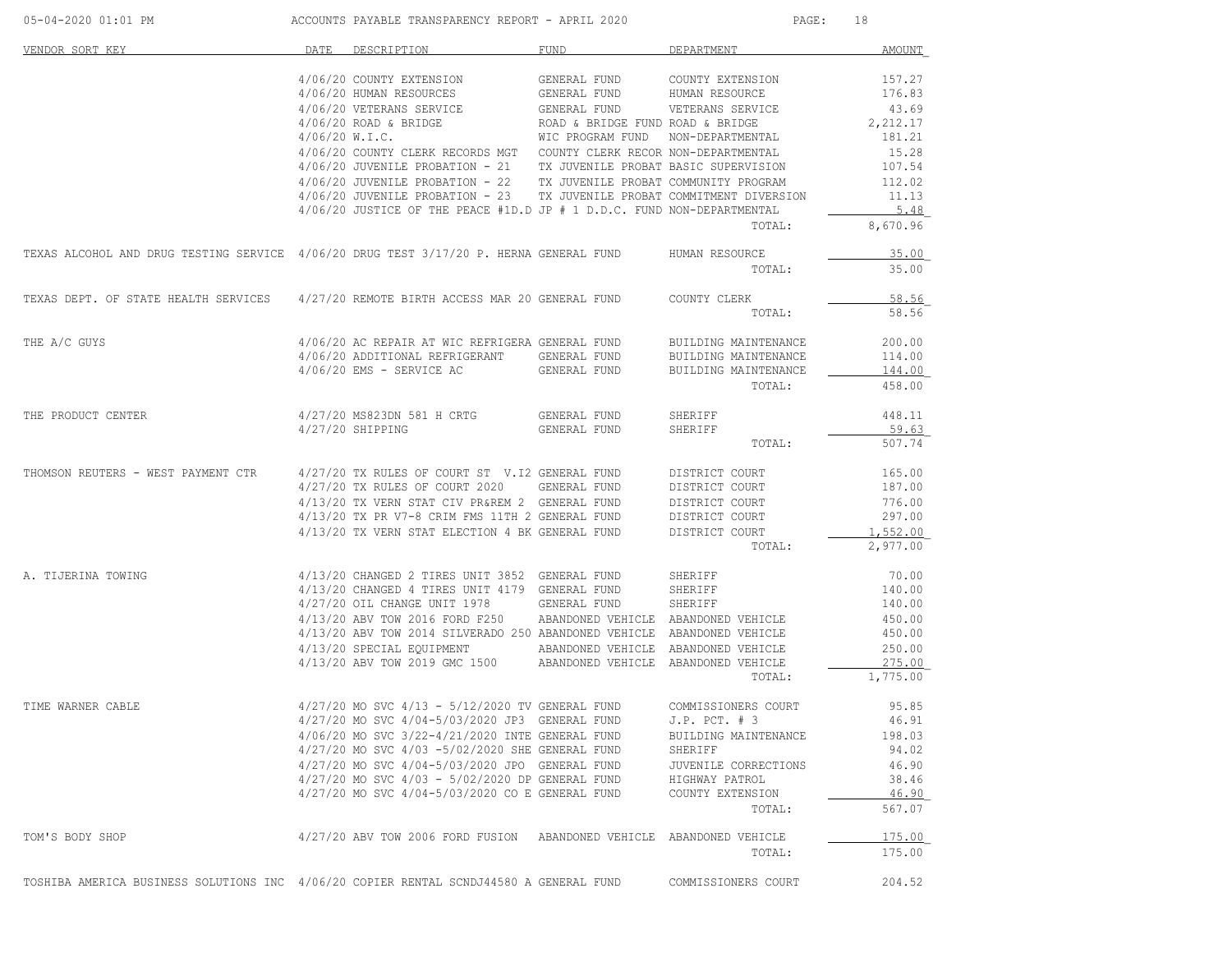| 05-04-2020 01:01 PM |  |
|---------------------|--|
|                     |  |

| VENDOR SORT KEY               | DATE | DESCRIPTION                                                                                                                                                                                                                                                                                                                                                                                                                                                                                                                                            | FUND | DEPARTMENT                                         | AMOUNT           |
|-------------------------------|------|--------------------------------------------------------------------------------------------------------------------------------------------------------------------------------------------------------------------------------------------------------------------------------------------------------------------------------------------------------------------------------------------------------------------------------------------------------------------------------------------------------------------------------------------------------|------|----------------------------------------------------|------------------|
|                               |      | 4/27/20 SS COPIER RENTAL 4/23-5/22 GENERAL FUND                                                                                                                                                                                                                                                                                                                                                                                                                                                                                                        |      | COMMISSIONERS COURT                                | 55.00            |
|                               |      | 4/06/20 CO CLERK COPIER RENTAL APR GENERAL FUND                                                                                                                                                                                                                                                                                                                                                                                                                                                                                                        |      | COUNTY CLERK<br>COUNTY CLERK                       | 128.00           |
|                               |      | $4/13/20$ COPIER RENTAL $4/07 - 5/06/$ GENERAL FUND                                                                                                                                                                                                                                                                                                                                                                                                                                                                                                    |      | COUNTY CLERK                                       | 117.18           |
|                               |      | 4/13/20 CO CLERK SCGKG43209 4/15-5 GENERAL FUND                                                                                                                                                                                                                                                                                                                                                                                                                                                                                                        |      | COUNTY CLERK                                       | 119.21           |
|                               |      | 4/06/20 COPIER RENTAL SCZHH15291 A GENERAL FUND                                                                                                                                                                                                                                                                                                                                                                                                                                                                                                        |      | DISTRICT CLERK                                     | 103.00           |
|                               |      | 4/06/20 (2) COPIER RENTAL APR 2020 GENERAL FUND                                                                                                                                                                                                                                                                                                                                                                                                                                                                                                        |      | DISTRICT CLERK<br>J.P. PCT. # 1<br>J.P. PCT. # 3   | 255.02           |
|                               |      | 4/13/20 JP1 COPIER RENTAL 4/15-5/1 GENERAL FUND                                                                                                                                                                                                                                                                                                                                                                                                                                                                                                        |      | $J.P.$ PCT. $# 1$                                  | 128.20           |
|                               |      | 4/06/20 JP3 COPIER RENTAL APR 2020 GENERAL FUND                                                                                                                                                                                                                                                                                                                                                                                                                                                                                                        |      |                                                    | 125.00           |
|                               |      | 4/27/20 JP4 COPIER RENTAL FEB 2020 GENERAL FUND<br>4/27/20 JP4 COPIER RENTAL MAR 2020 GENERAL FUND                                                                                                                                                                                                                                                                                                                                                                                                                                                     |      | J.P. PCT. # 4<br>J.P. PCT. # 4                     | 128.50           |
|                               |      |                                                                                                                                                                                                                                                                                                                                                                                                                                                                                                                                                        |      | J.P. PCT. # 4                                      | 128.50<br>128.50 |
|                               |      | 4/27/20 JP4 COPIER RENTAL ARP 2020 GENERAL FUND<br>4/06/20 COPIER RENTAL APR 20 CO AT GENERAL FUND                                                                                                                                                                                                                                                                                                                                                                                                                                                     |      | COUNTY ATTORNEY                                    | 128.00           |
|                               |      | 4/06/20 ELECTIONS COPIER RENTAL AP GENERAL FUND                                                                                                                                                                                                                                                                                                                                                                                                                                                                                                        |      | ELECTIONS                                          | 128.00           |
|                               |      | 4/06/20 AUDITOR'S COPIER RENTAL AP GENERAL FUND                                                                                                                                                                                                                                                                                                                                                                                                                                                                                                        |      | COUNTY AUDITOR                                     | 128.50           |
|                               |      | 4/06/20 TREASURER COPIER RENTAL AP GENERAL FUND                                                                                                                                                                                                                                                                                                                                                                                                                                                                                                        |      | COUNTY TREASURER                                   | 123.00           |
|                               |      |                                                                                                                                                                                                                                                                                                                                                                                                                                                                                                                                                        |      |                                                    | 127.00           |
|                               |      |                                                                                                                                                                                                                                                                                                                                                                                                                                                                                                                                                        |      |                                                    | 128.20           |
|                               |      |                                                                                                                                                                                                                                                                                                                                                                                                                                                                                                                                                        |      | JUVENILE CORRECTIONS                               | 125.00           |
|                               |      |                                                                                                                                                                                                                                                                                                                                                                                                                                                                                                                                                        |      |                                                    | 128.14           |
|                               |      |                                                                                                                                                                                                                                                                                                                                                                                                                                                                                                                                                        |      |                                                    | 128.50           |
|                               |      |                                                                                                                                                                                                                                                                                                                                                                                                                                                                                                                                                        |      |                                                    | 128.50           |
|                               |      |                                                                                                                                                                                                                                                                                                                                                                                                                                                                                                                                                        |      |                                                    | 128.50           |
|                               |      | $4/06/20 \text{ TAX OFFICE COPIER RENTAL AP GENERAL FUND}$<br>$4/06/20 \text{ JUV COPIER RENTAL APR } 2020 \text{ GENERERL FUND}$<br>$4/06/20 \text{ JUV COPIER RENTAL APR } 2020 \text{ GENERAL FUND}$<br>$4/06/20 \text{ CO EXT COPIER RENTAL APR } 2 \text{ GENERAL FUND}$<br>$4/27/20 \text{ HR COPIER RENTAL } 2/15-3/1 \text{ GENERAL FUND}$ $5/1 \text{ GENERAL FUND}$ HUMAN RESOURCE<br>$4/27/2$<br>$4/06/20$ COPIER RENTAL APR 20 VETER GENERAL FUND VETERANS SERVICE $4/13/20$ R&B COPIER RENTAL $4/15-5/1$ ROAD & BRIDGE FUND ROAD & BRIDGE |      |                                                    | 53.00            |
|                               |      |                                                                                                                                                                                                                                                                                                                                                                                                                                                                                                                                                        |      |                                                    | 123.00           |
|                               |      | 4/06/20 COPIER RENTAL SCNFJ56529 A WIC PROGRAM FUND NON-DEPARTMENTAL                                                                                                                                                                                                                                                                                                                                                                                                                                                                                   |      |                                                    | 204.52           |
|                               |      | $4/27/20$ WIC COPIER RENTAL $4/23$ - 5 WIC PROGRAM FUND NON-DEPARTMENTAL                                                                                                                                                                                                                                                                                                                                                                                                                                                                               |      |                                                    | 128.00           |
|                               |      |                                                                                                                                                                                                                                                                                                                                                                                                                                                                                                                                                        |      | TOTAL:                                             | 3,530.49         |
| TX. CO. & DISTRICT RETIREMENT |      | 4/15/20 RETIREMENT CONTRIB SUB# 18 GENERAL FUND                                                                                                                                                                                                                                                                                                                                                                                                                                                                                                        |      | COMMISSIONERS COURT                                | 609.49           |
|                               |      | 4/15/20 RETIREMENT CONTRIB SUB# 18 GENERAL FUND                                                                                                                                                                                                                                                                                                                                                                                                                                                                                                        |      | COMMISSIONERS COURT                                | 618.07           |
|                               |      | 4/15/20 SUPP LIFE PREMIUMS SUB# 18 GENERAL FUND                                                                                                                                                                                                                                                                                                                                                                                                                                                                                                        |      | COMMISSIONERS COURT                                | 25.76            |
|                               |      | 4/15/20 SUPP LIFE PREMIUMS SUB# 18 GENERAL FUND                                                                                                                                                                                                                                                                                                                                                                                                                                                                                                        |      | COMMISSIONERS COURT                                | 26.13            |
|                               |      | 4/15/20 RETIREMENT CONTRIB SUB# 18 GENERAL FUND                                                                                                                                                                                                                                                                                                                                                                                                                                                                                                        |      | COUNTY CLERK                                       | 604.06           |
|                               |      | 4/15/20 RETIREMENT CONTRIB SUB# 18 GENERAL FUND                                                                                                                                                                                                                                                                                                                                                                                                                                                                                                        |      | COUNTY CLERK                                       | 604.06           |
|                               |      | 4/15/20 SUPP LIFE PREMIUMS SUB# 18 GENERAL FUND<br>4/15/20 SUPP LIFE PREMIUMS SUB# 18 GENERAL FUND                                                                                                                                                                                                                                                                                                                                                                                                                                                     |      | COUNTY CLERK                                       | 25.53<br>25.53   |
|                               |      | 4/15/20 RETIREMENT CONTRIB SUB# 18 GENERAL FUND                                                                                                                                                                                                                                                                                                                                                                                                                                                                                                        |      | COUNTY CLERK<br>EMERGENCY MGNT / 911 M             | 195.25           |
|                               |      | 4/15/20 RETIREMENT CONTRIB SUB# 18 GENERAL FUND                                                                                                                                                                                                                                                                                                                                                                                                                                                                                                        |      | EMERGENCY MGNT / 911 M                             | 195.25           |
|                               |      | 4/15/20 SUPP LIFE PREMIUMS SUB# 18 GENERAL FUND                                                                                                                                                                                                                                                                                                                                                                                                                                                                                                        |      | EMERGENCY MGNT / 911 M                             | 8.25             |
|                               |      | 4/15/20 SUPP LIFE PREMIUMS SUB# 18 GENERAL FUND                                                                                                                                                                                                                                                                                                                                                                                                                                                                                                        |      | EMERGENCY MGNT / 911 M                             | 8.25             |
|                               |      | 4/15/20 RETIREMENT CONTRIB SUB# 18 GENERAL FUND                                                                                                                                                                                                                                                                                                                                                                                                                                                                                                        |      | DISTRICT COURT                                     | 92.03            |
|                               |      | 4/15/20 RETIREMENT CONTRIB SUB# 18 GENERAL FUND                                                                                                                                                                                                                                                                                                                                                                                                                                                                                                        |      | DISTRICT COURT                                     | 92.03            |
|                               |      | 4/15/20 SUPP LIFE PREMIUMS SUB# 18 GENERAL FUND                                                                                                                                                                                                                                                                                                                                                                                                                                                                                                        |      | DISTRICT COURT<br>DISTRICT COURT<br>DISTRICT CLERK | 3.88             |
|                               |      | 4/15/20 SUPP LIFE PREMIUMS SUB# 18 GENERAL FUND                                                                                                                                                                                                                                                                                                                                                                                                                                                                                                        |      |                                                    | 3.88             |
|                               |      | 4/15/20 RETIREMENT CONTRIB SUB# 18 GENERAL FUND                                                                                                                                                                                                                                                                                                                                                                                                                                                                                                        |      |                                                    | 672.65           |
|                               |      | 4/15/20 RETIREMENT CONTRIB SUB# 18 GENERAL FUND                                                                                                                                                                                                                                                                                                                                                                                                                                                                                                        |      | DISTRICT CLERK                                     | 683.26           |
|                               |      | 4/15/20 SUPP LIFE PREMIUMS SUB# 18 GENERAL FUND                                                                                                                                                                                                                                                                                                                                                                                                                                                                                                        |      | DISTRICT CLERK                                     | 28.43            |
|                               |      | 4/15/20 SUPP LIFE PREMIUMS SUB# 18 GENERAL FUND                                                                                                                                                                                                                                                                                                                                                                                                                                                                                                        |      | DISTRICT CLERK                                     | 28.87            |
|                               |      | 4/15/20 RETIREMENT CONTRIB SUB# 18 GENERAL FUND                                                                                                                                                                                                                                                                                                                                                                                                                                                                                                        |      | $J.P.$ PCT. $# 1$                                  | 438.67           |
|                               |      | 4/15/20 RETIREMENT CONTRIB SUB# 18 GENERAL FUND                                                                                                                                                                                                                                                                                                                                                                                                                                                                                                        |      | $J.P.$ PCT. $# 1$                                  | 438.67           |
|                               |      | 4/15/20 SUPP LIFE PREMIUMS SUB# 18 GENERAL FUND                                                                                                                                                                                                                                                                                                                                                                                                                                                                                                        |      | $J.P.$ PCT. $# 1$                                  | 18.53            |
|                               |      | 4/15/20 SUPP LIFE PREMIUMS SUB# 18 GENERAL FUND                                                                                                                                                                                                                                                                                                                                                                                                                                                                                                        |      | J.P. PCT. # 1                                      | 18.53            |
|                               |      | 4/15/20 RETIREMENT CONTRIB SUB# 18 GENERAL FUND<br>4/15/20 RETIREMENT CONTRIB SUB# 18 GENERAL FUND                                                                                                                                                                                                                                                                                                                                                                                                                                                     |      | $J.P.$ PCT. $# 2$<br>$J.P.$ PCT. $# 2$             | 316.79           |
|                               |      | 4/15/20 SUPP LIFE PREMIUMS SUB# 18 GENERAL FUND                                                                                                                                                                                                                                                                                                                                                                                                                                                                                                        |      | $J.P.$ PCT. $# 2$                                  | 316.79<br>13.38  |
|                               |      | 4/15/20 SUPP LIFE PREMIUMS SUB# 18 GENERAL FUND                                                                                                                                                                                                                                                                                                                                                                                                                                                                                                        |      | $J.P.$ PCT. $# 2$                                  | 13.38            |
|                               |      |                                                                                                                                                                                                                                                                                                                                                                                                                                                                                                                                                        |      |                                                    |                  |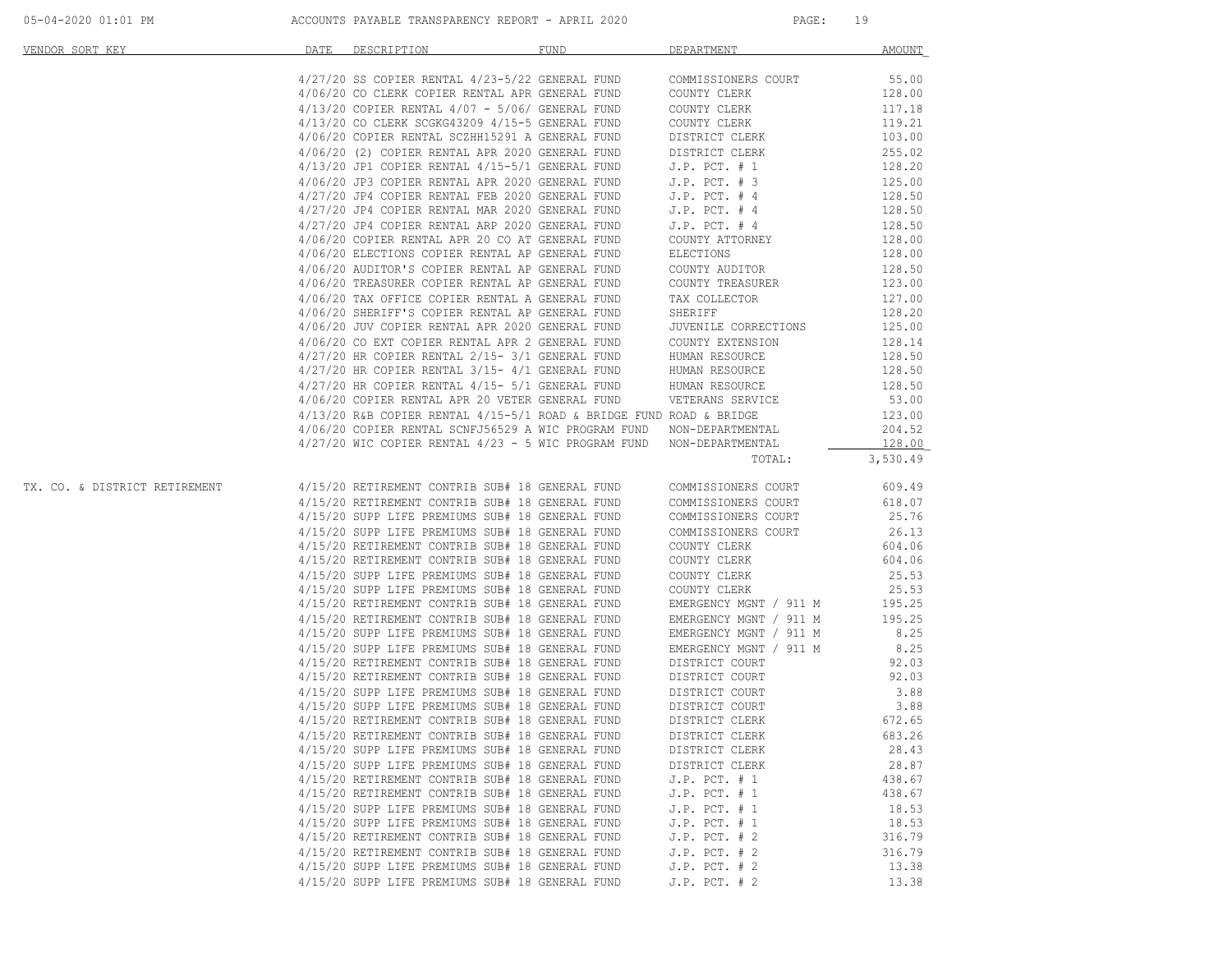| VENDOR SORT KEY | <b>DATE DESCRIPTION</b>                                                                            | FUND | DEPARTMENT                                                                                                                                                                                                                            | AMOUNT           |
|-----------------|----------------------------------------------------------------------------------------------------|------|---------------------------------------------------------------------------------------------------------------------------------------------------------------------------------------------------------------------------------------|------------------|
|                 |                                                                                                    |      | 4/15/20 RETIREMENT CONTRIB SUB# 18 GENERAL FUND J.P. PCT. # 3<br>4/15/20 RETIREMENT CONTRIB SUB# 18 GENERAL FUND J.P. PCT. # 3<br>4/15/20 SUPP LIFE PREMIUMS SUB# 18 GENERAL FUND J.P. PCT. # 3<br>4/15/20 RETIREMENT CONTRIB SUB# 18 | 305.15           |
|                 |                                                                                                    |      |                                                                                                                                                                                                                                       | 305.80           |
|                 |                                                                                                    |      |                                                                                                                                                                                                                                       | 12.89            |
|                 |                                                                                                    |      |                                                                                                                                                                                                                                       | 12.92            |
|                 |                                                                                                    |      |                                                                                                                                                                                                                                       | 311.37           |
|                 |                                                                                                    |      |                                                                                                                                                                                                                                       | 311.37           |
|                 |                                                                                                    |      |                                                                                                                                                                                                                                       | 13.15            |
|                 |                                                                                                    |      |                                                                                                                                                                                                                                       | 13.15            |
|                 | 4/15/20 RETIREMENT CONTRIB SUB# 18 GENERAL FUND                                                    |      | COUNTY ATTORNEY<br>COUNTY ATTORNEY                                                                                                                                                                                                    | 858.11           |
|                 | 4/15/20 RETIREMENT CONTRIB SUB# 18 GENERAL FUND                                                    |      |                                                                                                                                                                                                                                       | 878.14           |
|                 | 4/15/20 SUPP LIFE PREMIUMS SUB# 18 GENERAL FUND                                                    |      | COUNTY ATTORNEY<br>COUNTY ATTORNEY<br>ELECTIONS                                                                                                                                                                                       | 36.26            |
|                 | 4/15/20 SUPP LIFE PREMIUMS SUB# 18 GENERAL FUND                                                    |      |                                                                                                                                                                                                                                       | 37.11            |
|                 | 4/15/20 RETIREMENT CONTRIB SUB# 18 GENERAL FUND                                                    |      |                                                                                                                                                                                                                                       | 371.99           |
|                 | 4/15/20 RETIREMENT CONTRIB SUB# 18 GENERAL FUND                                                    |      | LILONS<br>ELECTIONS<br>ELECTIONS<br>COUNTY AUDITOR<br>COUNTY AUDITOR                                                                                                                                                                  | 308.39           |
|                 | 4/15/20 SUPP LIFE PREMIUMS SUB# 18 GENERAL FUND                                                    |      |                                                                                                                                                                                                                                       | 15.73            |
|                 | 4/15/20 SUPP LIFE PREMIUMS SUB# 18 GENERAL FUND                                                    |      |                                                                                                                                                                                                                                       | 13.03            |
|                 | 4/15/20 RETIREMENT CONTRIB SUB# 18 GENERAL FUND                                                    |      |                                                                                                                                                                                                                                       | 567.01           |
|                 | 4/15/20 RETIREMENT CONTRIB SUB# 18 GENERAL FUND                                                    |      | COUNTY AUDITOR<br>COUNTY AUDITOR<br>COUNTY AUDITOR<br>COUNTY AUDITOR<br>COUNTY TREASURED                                                                                                                                              | 566.89           |
|                 | 4/15/20 SUPP LIFE PREMIUMS SUB# 18 GENERAL FUND<br>4/15/20 SUPP LIFE PREMIUMS SUB# 18 GENERAL FUND |      |                                                                                                                                                                                                                                       | 23.95<br>23.95   |
|                 | 4/15/20 RETIREMENT CONTRIB SUB# 18 GENERAL FUND                                                    |      |                                                                                                                                                                                                                                       | 546.49           |
|                 | 4/15/20 RETIREMENT CONTRIB SUB# 18 GENERAL FUND                                                    |      | COUNTY TREASURER                                                                                                                                                                                                                      | 528.94           |
|                 | 4/15/20 SUPP LIFE PREMIUMS SUB# 18 GENERAL FUND                                                    |      | COUNTY TREASURER                                                                                                                                                                                                                      | 23.09            |
|                 | 4/15/20 SUPP LIFE PREMIUMS SUB# 18 GENERAL FUND                                                    |      | COUNTY TREASURER                                                                                                                                                                                                                      | 22.35            |
|                 | 4/15/20 RETIREMENT CONTRIB SUB# 18 GENERAL FUND                                                    |      | TAX COLLECTOR                                                                                                                                                                                                                         | 761.64           |
|                 | 4/15/20 RETIREMENT CONTRIB SUB# 18 GENERAL FUND                                                    |      | TAX COLLECTOR                                                                                                                                                                                                                         | 759.26           |
|                 | 4/15/20 SUPP LIFE PREMIUMS SUB# 18 GENERAL FUND                                                    |      |                                                                                                                                                                                                                                       | 32.18            |
|                 | 4/15/20 SUPP LIFE PREMIUMS SUB# 18 GENERAL FUND                                                    |      | TAX COLLECTOR<br>TAX COLLECTOR                                                                                                                                                                                                        | 32.09            |
|                 | 4/15/20 RETIREMENT CONTRIB SUB# 18 GENERAL FUND                                                    |      | BUILDING MAINTENANCE                                                                                                                                                                                                                  | 541.97           |
|                 | 4/15/20 RETIREMENT CONTRIB SUB# 18 GENERAL FUND                                                    |      |                                                                                                                                                                                                                                       | 541.97           |
|                 | 4/15/20 SUPP LIFE PREMIUMS SUB# 18 GENERAL FUND                                                    |      |                                                                                                                                                                                                                                       | 22.91            |
|                 | 4/15/20 SUPP LIFE PREMIUMS SUB# 18 GENERAL FUND                                                    |      | BUILDING MAINTENANCE                                                                                                                                                                                                                  | 22.91            |
|                 | 4/15/20 RETIREMENT CONTRIB SUB# 18 GENERAL FUND                                                    |      | CONSTABLE PCT # 1                                                                                                                                                                                                                     | 191.33           |
|                 | 4/15/20 RETIREMENT CONTRIB SUB# 18 GENERAL FUND                                                    |      | CONSTABLE PCT # 1<br>CONSTABLE PCT # 1                                                                                                                                                                                                | 191.33           |
|                 | 4/15/20 SUPP LIFE PREMIUMS SUB# 18 GENERAL FUND                                                    |      | CONSTABLE PCT # 1<br>CONSTABLE PCT # 1                                                                                                                                                                                                | 8.08             |
|                 | 4/15/20 SUPP LIFE PREMIUMS SUB# 18 GENERAL FUND                                                    |      |                                                                                                                                                                                                                                       | 8.08             |
|                 | 4/15/20 RETIREMENT CONTRIB SUB# 18 GENERAL FUND                                                    |      | CONSTABLE PCT # 2                                                                                                                                                                                                                     | 180.50           |
|                 | 4/15/20 RETIREMENT CONTRIB SUB# 18 GENERAL FUND                                                    |      | CONSTABLE PCT # 2                                                                                                                                                                                                                     | 180.50           |
|                 | 4/15/20 SUPP LIFE PREMIUMS SUB# 18 GENERAL FUND                                                    |      | CONSTABLE PCT # 2<br>CONSTABLE PCT # 2                                                                                                                                                                                                | 7.63             |
|                 | 4/15/20 SUPP LIFE PREMIUMS SUB# 18 GENERAL FUND                                                    |      |                                                                                                                                                                                                                                       | 7.63             |
|                 | 4/15/20 RETIREMENT CONTRIB SUB# 18 GENERAL FUND                                                    |      | CONSTABLE PCT # 3<br>CONSTABLE PCT # 3                                                                                                                                                                                                | 180.50           |
|                 | 4/15/20 RETIREMENT CONTRIB SUB# 18 GENERAL FUND                                                    |      |                                                                                                                                                                                                                                       | 180.50           |
|                 | 4/15/20 SUPP LIFE PREMIUMS SUB# 18 GENERAL FUND                                                    |      | CONSTABLE PCT # 3<br>CONSTABLE PCT # 3                                                                                                                                                                                                | 7.63             |
|                 | 4/15/20 SUPP LIFE PREMIUMS SUB# 18 GENERAL FUND                                                    |      |                                                                                                                                                                                                                                       | 7.63             |
|                 | 4/15/20 RETIREMENT CONTRIB SUB# 18 GENERAL FUND                                                    |      | CONSTABLE PCT # 4                                                                                                                                                                                                                     | 180.50           |
|                 | 4/15/20 RETIREMENT CONTRIB SUB# 18 GENERAL FUND                                                    |      | CONSTABLE PCT # 4                                                                                                                                                                                                                     | 180.50           |
|                 | 4/15/20 SUPP LIFE PREMIUMS SUB# 18 GENERAL FUND                                                    |      | CONSTABLE PCT # 4                                                                                                                                                                                                                     | 7.63             |
|                 | 4/15/20 SUPP LIFE PREMIUMS SUB# 18 GENERAL FUND                                                    |      | CONSTABLE PCT # 4                                                                                                                                                                                                                     | 7.63             |
|                 | 4/15/20 RETIREMENT CONTRIB SUB# 18 GENERAL FUND<br>4/15/20 RETIREMENT CONTRIB SUB# 18 GENERAL FUND |      | SHERIFF                                                                                                                                                                                                                               | 6,618.08         |
|                 |                                                                                                    |      | SHERIFF                                                                                                                                                                                                                               | 7,536.76         |
|                 | 4/15/20 SUPP LIFE PREMIUMS SUB# 18 GENERAL FUND                                                    |      | SHERIFF                                                                                                                                                                                                                               | 279.61           |
|                 | 4/15/20 SUPP LIFE PREMIUMS SUB# 18 GENERAL FUND<br>4/15/20 RETIREMENT CONTRIB SUB# 18 GENERAL FUND |      | SHERIFF<br>JUVENILE CORRECTIONS                                                                                                                                                                                                       | 318.46<br>487.02 |
|                 | 4/15/20 RETIREMENT CONTRIB SUB# 18 GENERAL FUND                                                    |      | JUVENILE CORRECTIONS                                                                                                                                                                                                                  | 487.02           |
|                 | 4/15/20 SUPP LIFE PREMIUMS SUB# 18 GENERAL FUND                                                    |      | JUVENILE CORRECTIONS                                                                                                                                                                                                                  | 20.57            |
|                 | 4/15/20 SUPP LIFE PREMIUMS SUB# 18 GENERAL FUND                                                    |      | JUVENILE CORRECTIONS                                                                                                                                                                                                                  | 20.57            |
|                 |                                                                                                    |      |                                                                                                                                                                                                                                       |                  |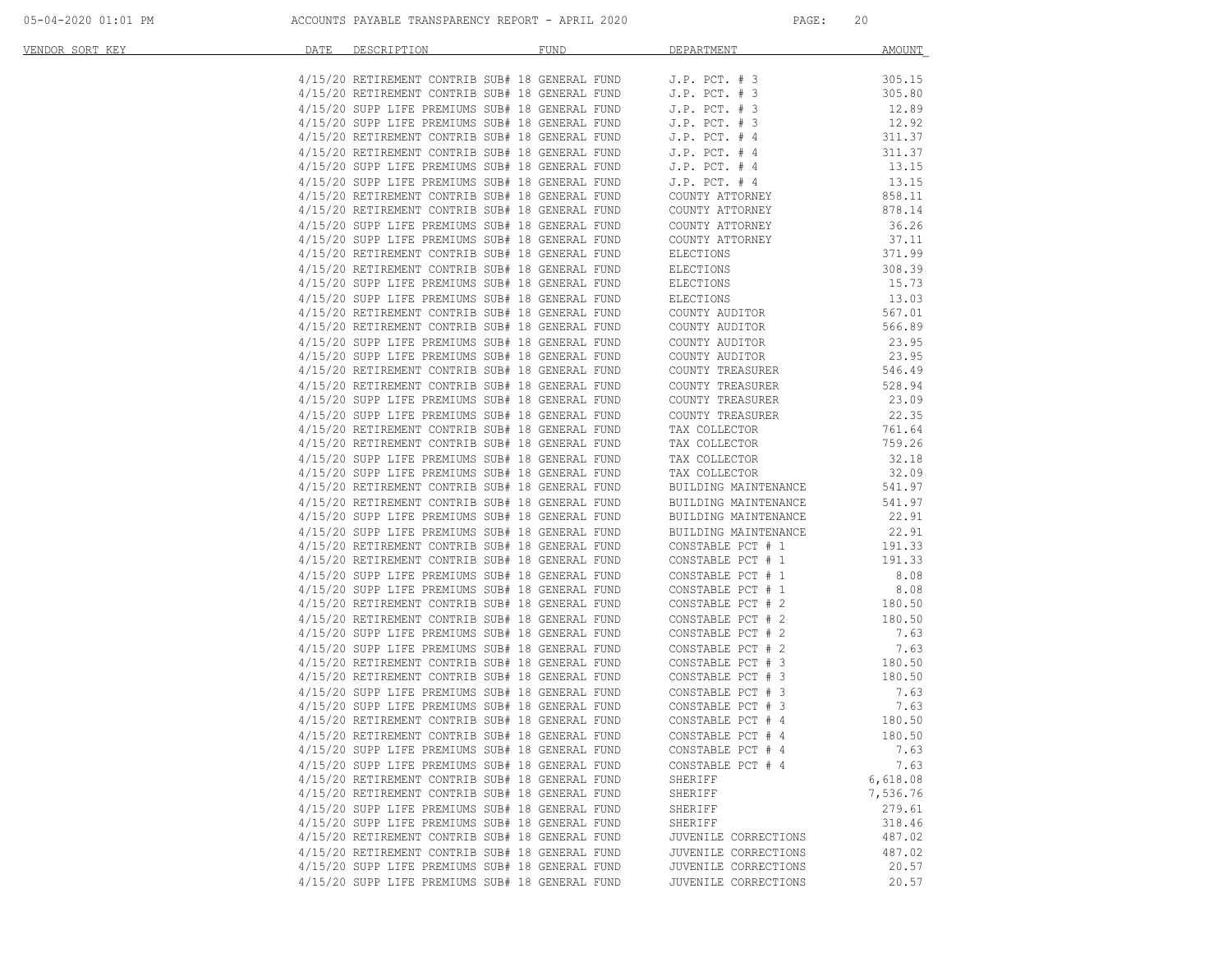| VENDOR SORT KEY               | DATE | DESCRIPTION                                                                                                                                 | FUND         | DEPARTMENT                                                                                                                                                                                                                             | <b>AMOUNT</b>      |
|-------------------------------|------|---------------------------------------------------------------------------------------------------------------------------------------------|--------------|----------------------------------------------------------------------------------------------------------------------------------------------------------------------------------------------------------------------------------------|--------------------|
|                               |      |                                                                                                                                             |              |                                                                                                                                                                                                                                        |                    |
|                               |      | $4/15/20$ RETIREMENT CONTRIB SUB# 18 GENERAL FUND HIGHWAY PATROL $4/15/20$ RETIREMENT CONTRIB SUB# 18 GENERAL FUND HIGHWAY PATROL           |              |                                                                                                                                                                                                                                        | 159.13             |
|                               |      |                                                                                                                                             |              |                                                                                                                                                                                                                                        | 159.13             |
|                               |      |                                                                                                                                             |              |                                                                                                                                                                                                                                        |                    |
|                               |      |                                                                                                                                             |              |                                                                                                                                                                                                                                        |                    |
|                               |      |                                                                                                                                             |              |                                                                                                                                                                                                                                        |                    |
|                               |      |                                                                                                                                             |              | $4/15/20$ RETIREMENT CONTRIB SUB# 18 GENERAL FUND HEALTH & WELFARE $4/15/20$ SUPP LIFE PREMIUMS SUB# 18 GENERAL FUND HEALTH & WELFARE                                                                                                  | $71.00$<br>$3.00$  |
|                               |      |                                                                                                                                             |              |                                                                                                                                                                                                                                        |                    |
|                               |      |                                                                                                                                             |              | $4/15/20$ SUPP LIFE PREMIUMS SUB# 18 GENERAL FUND HEALTH & WELFARE 3.00 4/15/20 RETIREMENT CONTRIB SUB# 18 GENERAL FUND COUNTY EXTENSION 136.70                                                                                        |                    |
|                               |      |                                                                                                                                             |              | 4/15/20 RETIREMENT CONTRIB SUB# 18 GENERAL FUND COUNTY EXTENSION 136.68                                                                                                                                                                |                    |
|                               |      | 4/15/20 SUPP LIFE PREMIUMS SUB# 18 GENERAL FUND                                                                                             |              | COUNTY EXTENSION                                                                                                                                                                                                                       | 5.78               |
|                               |      |                                                                                                                                             |              | 4/15/20 SUPP LIFE PREMIUMS SUB# 18 GENERAL FUND COUNTY EXTENSION                                                                                                                                                                       | 5.78               |
|                               |      |                                                                                                                                             |              |                                                                                                                                                                                                                                        | 382.22             |
|                               |      | $4/15/20$ RETIREMENT CONTRIB SUB# 18 GENERAL FUND HUMAN RESOURCE $4/15/20$ RETIREMENT CONTRIB SUB# 18 GENERAL FUND HUMAN RESOURCE           |              |                                                                                                                                                                                                                                        | 382.22             |
|                               |      |                                                                                                                                             |              |                                                                                                                                                                                                                                        | 16.15              |
|                               |      | 4/15/20 SUPP LIFE PREMIUMS SUB# 18 GENERAL FUND HUMAN RESOURCE<br>4/15/20 SUPP LIFE PREMIUMS SUB# 18 GENERAL FUND HUMAN RESOURCE            |              |                                                                                                                                                                                                                                        | 16.15              |
|                               |      |                                                                                                                                             |              |                                                                                                                                                                                                                                        | 107.50             |
|                               |      |                                                                                                                                             |              | $4/15/20$ RETIREMENT CONTRIB SUB# 18 GENERAL FUND VETERANS SERVICE $4/15/20$ RETIREMENT CONTRIB SUB# 18 GENERAL FUND VETERANS SERVICE                                                                                                  | 78.43              |
|                               |      |                                                                                                                                             |              | 4/15/20 SUPP LIFE PREMIUMS SUB# 18 GENERAL FUND VETERANS SERVICE                                                                                                                                                                       | 4.54               |
|                               |      |                                                                                                                                             |              |                                                                                                                                                                                                                                        |                    |
|                               |      |                                                                                                                                             |              | $4/15/20$ SUPP LIFE PREMIUMS SUB# 18 GENERAL FUND VETERANS SERVICE 3.31 $4/15/20$ RETIREMENT CONTRIB SUB# 18 ROAD & BRIDGE FUND ROAD & BRIDGE 5,551.22                                                                                 |                    |
|                               |      | $4/15/20$ RETIREMENT CONTRIB SUB# 18 ROAD & BRIDGE FUND ROAD & BRIDGE $4/15/20$ SUPP LIFE PREMIUMS SUB# 18 ROAD & BRIDGE FUND ROAD & BRIDGE |              |                                                                                                                                                                                                                                        |                    |
|                               |      |                                                                                                                                             |              |                                                                                                                                                                                                                                        | 5,530.73<br>234.58 |
|                               |      |                                                                                                                                             |              | 4/15/20 SUPP LIFE PREMIUMS SUB# 18 ROAD & BRIDGE FUND ROAD & BRIDGE                                                                                                                                                                    | 233.70             |
|                               |      |                                                                                                                                             |              | 4/15/20 RETIREMENT CONTRIB SUB# 18 WIC PROGRAM FUND NON-DEPARTMENTAL                                                                                                                                                                   | 334.26             |
|                               |      |                                                                                                                                             |              | 4/15/20 RETIREMENT CONTRIB SUB# 18 WIC PROGRAM FUND NON-DEPARTMENTAL 334.59                                                                                                                                                            |                    |
|                               |      |                                                                                                                                             |              | 4/15/20 SUPP LIFE PREMIUMS SUB# 18 WIC PROGRAM FUND NON-DEPARTMENTAL 14.12<br>4/15/20 SUPP LIFE PREMIUMS SUB# 18 WIC PROGRAM FUND NON-DEPARTMENTAL 14.13                                                                               |                    |
|                               |      |                                                                                                                                             |              |                                                                                                                                                                                                                                        |                    |
|                               |      |                                                                                                                                             |              | 4/15/20 SUPP LIFE PREMIUMS SUB# 18 TX JUVENILE PROBAT BASIC SUPERVISION<br>4/15/20 RETIREMENT CONTRIB SUB# 18 TX JUVENILE PROBAT BASIC SUPERVISION<br>4/15/20 SUPP LIFE PREMIUMS SUB# 18 TX JUVENILE PROBAT BASIC SUPERVISION<br>4/15/ |                    |
|                               |      |                                                                                                                                             |              |                                                                                                                                                                                                                                        |                    |
|                               |      |                                                                                                                                             |              |                                                                                                                                                                                                                                        |                    |
|                               |      |                                                                                                                                             |              |                                                                                                                                                                                                                                        |                    |
|                               |      |                                                                                                                                             |              |                                                                                                                                                                                                                                        |                    |
|                               |      |                                                                                                                                             |              |                                                                                                                                                                                                                                        |                    |
|                               |      |                                                                                                                                             |              | 4/15/20 SUPP LIFE PREMIUMS SUB# 18 TX JUVENILE PROBAT COMMUNITY PROGRAM                                                                                                                                                                |                    |
|                               |      |                                                                                                                                             |              | 4/15/20 RETIREMENT CONTRIB SUB# 18 TX JUVENILE PROBAT COMMITMENT DIVERSION 24.07                                                                                                                                                       | 10.23              |
|                               |      |                                                                                                                                             |              |                                                                                                                                                                                                                                        |                    |
|                               |      |                                                                                                                                             |              | $4/15/20$ RETIREMENT CONTRIB SUB# 18 TX JUVENILE PROBAT COMMITMENT DIVERSION 24.07 4/15/20 SUPP LIFE PREMIUMS SUB# 18 TX JUVENILE PROBAT COMMITMENT DIVERSION 1.02                                                                     |                    |
|                               |      |                                                                                                                                             |              |                                                                                                                                                                                                                                        |                    |
|                               |      |                                                                                                                                             |              | $4/15/20$ SUPP LIFE PREMIUMS SUB# 18 TX JUVENILE FROBAT COMMITMENT DIVERSION $1.02$<br>$4/15/20$ SUPP LIFE PREMIUMS SUB# 18 TX JUVENILE PROBAT COMMITMENT DIVERSION $16,890.47$                                                        |                    |
|                               |      |                                                                                                                                             |              | 4/15/20 RETIREMENT CONTRIB SUB# 18 FRIO COUNTY PAYROL NON-DEPARTMENTAL                                                                                                                                                                 | 17,516.59          |
|                               |      |                                                                                                                                             |              | TOTAL:                                                                                                                                                                                                                                 | 81,692.30          |
|                               |      |                                                                                                                                             |              |                                                                                                                                                                                                                                        |                    |
| TXU ENERGY RETAIL COMPANY LLC |      | 4/27/20 101 N. COMMERCE DILLEY                                                                                                              |              | GENERAL FUND BUILDING MAINTENANCE                                                                                                                                                                                                      | 746.71             |
|                               |      | 4/27/20 205 CR 1650 MOORE                                                                                                                   | GENERAL FUND | BUILDING MAINTENANCE 7.18                                                                                                                                                                                                              |                    |
|                               |      | 4/27/20 205 CR 1650 UNIT SHOP                                                                                                               | GENERAL FUND | BUILDING MAINTENANCE                                                                                                                                                                                                                   | 36.75              |
|                               |      | 4/27/20 2207 BI 35E R & B                                                                                                                   | GENERAL FUND | BUILDING MAINTENANCE                                                                                                                                                                                                                   | 770.56             |
|                               |      | 4/27/20 415 E BRAZOS ST                                                                                                                     | GENERAL FUND | BUILDING MAINTENANCE                                                                                                                                                                                                                   | 15.15              |
|                               |      | 4/27/20 415 E BRAZOS ST MHMR BLDG GENERAL FUND                                                                                              |              | BUILDING MAINTENANCE                                                                                                                                                                                                                   | 700.63             |
|                               |      | 4/27/20 513 E. LEONA ST                                                                                                                     | GENERAL FUND | BUILDING MAINTENANCE                                                                                                                                                                                                                   | 73.85              |
|                               |      | 4/27/20 505 E MEDINA STREET                                                                                                                 | GENERAL FUND | BUILDING MAINTENANCE                                                                                                                                                                                                                   | 184.72             |
|                               |      | 4/27/20 515 E MEDINA STREET                                                                                                                 | GENERAL FUND | BUILDING MAINTENANCE                                                                                                                                                                                                                   | 44.24              |
|                               |      | 4/27/20 515 E MEDINA ST ADULT PROB GENERAL FUND                                                                                             |              | BUILDING MAINTENANCE                                                                                                                                                                                                                   | 91.83              |
|                               |      | 4/27/20 606 E MEDINA ST HSE                                                                                                                 | GENERAL FUND | BUILDING MAINTENANCE                                                                                                                                                                                                                   | 19.49              |
|                               |      | 4/27/20 604 E MEDINA ST MUSEUM                                                                                                              | GENERAL FUND | BUILDING MAINTENANCE                                                                                                                                                                                                                   | 286.11             |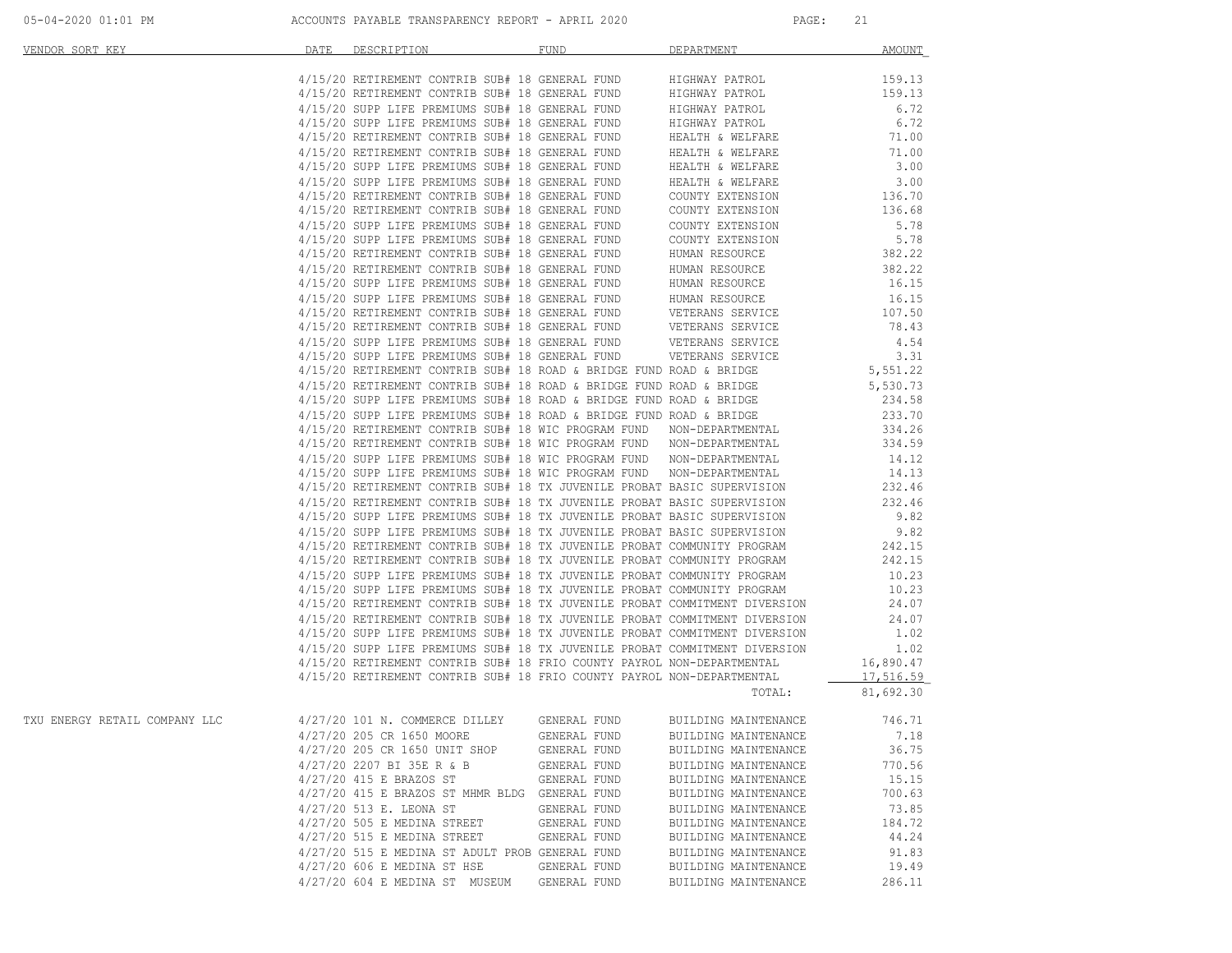| 05-04-2020 01:01 PM                                                                        |      | ACCOUNTS PAYABLE TRANSPARENCY REPORT - APRIL 2020               |                                                | PAGE:                                        | 22                |
|--------------------------------------------------------------------------------------------|------|-----------------------------------------------------------------|------------------------------------------------|----------------------------------------------|-------------------|
| VENDOR SORT KEY                                                                            | DATE | DESCRIPTION                                                     | FUND                                           | DEPARTMENT                                   | <b>AMOUNT</b>     |
|                                                                                            |      | 4/27/20 500 E SAN ANTONIO ST                                    | GENERAL FUND                                   | BUILDING MAINTENANCE                         | 60.60             |
|                                                                                            |      | 4/27/20 500 E SAN ANTONIO ST COURT GENERAL FUND                 |                                                | BUILDING MAINTENANCE                         | 1,141.73          |
|                                                                                            |      | 4/27/20 650 E SAN ANTONIO ST TRLR GENERAL FUND                  |                                                | BUILDING MAINTENANCE                         | 177.32            |
|                                                                                            |      | 4/27/20 610 E SAN ANTONIOST TRLR F GENERAL FUND                 |                                                | BUILDING MAINTENANCE                         | 270.53            |
|                                                                                            |      | 4/27/20 1150 FM 1581                                            | GENERAL FUND                                   | BUILDING MAINTENANCE                         | 51.62             |
|                                                                                            |      | 4/27/20 1355 FM 1581 REGION PARK GENERAL FUND                   |                                                | BUILDING MAINTENANCE                         | 346.97            |
|                                                                                            |      | 4/27/20 328 RADIO LANE                                          | GENERAL FUND                                   | BUILDING MAINTENANCE                         | 19.81             |
|                                                                                            |      | 4/27/20 COUNTY RD 1000 STLG GENERAL FUND                        |                                                | BUILDING MAINTENANCE                         | 26.07             |
|                                                                                            |      | 4/27/20 PRIVATE RD 2020 250 HPS GENERAL FUND                    |                                                | BUILDING MAINTENANCE                         | 135.45            |
|                                                                                            |      | 4/27/20 COUNTY RD 4010 PARKING LOT GENERAL FUND                 |                                                | BUILDING MAINTENANCE                         | 11.19             |
|                                                                                            |      | 4/27/20 421 S CEDAR ST<br>4/27/20 502 S CEDAR ST                | GENERAL FUND                                   | BUILDING MAINTENANCE                         | 15.16             |
|                                                                                            |      | 4/27/20 421 S CEDAR ST ODLT                                     | GENERAL FUND<br>GENERAL FUND                   | BUILDING MAINTENANCE<br>BUILDING MAINTENANCE | 1,575.19<br>15.16 |
|                                                                                            |      | 4/27/20 421 S CEDAR ST RADIO TOWER GENERAL FUND                 |                                                | BUILDING MAINTENANCE                         | 38.23             |
|                                                                                            |      | 4/27/20 406 S PECAN ST                                          | GENERAL FUND                                   | BUILDING MAINTENANCE                         | 22.12             |
|                                                                                            |      | 4/27/20 410 S PECAN ST                                          | GENERAL FUND                                   | BUILDING MAINTENANCE                         | 6.62              |
|                                                                                            |      | 4/27/20 515 S PECAN ST                                          | GENERAL FUND                                   | BUILDING MAINTENANCE                         | 21.48             |
|                                                                                            |      | 4/27/20 526 S PECAN ST                                          | GENERAL FUND                                   | BUILDING MAINTENANCE                         | 37.80             |
|                                                                                            |      | 4/27/20 407 S PECAN ST BLDG JP2 GENERAL FUND                    |                                                | BUILDING MAINTENANCE                         | 41.32             |
|                                                                                            |      | 4/27/20 406 S PECAN ST JUV EP - JP GENERAL FUND                 |                                                | BUILDING MAINTENANCE                         | 67.83             |
|                                                                                            |      | 4/27/20 514 S PECAN ST TENNIS COUR GENERAL FUND                 |                                                | BUILDING MAINTENANCE                         | 36.13             |
|                                                                                            |      | $4/27/20$ 410 S PECAN ST - JUV PRO/E GENERAL FUND               |                                                | BUILDING MAINTENANCE                         | 937.78            |
|                                                                                            |      |                                                                 |                                                | TOTAL:                                       | 8,033.33          |
| U.S. DEPT. OF EDUCATION AWG                                                                |      | 4/14/20 ARELLANO 1002607273 FRIO COUNTY PAYROL NON-DEPARTMENTAL |                                                |                                              | 258.16            |
|                                                                                            |      | $4/27/20$ ARELLANO                                              | 1002607273 FRIO COUNTY PAYROL NON-DEPARTMENTAL |                                              | 258.16            |
|                                                                                            |      |                                                                 |                                                | TOTAL:                                       | 516.32            |
| VERIFY I-9, LLC                                                                            |      | 4/06/20 VERIFY I-9 H. BERMEA                                    | GENERAL FUND                                   | HUMAN RESOURCE                               | 9.95              |
|                                                                                            |      | 4/06/20 VERIFY I-9 J. MORALES JR. GENERAL FUND                  |                                                | HUMAN RESOURCE                               | 9.95              |
|                                                                                            |      | 4/13/20 VERIFY I-9 B. ORTIZ                                     | GENERAL FUND                                   | HUMAN RESOURCE                               | 9.95              |
|                                                                                            |      | 4/27/20 VERIFY I-9 M. RAMIREZ                                   | GENERAL FUND                                   | HUMAN RESOURCE                               | 9.95              |
|                                                                                            |      |                                                                 |                                                | TOTAL:                                       | 39.80             |
| VERMEER EQUIPMENT OF TEXAS INC 4/27/20 CABLE - 3/32 NYLON ROAD & BRIDGE FUND ROAD & BRIDGE |      |                                                                 |                                                |                                              | 19.55             |
|                                                                                            |      |                                                                 |                                                | TOTAL:                                       | 19.55             |
| VIDA Y SALUD HEALTH SYSTEMS, INC.                                                          |      | 4/06/20 CPT 99213 B. MORALES                                    | GENERAL FUND                                   | SHERIFF                                      | 33.27             |
|                                                                                            |      | 4/06/20 CPT 99213 J. GALINDO                                    | GENERAL FUND                                   | SHERIFF                                      | 33.27             |
|                                                                                            |      | 4/06/20 CPT 99213 M. JONES<br>4/06/20 CPT 99214 E. MALDONADO    | GENERAL FUND<br>GENERAL FUND                   | SHERIFF<br>SHERIFF                           | 33.27<br>46.73    |
|                                                                                            |      | 4/06/20 CPT 99213 J. HARRELL                                    | GENERAL FUND                                   | SHERIFF                                      | 33.27             |
|                                                                                            |      | 4/06/20 CPT 99213 J. FRAUSTO                                    | GENERAL FUND                                   | SHERIFF                                      | 33.27             |
|                                                                                            |      | 4/06/20 CPT 99214 E. GONZALEZ                                   | GENERAL FUND                                   | SHERIFF                                      | 46.73             |
|                                                                                            |      | 4/06/20 CPT 99213 M. MARTINEZ                                   | GENERAL FUND                                   | SHERIFF                                      | 33.27             |
|                                                                                            |      | 4/06/20 CPT 99213 M. JONES                                      | GENERAL FUND                                   | SHERIFF                                      | 33.27             |
|                                                                                            |      | 4/06/20 CPT 99213<br>J. GONZALEZ                                | GENERAL FUND                                   | SHERIFF                                      | 33.27             |
|                                                                                            |      | 4/06/20 CPT 99213 M. ESPINOZA                                   | GENERAL FUND                                   | SHERIFF                                      | 33.27             |
|                                                                                            |      | 4/06/20 CPT 99213 M. BARIENTOS                                  | GENERAL FUND                                   | SHERIFF                                      | 33.27             |
|                                                                                            |      | 4/27/20 CPT 99213<br>J. FRAUSTRO                                | GENERAL FUND                                   | SHERIFF                                      | 33.27             |
|                                                                                            |      | 4/27/20 CPT 99213 M. ESPINOZA                                   | GENERAL FUND                                   | SHERIFF                                      | 33.27             |
|                                                                                            |      | 4/27/20 CPT 99212<br>J. HARRELL                                 | GENERAL FUND                                   | SHERIFF                                      | 22.14             |
|                                                                                            |      | 4/27/20 CPT 99213 J. GONZALEZ                                   | GENERAL FUND                                   | SHERIFF                                      | 33.27             |
|                                                                                            |      | 4/27/20 CPT 99213<br>J. GALINDO                                 | GENERAL FUND                                   | SHERIFF                                      | 33.27             |
|                                                                                            |      | 4/27/20 CPT 99212<br>B. MORALES                                 | GENERAL FUND                                   | SHERIFF                                      | 22.14             |
|                                                                                            |      | 4/27/20 CPT 99212<br>J. BAZAN                                   | GENERAL FUND                                   | SHERIFF                                      | 22.14             |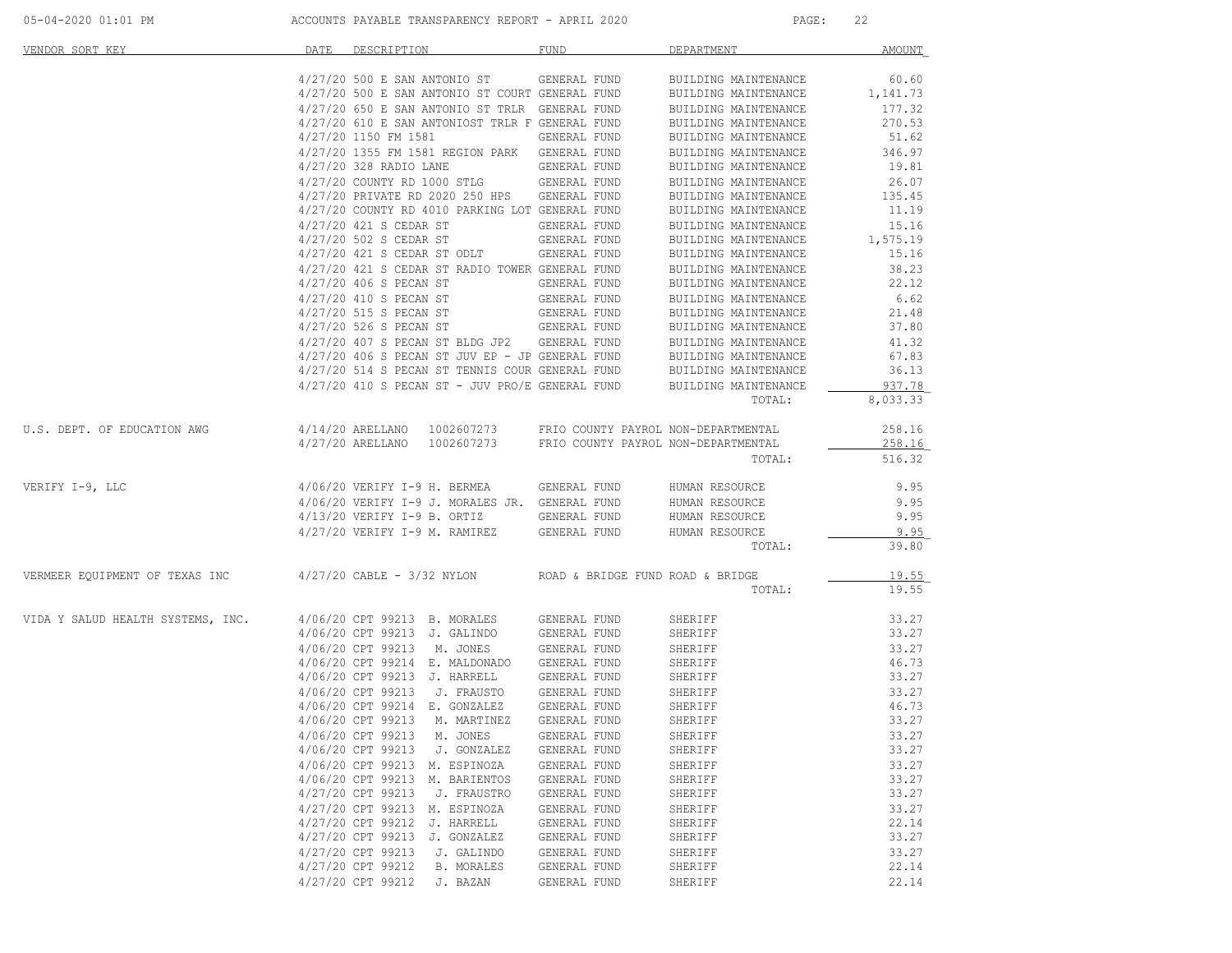| 05-04-2020 01:01 PM        |                  | ACCOUNTS PAYABLE TRANSPARENCY REPORT - APRIL 2020 |                                  | PAGE:                             | 23                   |  |
|----------------------------|------------------|---------------------------------------------------|----------------------------------|-----------------------------------|----------------------|--|
| VENDOR SORT KEY            | DATE             | DESCRIPTION                                       | <b>FUND</b>                      | DEPARTMENT                        | AMOUNT               |  |
|                            |                  |                                                   |                                  | TOTAL:                            | 625.66               |  |
| LISA VOIGT                 |                  | 4/27/20 CAUSE# 19-11-00104-CRF M.M GENERAL FUND   |                                  | DISTRICT COURT                    | 400.00               |  |
|                            |                  | 4/27/20 CAUSE# 20-02-00088-CVF J.O GENERAL FUND   |                                  | DISTRICT COURT                    | 525.00               |  |
|                            |                  | 4/27/20 CAUSE# 20-03-00092-CVF R.R GENERAL FUND   |                                  | DISTRICT COURT                    | 200.00               |  |
|                            |                  |                                                   |                                  | TOTAL:                            | 1,125.00             |  |
| VOYAGER FLEET SYSTEMS INC. |                  | 4/27/20 MO FUEL MARCH 2020 CONST P GENERAL FUND   |                                  | CONSTABLE PCT # 2                 | 304.56               |  |
|                            |                  | 4/27/20 MO FUEL MARCH 2020 SHERIFF GENERAL FUND   |                                  | SHERIFF                           | 7,053.26             |  |
|                            |                  |                                                   |                                  | TOTAL:                            | 7,357.82             |  |
| VTX COMMUNICATIONS, LLC    |                  | $4/27/20$ DPS - SC                                | GENERAL FUND                     | BUILDING MAINTENANCE              | 58.56                |  |
|                            |                  | 4/27/20 EMERGENCY MANAGEMENT                      | GENERAL FUND                     | BUILDING MAINTENANCE              | 47.16                |  |
|                            | 4/27/20 JPO      |                                                   | GENERAL FUND                     | BUILDING MAINTENANCE              | 58.56                |  |
|                            |                  | $4/27/20$ J.P. # 4                                | GENERAL FUND                     | BUILDING MAINTENANCE              | 73.06                |  |
|                            |                  | $4/27/20$ J.P. # 4 - FAX                          | GENERAL FUND                     | BUILDING MAINTENANCE              | 58.56                |  |
|                            | $4/27/20$ J.P.#4 |                                                   | GENERAL FUND                     | BUILDING MAINTENANCE              | 45.61                |  |
|                            |                  | 4/27/20 TAX OFFICE                                | GENERAL FUND                     | BUILDING MAINTENANCE              | 58.56                |  |
|                            |                  | 4/27/20 GAME WARDEN                               | GENERAL FUND                     | BUILDING MAINTENANCE              | 73.06                |  |
|                            |                  | $4/27/20$ SS INFO CENTER                          | GENERAL FUND                     | BUILDING MAINTENANCE              | 73.06                |  |
|                            |                  | $4/27/20$ SS INFO CENTER - FAX                    | GENERAL FUND                     | BUILDING MAINTENANCE              | 58.56                |  |
|                            | 4/27/20 WIC      | $4/27/20$ WIC - FAX                               | GENERAL FUND<br>GENERAL FUND     | BUILDING MAINTENANCE              | 24.63<br>58.56       |  |
|                            |                  |                                                   |                                  | BUILDING MAINTENANCE              | 76.61                |  |
|                            | $4/27/20$ R & B  |                                                   | GENERAL FUND                     | BUILDING MAINTENANCE<br>TOTAL:    | 764.55               |  |
| WASHING EQUIPMENT OF TEXAS |                  | 4/27/20 PRESSURER WASHER                          | ROAD & BRIDGE FUND ROAD & BRIDGE |                                   | 8,100.00             |  |
|                            |                  | 4/27/20 DISCOUNT                                  | ROAD & BRIDGE FUND ROAD & BRIDGE |                                   | $1,215.00 -$         |  |
|                            |                  |                                                   |                                  | TOTAL:                            | 6,885.00             |  |
| MICHAEL ZAMORA             |                  | 4/27/20 CAUSE# 15-01-00006-CRF J.H GENERAL FUND   |                                  | DISTRICT COURT                    | 400.00               |  |
|                            |                  | 4/27/20 CAUSE# 19-11-00100-CRF J.B GENERAL FUND   |                                  | DISTRICT COURT                    | 600.00               |  |
|                            |                  |                                                   |                                  | TOTAL:                            | 1,000.00             |  |
|                            |                  |                                                   |                                  |                                   |                      |  |
| **PAYROLL EXPENSES         |                  | $4/01/2020 - 4/30/2020$                           | GENERAL FUND                     | COMMISSIONERS COURT               | 14,806.58            |  |
|                            |                  |                                                   | GENERAL FUND                     | COUNTY CLERK                      | 13,089.00            |  |
|                            |                  |                                                   | GENERAL FUND                     | EMERGENCY MGNT / 911 M            | 4,230.72             |  |
|                            |                  |                                                   | GENERAL FUND                     | DISTRICT COURT                    | 1,994.06             |  |
|                            |                  |                                                   | GENERAL FUND                     | DISTRICT CLERK                    | 15,104.48            |  |
|                            |                  |                                                   | GENERAL FUND                     | $J.P.$ PCT. # 1                   | 10,201.90            |  |
|                            |                  |                                                   | GENERAL FUND                     | $J.P.$ PCT. # 2                   | 6,907.10             |  |
|                            |                  |                                                   | GENERAL FUND<br>GENERAL FUND     | J.P. PCT. # 3<br>$J.P.$ PCT. $#4$ | 6,626.24<br>6,746.80 |  |
|                            |                  |                                                   | GENERAL FUND                     | COUNTY ATTORNEY                   | 18,904.88            |  |
|                            |                  |                                                   | GENERAL FUND                     | ELECTIONS                         | 7,628.24             |  |
|                            |                  |                                                   | GENERAL FUND                     | COUNTY AUDITOR                    | 11,987.73            |  |
|                            |                  |                                                   | GENERAL FUND                     | COUNTY TREASURER                  | 11,461.16            |  |
|                            |                  |                                                   | GENERAL FUND                     | TAX COLLECTOR                     | 16,720.15            |  |
|                            |                  |                                                   | GENERAL FUND                     | BUILDING MAINTENANCE              | 11,744.00            |  |
|                            |                  |                                                   | GENERAL FUND                     | CONSTABLE PCT # 1                 | 4,145.90             |  |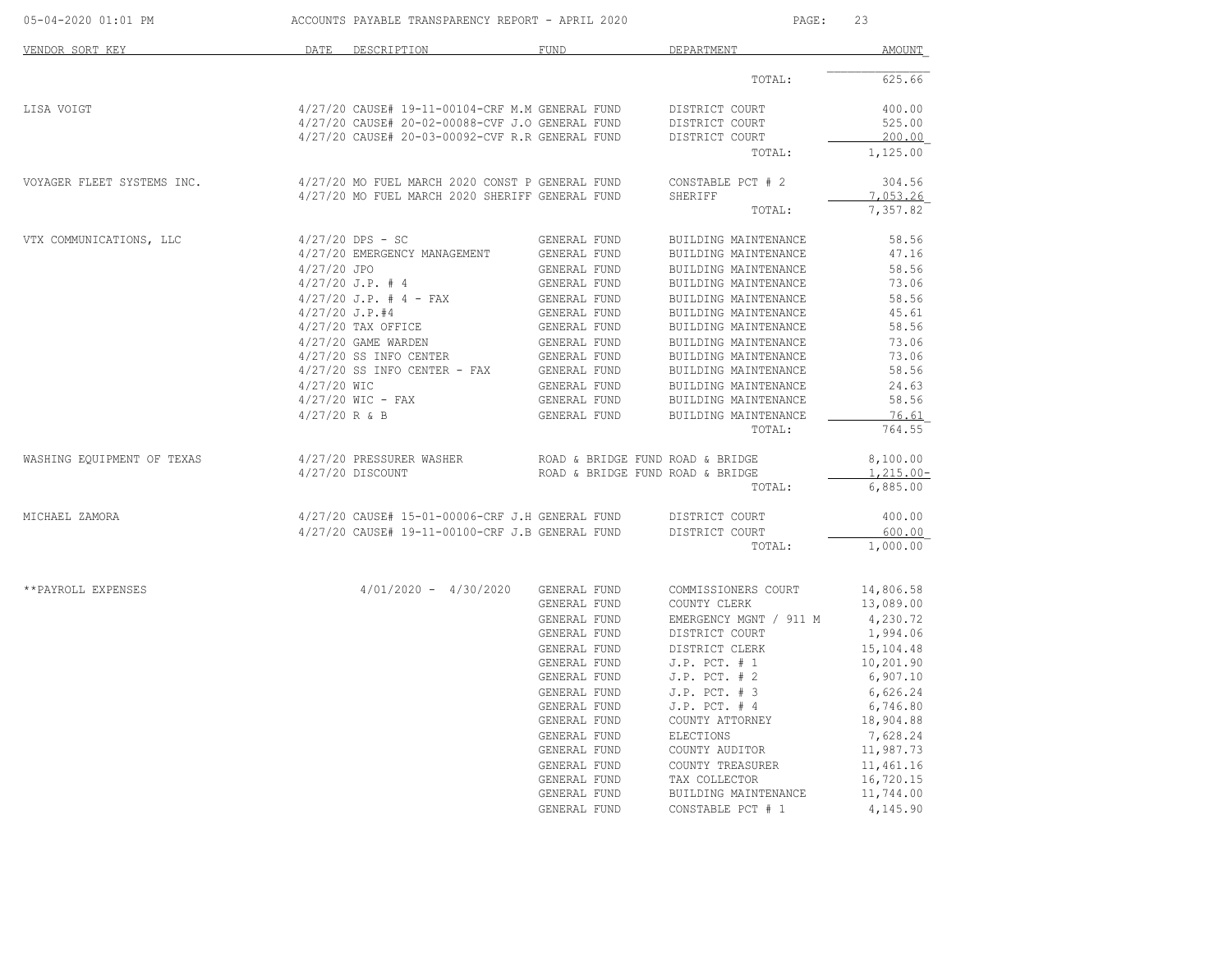TOTAL PAGES: 24

05-04-2020 01:01 PM ACCOUNTS PAYABLE TRANSPARENCY REPORT - APRIL 2020 PAGE: 24

| VENDOR SORT KEY    |     | DATE<br>DESCRIPTION                             | <b>FUND</b>                          | DEPARTMENT                              | <b>AMOUNT</b> |
|--------------------|-----|-------------------------------------------------|--------------------------------------|-----------------------------------------|---------------|
|                    |     |                                                 |                                      |                                         |               |
| **PAYROLL EXPENSES |     |                                                 | GENERAL FUND                         | CONSTABLE PCT # 2                       | 3,911.22      |
|                    |     |                                                 | GENERAL FUND                         | CONSTABLE PCT # 3                       | 3,911.22      |
|                    |     |                                                 | GENERAL FUND                         | CONSTABLE PCT # 4                       | 3,911.22      |
|                    |     |                                                 | GENERAL FUND                         | SHERIFF                                 | 149,872.68    |
|                    |     |                                                 | GENERAL FUND                         | JUVENILE CORRECTIONS                    | 10,553.18     |
|                    |     |                                                 | GENERAL FUND                         | HIGHWAY PATROL                          | 3,448.00      |
|                    |     |                                                 | GENERAL FUND                         | HEALTH & WELFARE                        | 1,538.46      |
|                    |     |                                                 | GENERAL FUND                         | COUNTY EXTENSION                        | 7,366.34      |
|                    |     |                                                 | GENERAL FUND                         | HUMAN RESOURCE                          | 8,282.22      |
|                    |     |                                                 | GENERAL FUND                         | VETERANS SERVICE                        | 1,413.18      |
|                    |     |                                                 | ROAD & BRIDGE FUND ROAD & BRIDGE     |                                         | 120,592.26    |
|                    |     |                                                 | WIC PROGRAM FUND                     | NON-DEPARTMENTAL                        | 8,462.76      |
|                    |     |                                                 | COUNTY CLERK RECOR NON-DEPARTMENTAL  |                                         | 928.80        |
|                    |     |                                                 | TX JUVENILE PROBAT BASIC SUPERVISION |                                         | 5,037.12      |
|                    |     |                                                 |                                      | TX JUVENILE PROBAT COMMUNITY PROGRAM    | 5,247.00      |
|                    |     |                                                 |                                      | TX JUVENILE PROBAT COMMITMENT DIVERSION | 521.46        |
|                    |     |                                                 |                                      | TOTAL:                                  | 497,296.06    |
|                    |     | FUND TOTALS ================<br>=============== |                                      |                                         |               |
|                    | 100 | GENERAL FUND                                    | 680,234.34                           |                                         |               |
|                    | 200 | ROAD & BRIDGE FUND                              | 209,879.32                           |                                         |               |
|                    | 202 | WIC PROGRAM FUND                                | 14,636.46                            |                                         |               |
|                    | 205 | COUNTY CLERK RECORDS MGT                        | 1,015.14                             |                                         |               |

206 TX JUVENILE PROBATION FND 12,892.19<br>403 SHERIFF'S SEIZED FUNDS 6,500.00 403 SHERIFF'S SEIZED FUNDS 6,500.00<br>407 JUSTICE COURT TECHNOLOGY 600.00

408 JP # 1 D.D.C. FUND 5.48 708 ABANDONED VEHICLE FUND 3,233.00 998 FRIO COUNTY PAYROLL FUND 153,875.24 --------------------------------------------

--------------------------------------------

GRAND TOTAL: 1,082,871.17

407 JUSTICE COURT TECHNOLOGY